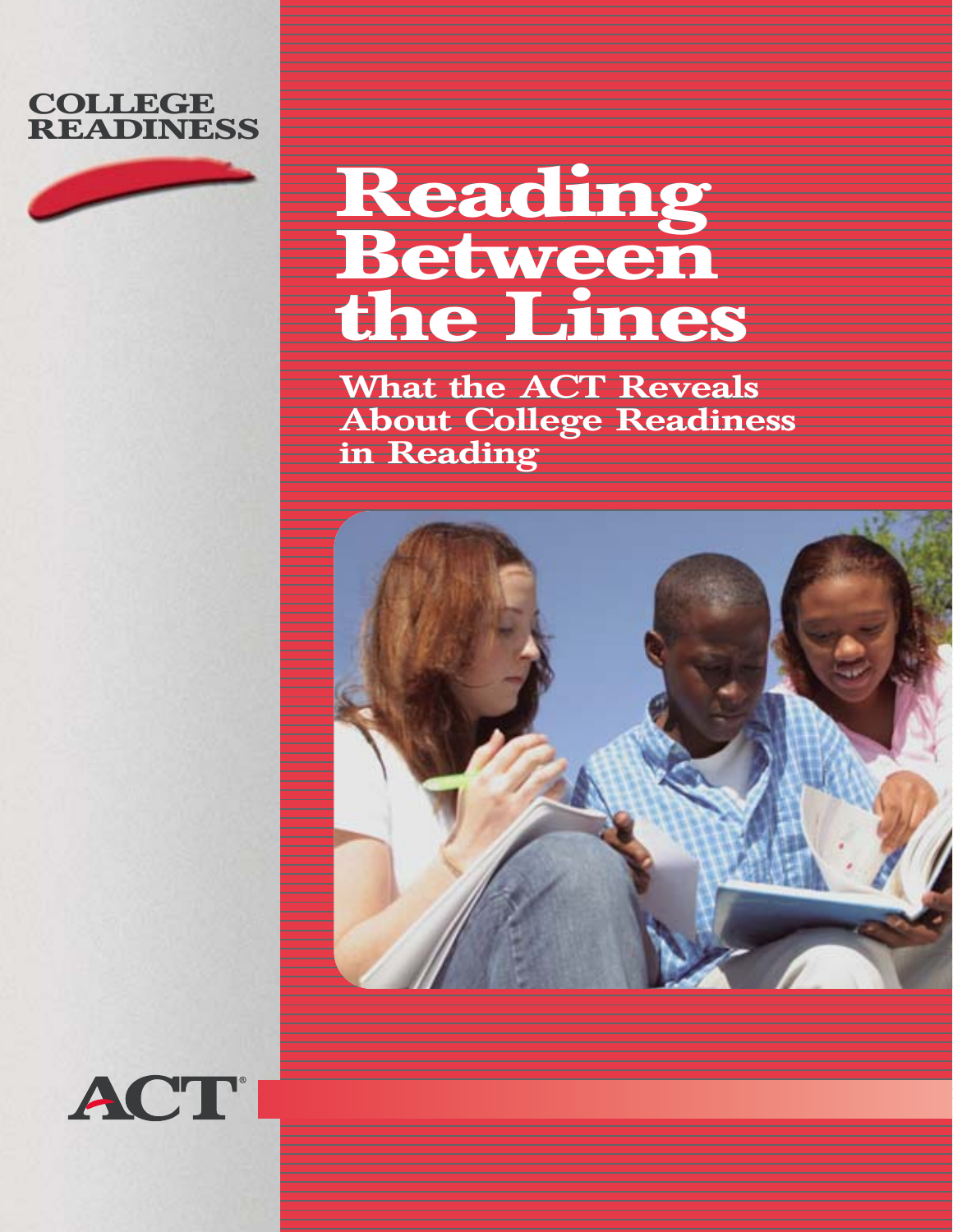Founded in 1959, ACT is an independent, not-for-profit organization that provides more than a hundred assessment, research, information, and program management services in the broad areas of education planning, career planning, and workforce development. Each year, we serve millions of people in high schools, colleges, professional associations, businesses, and government agencies—nationally and internationally. Though designed to meet a wide array of needs, all ACT programs and services have one guiding purpose—helping people achieve education and workplace success.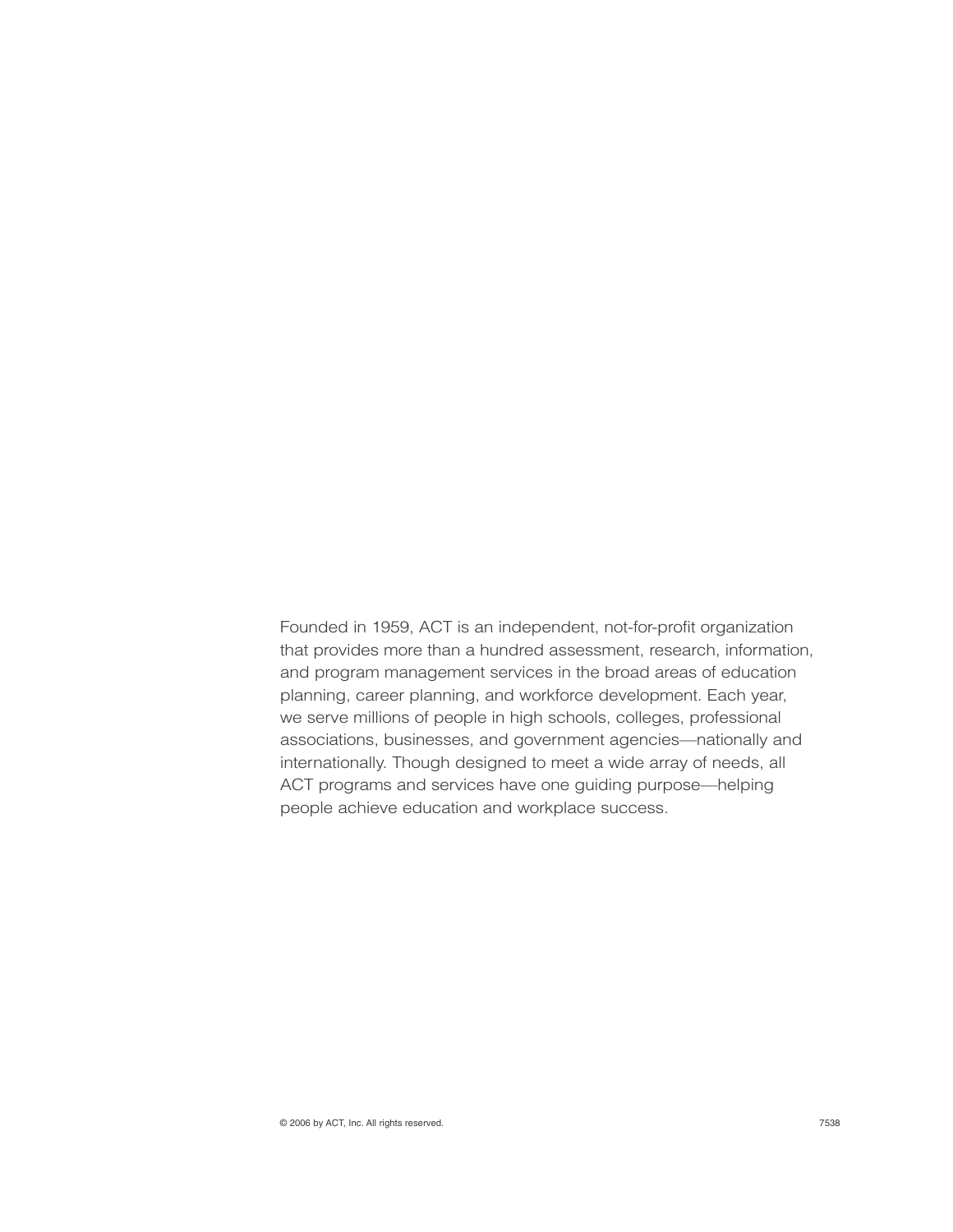# Reading Between the Lines

What the ACT Reveals About College Readiness in Reading

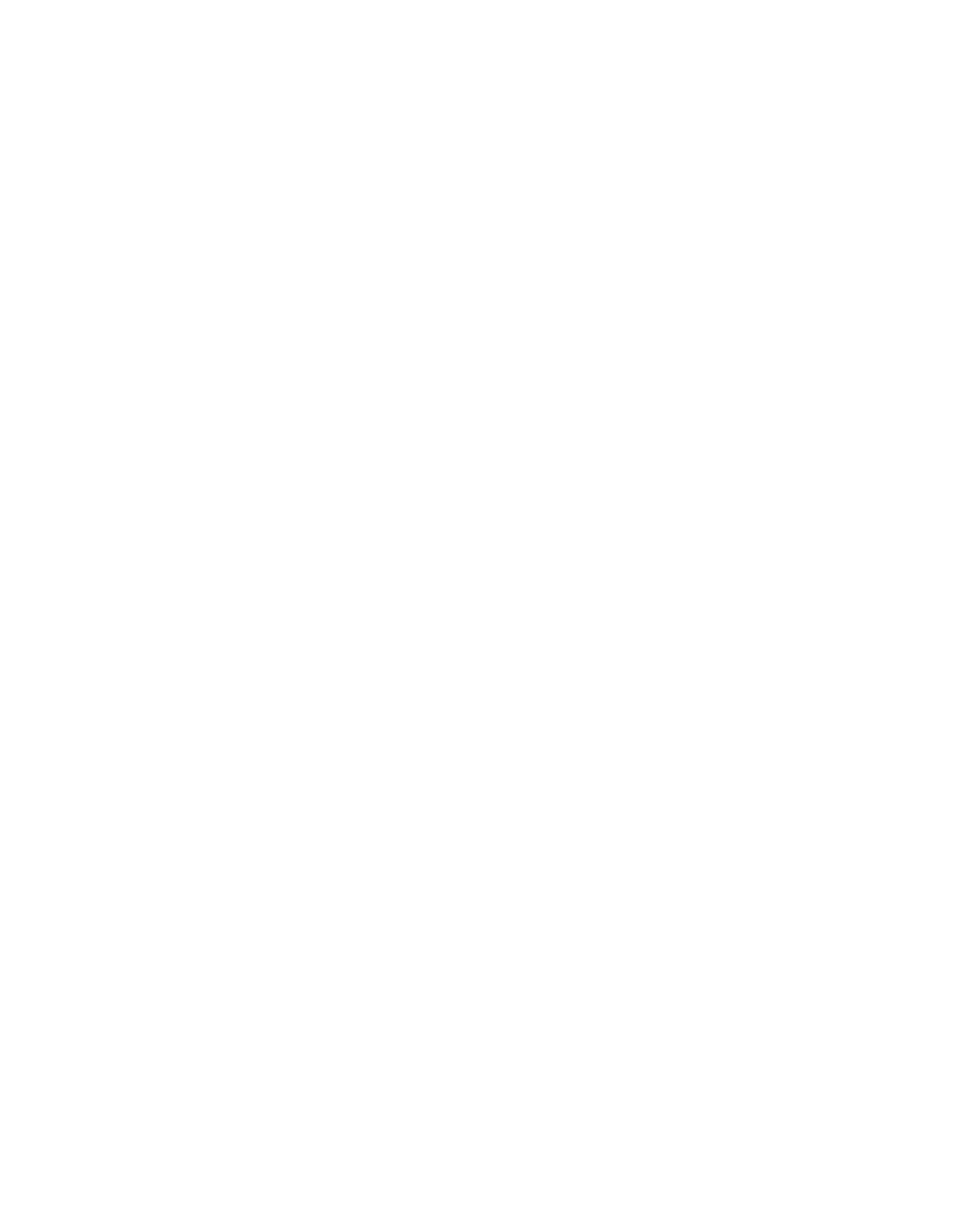## *Contents*

| 1              | Our Students Are Not Ready for College     |  |
|----------------|--------------------------------------------|--|
| $\overline{2}$ | Ready or Not: What Matters in Reading?  11 |  |
| 3              | Taking Action: How to Help All Students    |  |
|                |                                            |  |
|                |                                            |  |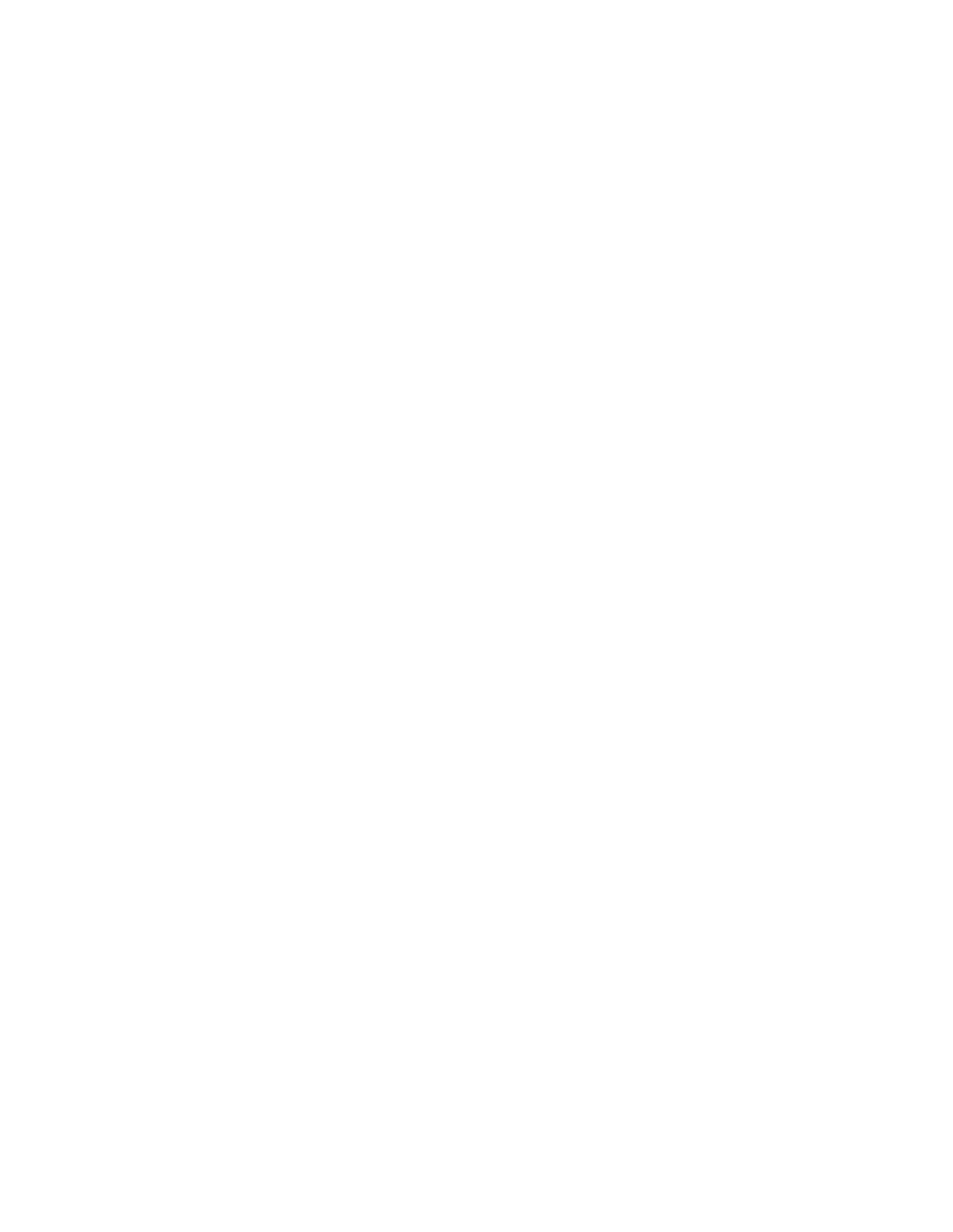## *A Message from ACT's CEO and Chairman*

This report, which is anchored in ACT data, focuses on steps for improving the reading skills of students attending our nation's high schools. The conclusions reported are based both on what ACT test scores tell us about the reading skills of ACT-tested high school students who graduated in 2005 and trends derived from students who have taken the tests during the past ten years.

What appears, according to our data, to make the biggest difference in students' being ready to read at the college level is something that, for the most part, is neither addressed in state standards nor reflected in the high school curriculum. Our report offers insights into how state standards in reading can be strengthened and how reading instruction at the high school level can be changed to positively impact students' reading achievement.



It is our hope that the insights gained from our data will stimulate discussion and action by educators and policymakers who share our interest in ensuring that all students leave high school with the reading skills needed for successful study in college or a workforce training program.

We share a common interest with teachers, school administrators, parents, school boards, and those making policies affecting school curricula we all want the very best for our children. We also recognize the challenges inherent in achieving improvements in the reading skills of students from diverse, and sometimes nonsupportive, backgrounds. Daunting and enduring as those challenges are, we believe that, working together, we can overcome them and prevail in our goal of ensuring that all of our nation's children leave high school armed with the reading skills needed both in college and in the workplace.

Sincerely,

Lichard L. Fergusu

Richard L. Ferguson ACT Chief Executive Officer and Chairman of the Board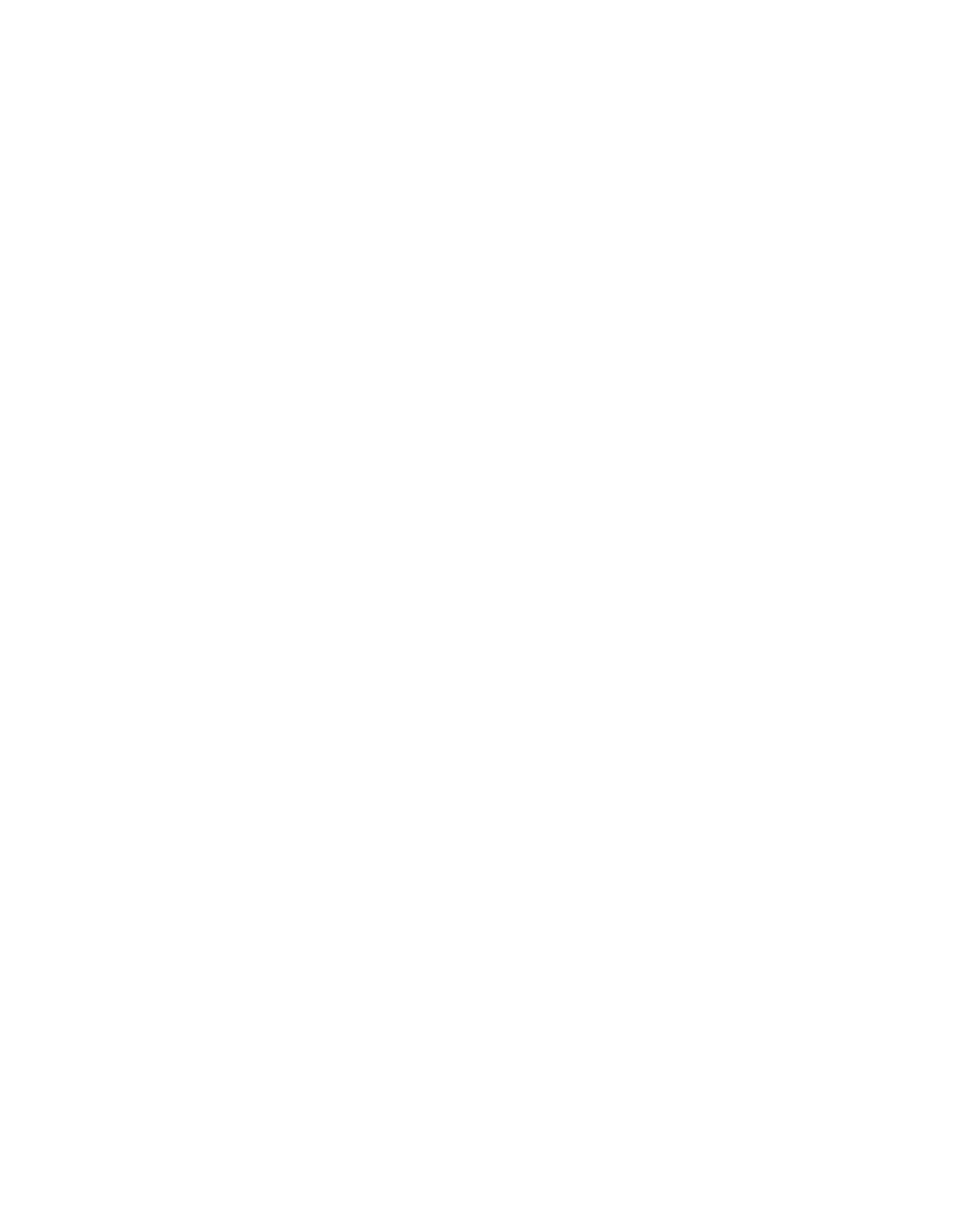*1*

# **Our Students Are Not Ready for College and Workplace Reading**

*Only 51 percent of 2005 ACT-tested high school graduates are ready for college-level reading—and, what's worse, more students are on track to being ready for college-level reading in eighth and tenth grade than are actually ready by the time they reach twelfth grade.*

**Just over half of our students are able to meet the demands of college-level reading, based on ACT's national readiness indicator.** Only 51 percent of ACTtested high school graduates met ACT's College Readiness Benchmark for Reading, demonstrating their readiness to handle the reading requirements for typical credit-bearing first-year college coursework, based on the 2004–2005 results of the ACT.

### **ACT's College Readiness Benchmark for Reading**

ACT's College Readiness Benchmark for Reading represents the level of achievement required for students to have a high probability of success (a 75 percent chance of earning a course grade of C or better, a 50 percent chance of earning a B or better) in such credit-bearing college courses as Psychology and U.S. History first-year courses generally considered to be typically reading dependent. The benchmark corresponds to a score of 21 on the ACT Reading Test.



*Figure 1: 2005 ACT-tested High School Graduates Meeting ACT College Readiness Benchmark for Reading <sup>1</sup>*

Based on approximately 1.2 million high school students who took the ACT and indicated that they would graduate from high school in 2005. Approximately 27 percent of these students were from the East, 40 percent from the Midwest, 14 percent from the Southwest, and 19 percent from the West.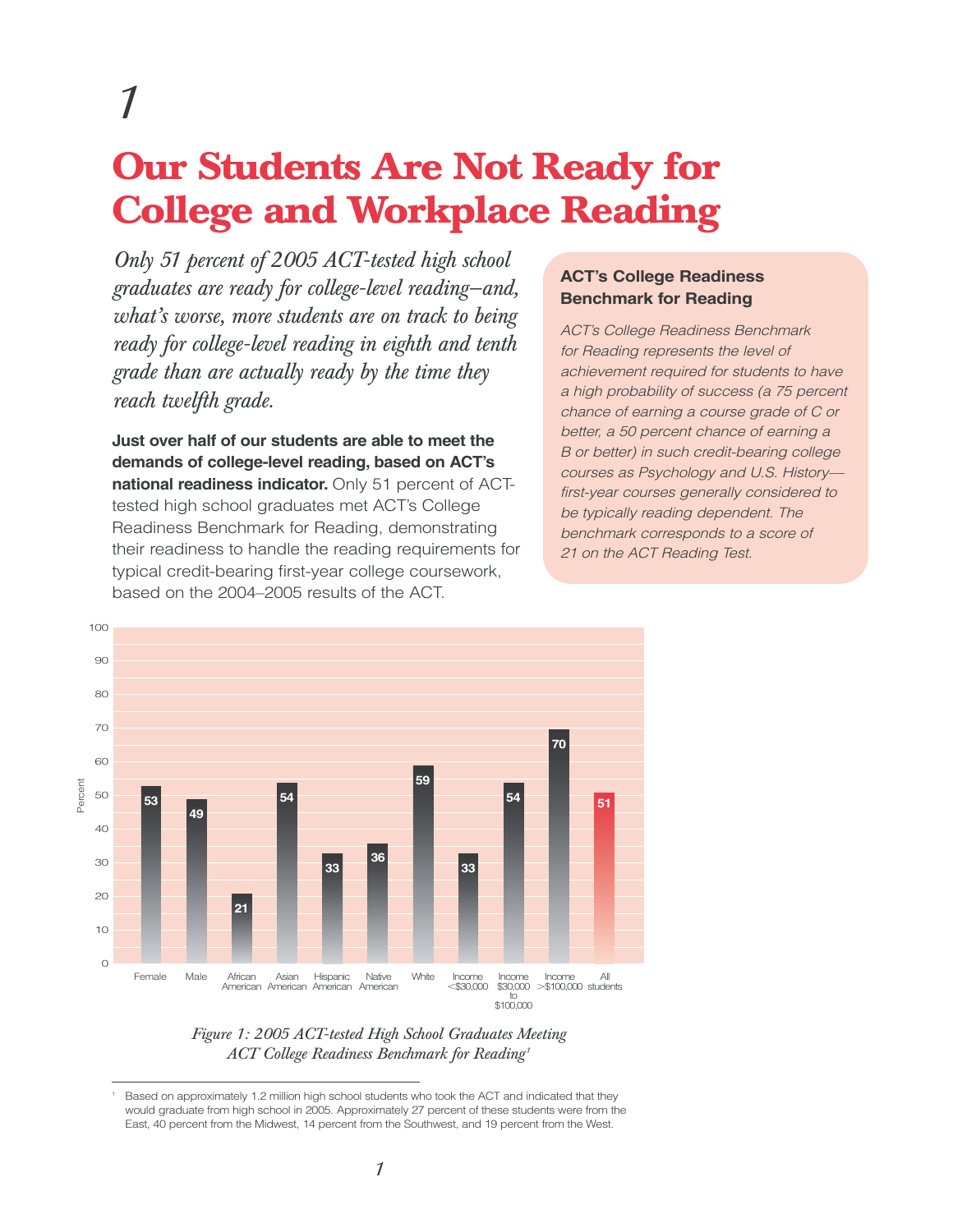**Unfortunately, the percentage of students who are ready for collegelevel reading is substantially smaller in some groups.** As shown in Figure 1 (on page 1), female students, Asian American students, white students, and students from families whose yearly income exceeds \$30,000 are more likely than the ACT-tested population as a whole to be ready for college-level reading. However, male students, African American students, Hispanic American students, Native American students, and students from families whose yearly income is below \$30,000 are less likely than the ACT-tested population as a whole to be ready for college-level reading—in some instances, as much as one and a half to two and a half times less.

**Student readiness for college-level reading is at its lowest point in more than a decade.** Figure 2 shows the percentages of ACT-tested students who have met the Reading Benchmark each year since 1994. During the first five years, readiness for college-level reading steadily increased, peaking at 55 percent in 1999. Since then, readiness has declined—the current figure of 51 percent is the lowest of the past twelve years.

With a few variations, the same general pattern over time of increase followed by decline holds for both genders and nearly all racial/ethnic groups. Only the readiness of Asian American students, Native American students, and white students has experienced some net increase since 1994, while the readiness of female students returned to its 1994 level after peaking in 1999.



*Figure 2: ACT-tested High School Graduates Meeting Reading Benchmark, 1994–20052*

<sup>2</sup> Based on more than 12.5 million students who took the ACT from 1993–1994 to 2004–2005 and indicated that they would graduate from high school during the relevant year.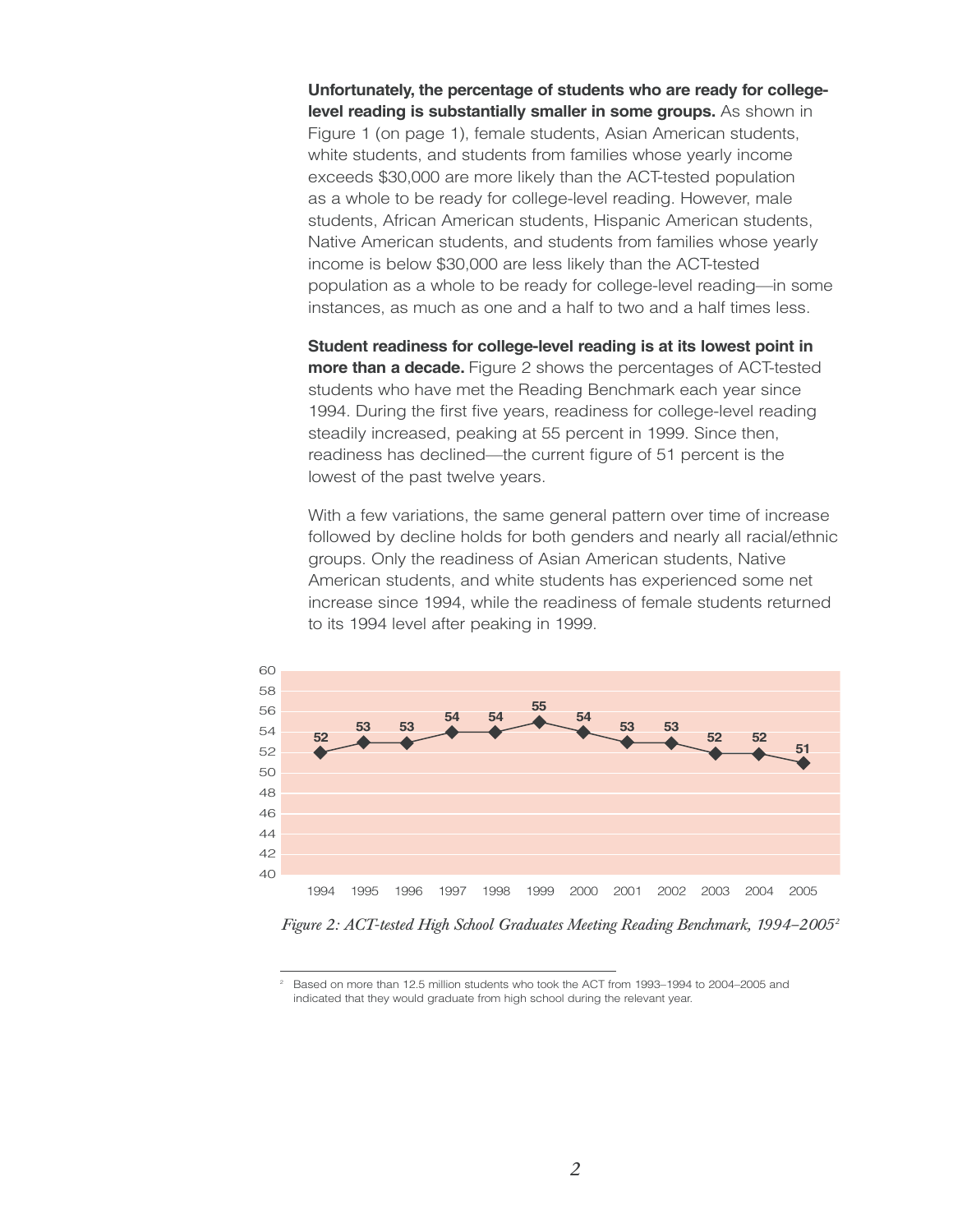## **The High Costs of Not Being Ready for College-Level Reading**

Troubling though these data are, they are not surprising given the general condition of college and workplace readiness in the United States today.

As discussed in Crisis at the Core: Preparing All Students for College and Work (ACT, Inc., 2004), college readiness—the level of preparation students need in order to be ready to enroll and succeed without remediation in credit-bearing entry-level coursework at a two- or four-year institution, trade school, or technical school—is currently inadequate and should be an expectation for all high school students.

It is also recognized today that the knowledge and skills needed for college are equivalent to those needed in the workplace (American Diploma Project, 2004; Barth, 2003). Improving college and workforce readiness is critical to developing a diverse and talented labor force that will help ensure our nation's economic competitiveness in a growing global economy (Callan & Finney, 2003; Cohen, 2002; Somerville & Yi, 2002).

Reading is an essential component of college and workplace readiness. Low literacy levels often prevent high school students from mastering other subjects (Alliance for Excellent Education, 2002). Poor readers struggle to learn in text-heavy courses and are frequently blocked from taking academically more challenging courses (Au, 2000).

Much has been written about the literacy problem in U.S. high schools. Recent trend results of the National Assessment of Educational Progress for the period 1971–2004 show that, while average reading scores for 9-year-old students in 2004 were the highest they have ever been in the assessment's history, scores for 13-year-old students have risen only 3 points since 1975 and scores for 17-year-old students have dropped 5 points since 1992 (Perie, Moran, & Lutkus, 2005).

According to the Alliance for Excellent Education (2002, 2003), approximately six million of the nation's secondary school students are reading well below grade level. More than 3,000 students drop out of high school every day (Alliance for Excellent Education, 2003), and one of the most commonly cited reasons for the dropout rate is that students do not have the literacy skills to keep up with the curriculum (Kamil, 2003; Snow & Biancarosa, 2003).

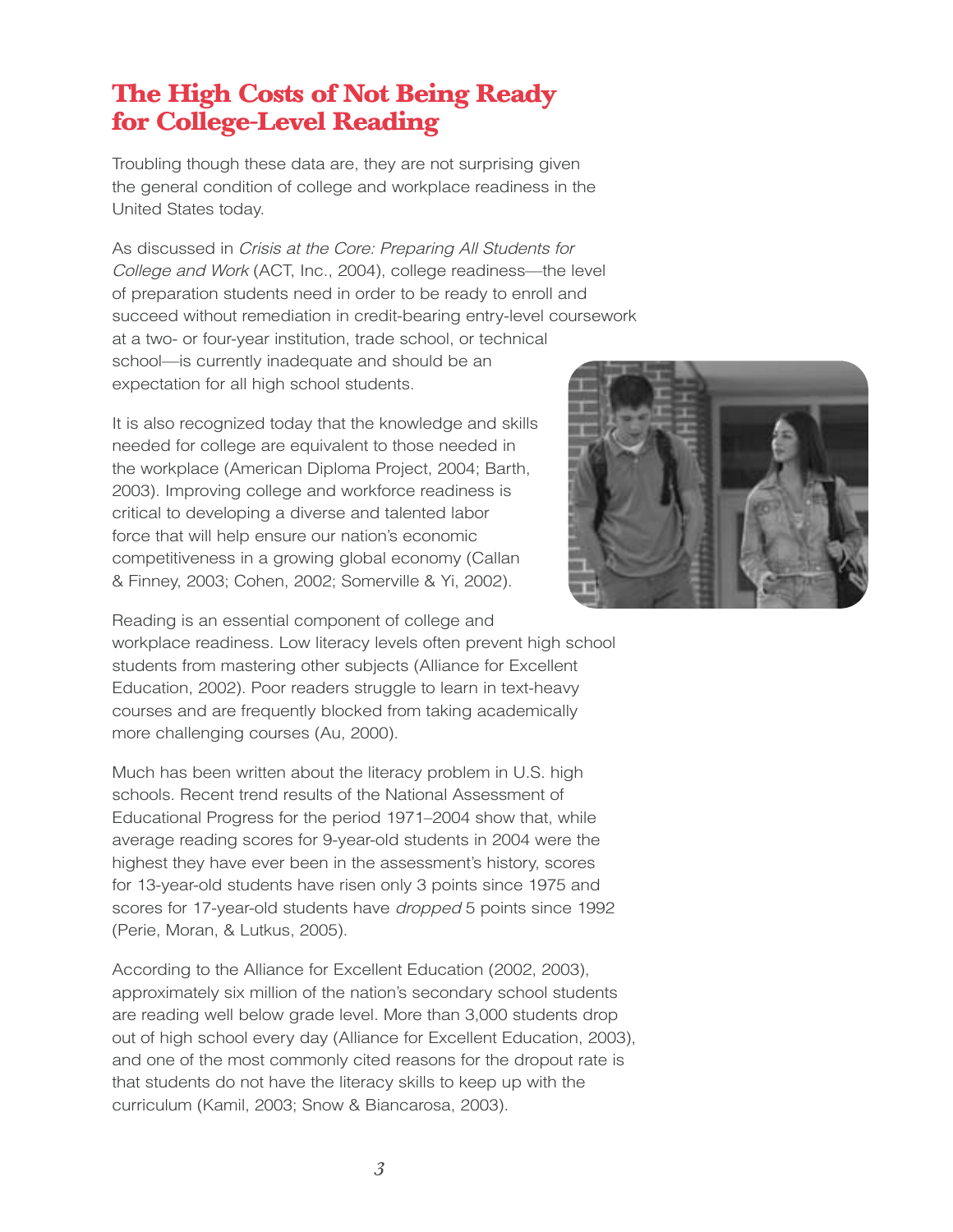International comparisons, such as the Programme for International Student Assessment (PISA), which in 2003 tested more than 275,000 15-year-old students from 41 countries in reading as well as mathematics, science, and problem solving, indicate that only about one-third of U.S. 15-year-olds are performing at satisfactory reading levels, with nine countries ranking statistically significantly higher than the U.S. in average performance (Organisation for Economic Co-Operation and Development, 2004).

Students at the college level are not faring much better. Eleven percent of entering postsecondary school students are enrolled in remedial reading coursework (National Center for Education Statistics, 2003). Seventy percent of students who took one or more remedial reading courses do not attain a college degree or certificate within eight years of enrollment (Adelman, 2004).



+ Significantly different from 2004.

SOURCE: U.S. Department of Education, Institute of Education Sciences, National Center for Education Statistics, National Assessment of Educational Progress (NAEP), selected years, 1971–2004 Long-Term Trend Reading Assessments.

Note. The data in this chart are from NAEP 2004 Trends in Academic Progress: Three Decades of Student Performance in Reading and Mathematics, by M. Perie, R. Moran, & A. D. Lutkus, 2005, Washington, DC: U.S. Department of Education, Institute of Education Sciences, National Center for Education Statistics.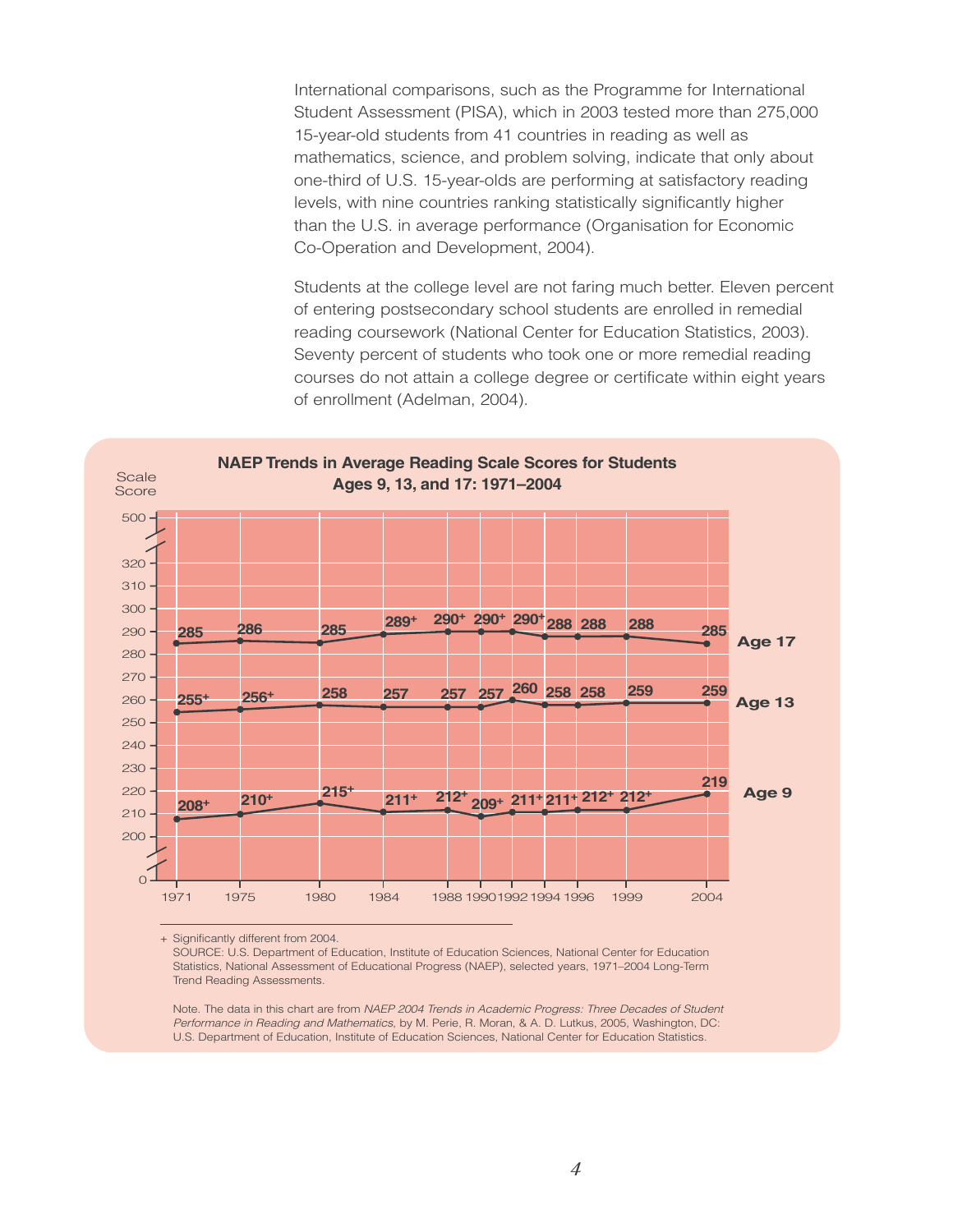Unfortunately, poor reading skills continue to limit opportunities throughout our lifetimes. When students finish high school or college to enter the workplace, these deficiencies in reading achievement follow them. A survey by the National Association of Manufacturers, Andersen, and the Center for Workforce Success (2001) found that 80 percent of businesses had a moderate to serious shortage of qualified job candidates, citing poor reading as a key reason.

Another survey, published in 2000, found that 38 percent of job applicants taking employer-administered tests lacked the reading skills needed in the jobs for which they applied; this percentage had doubled in four years, not just because applicants lacked basic skills but also because the reading requirements for these jobs had increased so rapidly (Center for Workforce Preparation, 2002).

According to one estimate, the shortage of basic literacy skills costs U.S. businesses, universities, and underprepared high school graduates as much as \$16 billion per year in decreased productivity and remedial costs (Greene, 2000). The Business–Higher Education Forum (2002) states the problem as follows: "Without immediate action to correct [deficiencies] in elementary and secondary education resources nationwide, . . . tomorrow's workforce will be neither ready to meet the challenges of a knowledge-intensive workplace, nor be able to take advantage of the vast opportunities that our economy will offer" (p. 27). The Business Roundtable (2001) puts it even more strongly: "Unless

### **More Than Two-Thirds of New Jobs Require Some Postsecondary Education**

*Share of Jobs, 2000–2010*



school systems adopt higher standards, rigorously assess programs, and hold schools responsible for results, too many students will be unable to get and keep the kinds of jobs they want. And too few companies will be able to sustain the growth they need to compete" (p. 5).

All of this, then, provides the background against which ACT's findings about low levels of college readiness in reading among U.S. high school graduates come as no surprise. What is surprising about ACT's data is that, in terms of readiness for college-level reading, students are actually losing momentum *during* high school.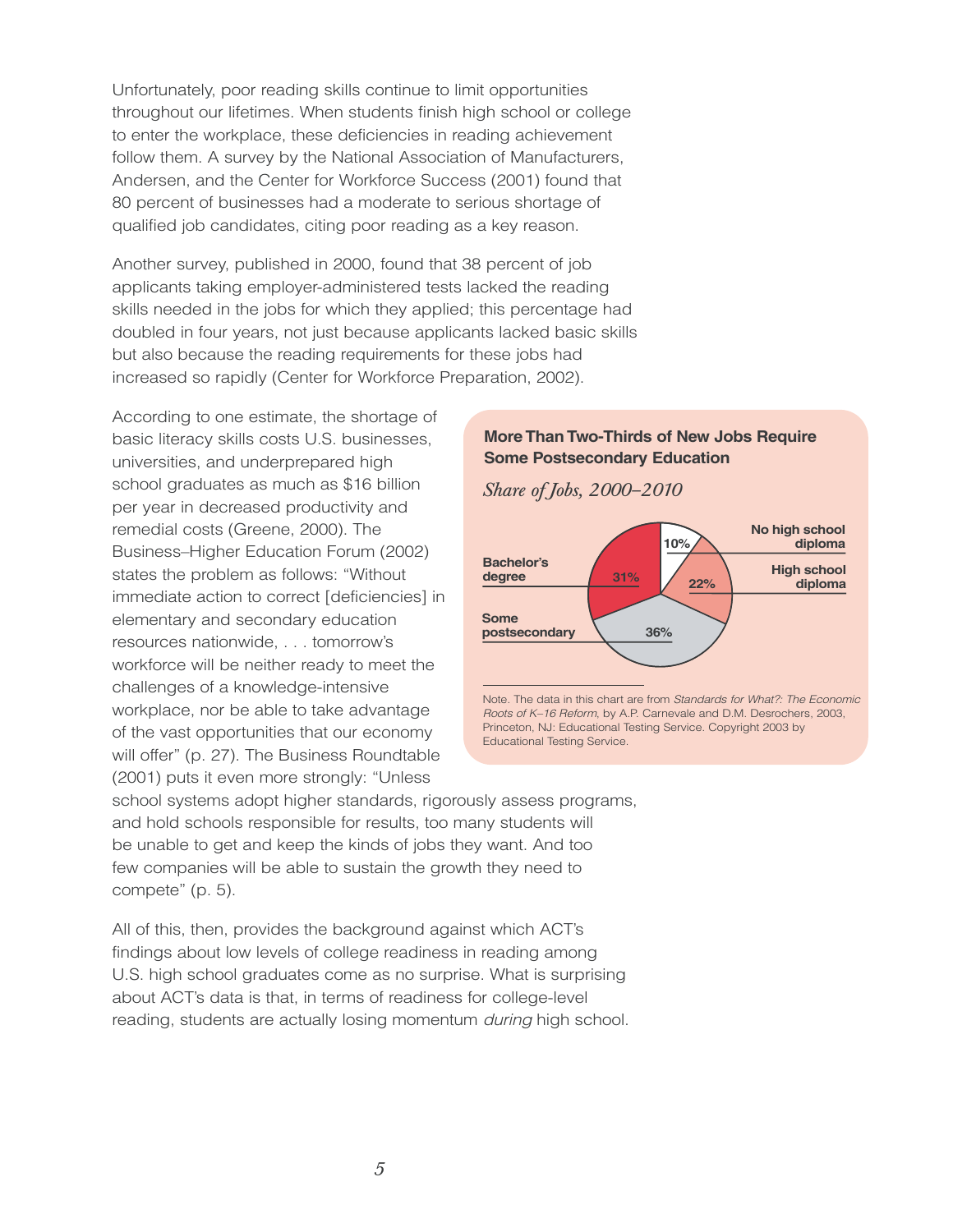## **Students Are Losing Momentum in High School**

**More eighth- and tenth-graders are on track to being ready for college-level reading than are actually ready when they graduate from high school.** ACT has developed College Readiness Benchmarks for the eighth- and tenth-grade components of its early college readiness preparation system, EPAS™ (which includes EXPLORE®, PLAN®, and the ACT). These Benchmarks are based on the College Readiness Benchmarks for the ACT, adjusted to reflect expected growth between eighth and tenth grades and between tenth and twelfth grades. Figure 3 shows that, in a combined testing population of four recent cohorts of students who participated in all three EPAS programs (EXPLORE in grade 8, PLAN in grade 10, and the ACT in grade 12), 62 percent of eighth-grade students are on track to being ready for college-level reading by the time they graduate from high school. The percentage of these same students who are on track to being ready increases slightly when they reach the tenth grade. However, by the time they take the ACT, a smaller percentage of these same students are actually college ready in reading. Similar patterns were seen in the four individual cohorts (Figure 3) and by gender, race/ethnicity, and annual family income level (Figure 4). Consistently, fewer students are ready for collegelevel reading by the time they graduate from high school than is expected based on their performance in eighth and tenth grade.



*Figure 3: EXPLORE-, PLAN-, and ACT-tested Students Meeting Reading Benchmarks, 1998–2002 to 2001–20053*

The data in this figure are based on approximately 352,000 students.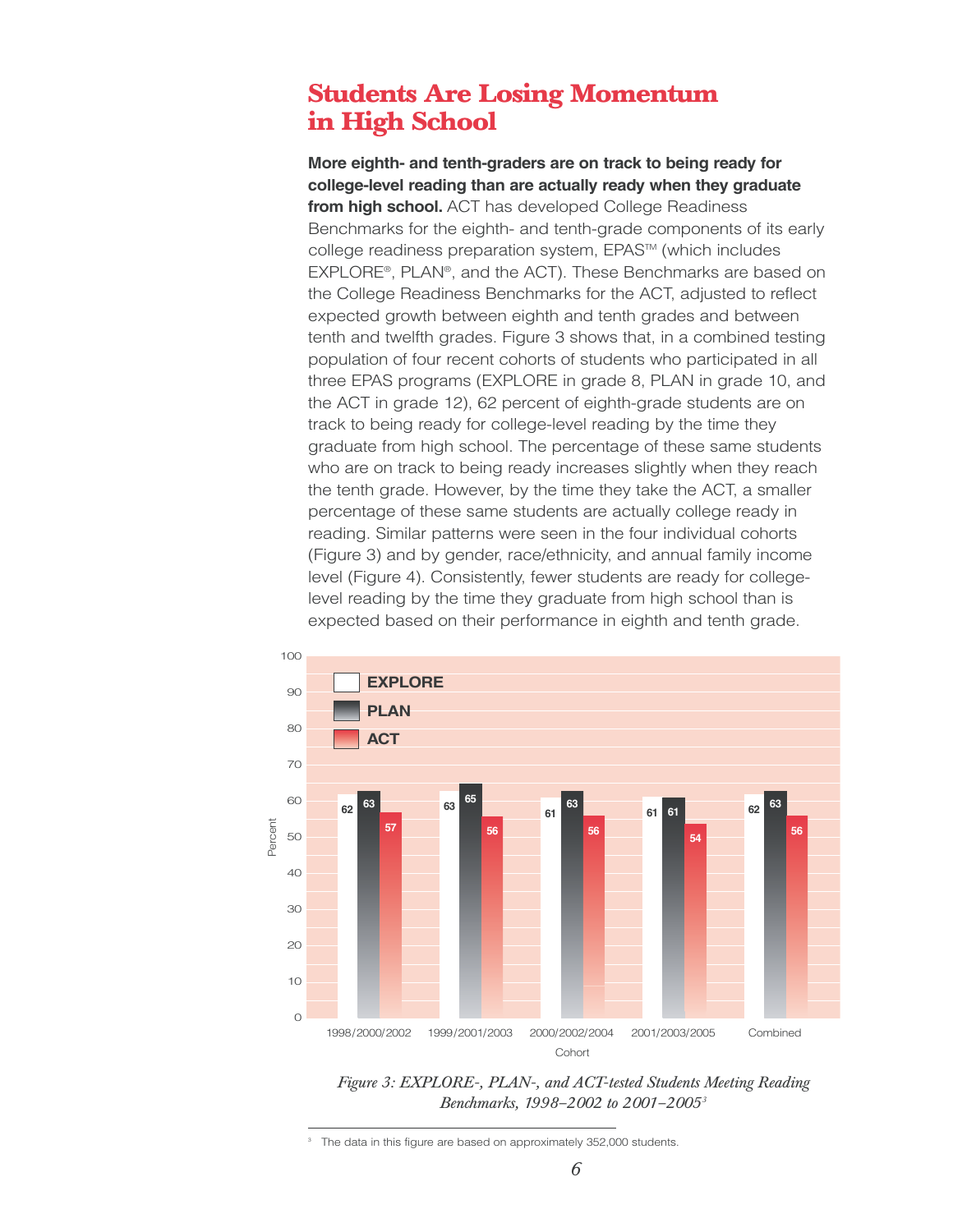## **State Reading Standards: We're Getting What We've Asked For**

**State standards in high school reading are insufficient—or nonexistent.** Why are students losing momentum in high school? One reason may be that they are not being asked to meet specific, rigorous reading standards during their high school years—a time when it is crucial for them to continue refining their reading skills.

After the publication of A Nation at Risk (National Commission on Excellence in Education, 1983), states began to focus on setting explicit educational standards and expectations for their



students. State educational progress began to be tracked publicly as the states refined their standards, experimented with different ways of communicating these standards to school administrators and teachers so that they could be translated into classroom instruction, and created tests designed to measure student progress. In just six years, 47 states had either initiated statewide assessment programs or substantially expanded programs already in existence.



*Figure 4: EXPLORE-, PLAN-, and ACT-tested Students Meeting Reading Benchmarks by Gender, Race/Ethnicity, and Selected Family Income Level, 1998–2002 to 2001–2005 (combined)4*

The data in this figure are based on approximately 352,000 students (gender), 331,000 students (race/ethnicity), and 283,000 students (income).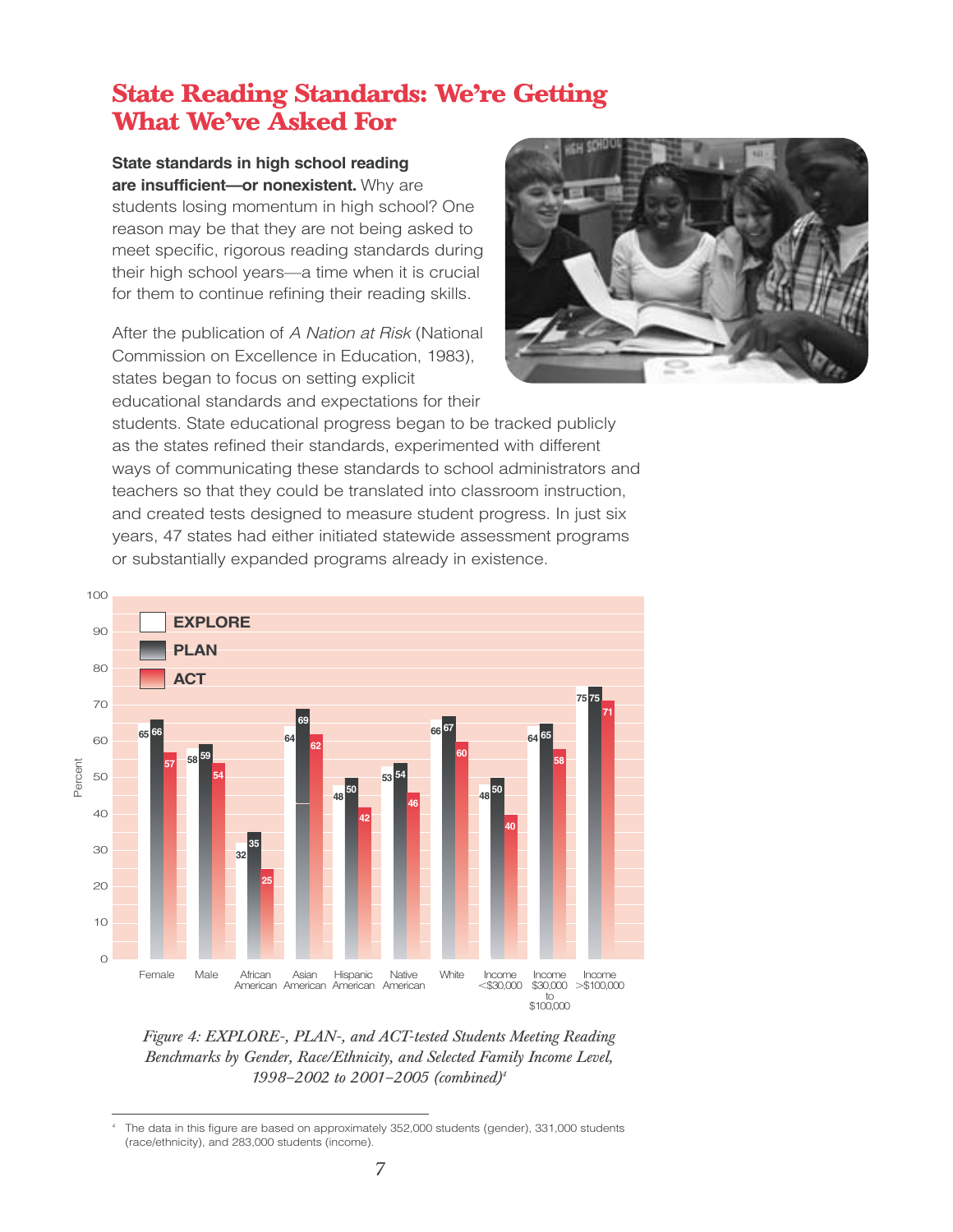With the passage of the No Child Left Behind Act in 2001, all elementary school students are now expected to meet educational standards, and schools are now held accountable for their effectiveness at helping students meet this goal. Forty-nine states have educational standards in place. One effect of this legislation has been an unprecedented demand for rigorous standards that spell out clearly what students need to know and be able

### **Deficits in Acquiring Reading Comprehension Strategies**

Some children encounter obstacles in learning to read because they do not derive meaning from the material that they read. In the later grades, higher order comprehension skills become paramount for learning. Reading comprehension places significant demands on language comprehension and general verbal abilities. Constraints in these areas will typically limit comprehension. In a more specific vein, deficits in reading comprehension are related to:

- (1) inadequate understanding of the words used in the text;
- (2) inadequate background knowledge about the domains represented in the text;
- (3) a lack of familiarity with the semantic and syntactic structures that can help to predict the relationships between words;
- (4) a lack of knowledge about different writing conventions that are used to achieve different purposes via text (humor, explanation, dialogue, etc.);
- (5) verbal reasoning ability which enables the reader to "read between the lines"; and
- (6) the ability to remember verbal information.

If children are not provided early and consistent experiences that are explicitly designed to foster vocabulary development, background knowledge, the ability to detect and comprehend relationships among verbal concepts, and the ability to actively employ strategies to ensure understanding and retention of material, reading failure will occur no matter how robust word recognition skills are.

*—Lyon, 2002*

to do in order to move on to the next stage of their education.

However, a careful analysis of state standards in reading at the high school level leads to a very different conclusion about the importance of reading to student success in college and work. Research shows that students must continue to develop their reading ability long after they are typically considered literate (Lyon, 2002; Moore, Bean, Birdyshaw, & Rycik, 1999). But according to our analysis of state standards, 28 of the 49 states with standards —more than half—fully define grade-level standards in reading only through the eighth grade.

- ▼ At the high school level, 20 of these 28 states specify only a single group of reading standards intended to cover grades 9 through 12—standards that do not recognize expectations for increasing proficiency in reading during those years.
- ▼ Six additional states specify standards for only one, two, or three high school grades, ignoring the other grades altogether.
- ▼ Two additional states specify just one set of standards for a subset of grades.

Overall (including Iowa, which has not identified state standards), nearly 60 percent— 29 states—do not have grade-specific standards that define the expectations for reading achievement in high school. If such standards don't exist, teachers can't teach to them and students can't learn them. You can't get what you don't ask for.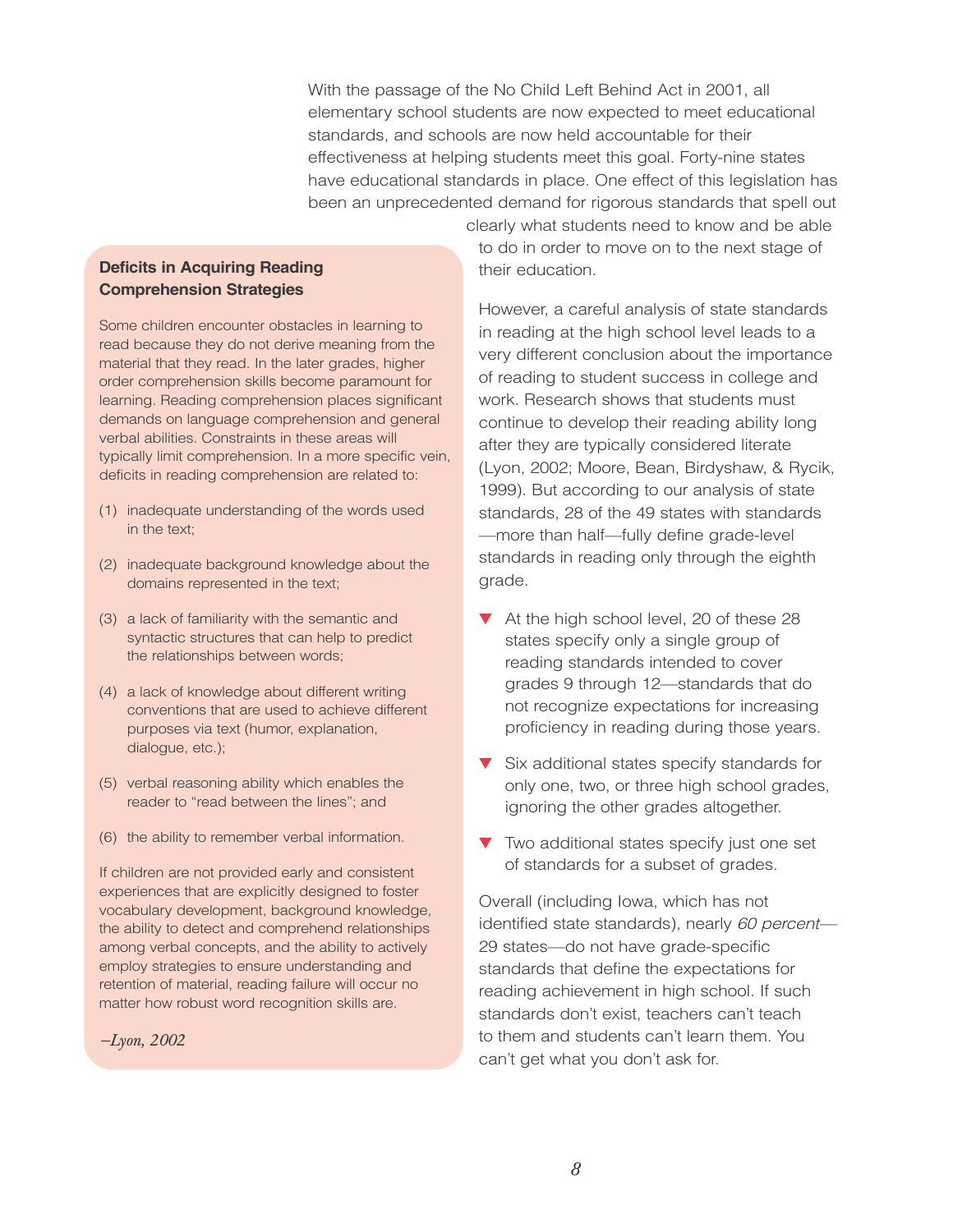## **High School Reading Instruction Is Not Sufficient**

**Not enough high school teachers are teaching reading skills or strategies and many students are victims of teachers' low expectations.** Another likely reason that high school students are losing momentum in readiness for college-level reading is that reading is simply not taught much, if at all, during the high school years, not even in English courses. As one educator explains:

High school English teachers . . . are traditionally viewed—and view themselves as outside the teaching of reading, because the assumption has been that students come to them knowing how to read. . . . High school English teachers rarely have the backgrounds to [A]s a group, the teachers reporting on a class of primarily college-bound students teach and place greater importance on a broader range of reading process skills than do the teachers reporting on a class of primarily non–college-bound students. . . .

The difference in process skills taught is not merely quantitative, but qualitative as well. . . . [T]he process skills most heavily favoring college-bound classes in terms of percent taught . . . were elements of sophisticated, high-level critical reading.

### *—Patterson, Happel, & Lyons, 2004*

assist the least able readers in their classes, and additionally are often uncertain about what reading instruction actually involves. (Ericson, 2001, pp. 1, 2)

If this is true of English teachers, how much truer must it be of teachers in other courses? Meltzer (2002) reports:

Overwhelmed by higher content standards, many . . . high school teachers feel under pressure to "cover" more content than ever before and are resistant to "adding" literacy responsibilities to their crowded course calendars. . . . Since literacy is not "visible" as a content area, it is not "owned" by any specific department. The English department, it is wrongly assumed, "takes care of that." (pp. 9, 10)

But even where reading is an element of the high school curriculum usually as part of English or social studies courses—ACT research suggests that low teacher expectations can prevent some students from being taught the reading skills they need for college and work. According to data gathered as part of the 2002–2003 ACT National Curriculum Survey® (ACT, Inc., 2003), if teachers perceived students to be primarily college bound, they were more likely to focus their instruction on higherlevel critical reading skills. If they perceived students not to be college bound, they were less likely to teach these critical reading skills (Patterson, Happel, & Lyons, 2004; Patterson & Duer, in press). These practices are simply not acceptable.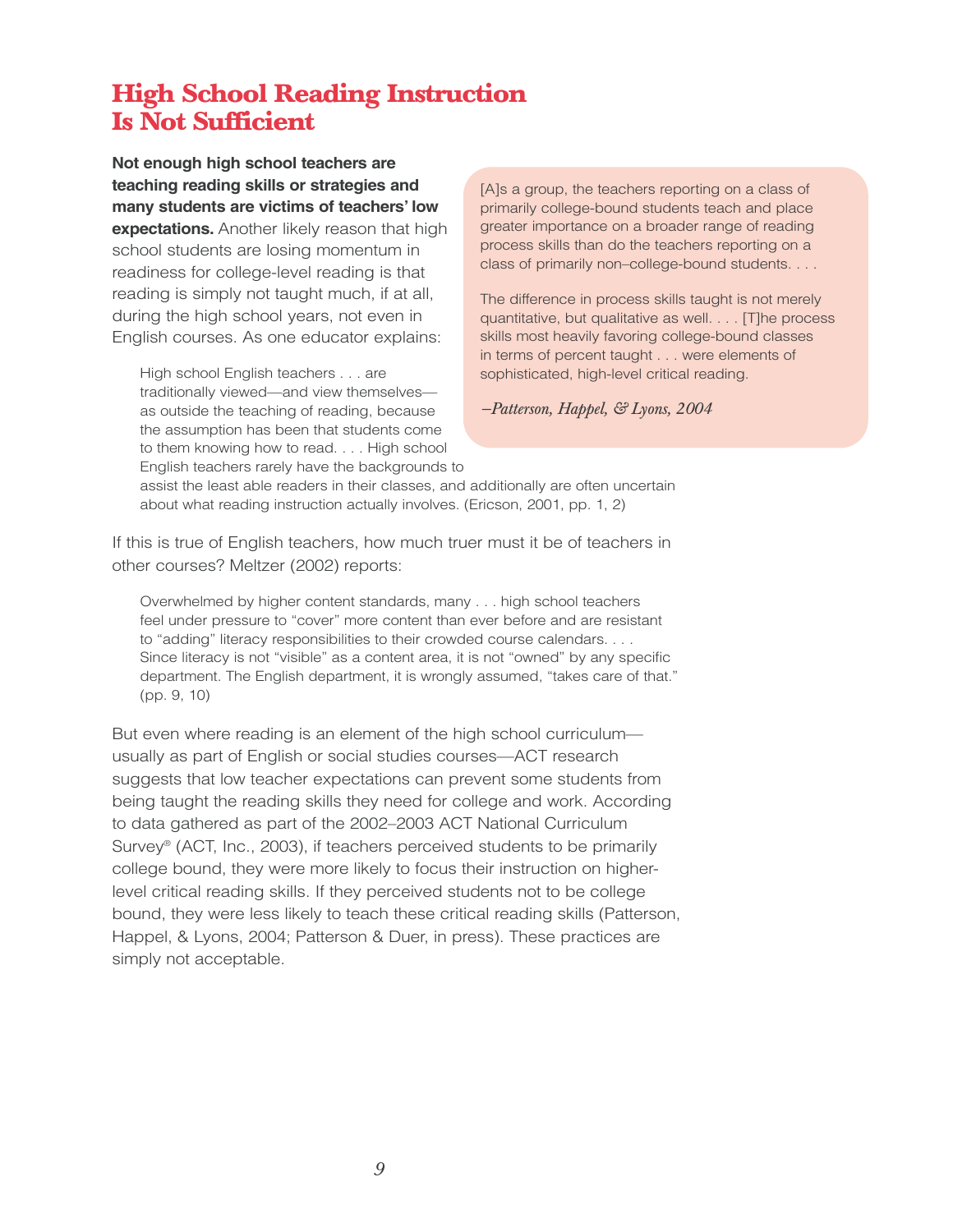## **Beyond-Core Coursework in Social Studies Only Slightly Improves ACT Reading Test Score**

ACT research has well documented the strong positive impact of taking rigorous courses in high school, particularly in English, mathematics, and science (ACT, Inc., 2004). According to 2005 data (shown in Figure 5), students who take additional, beyond-core science courses (i.e., Physics) earn ACT Science Test scores that are up to 3 points higher, on average, than the scores of students who take only the core science curriculum. In mathematics, students who take additional courses (i.e., advanced math beyond Algebra II) have ACT Mathematics Test scores that are up to 6.8 points higher, on average, than the scores of students who take only the core

### **ACT's Recommended Core Curriculum**

- ▼ English: at least four years (typically English 9, English 10, English 11, and English 12)
- ▼ Mathematics: at least three years (typically Algebra I, Algebra II, and Geometry)
- ▼ Social studies: at least three years (may include U.S. History, World History, U.S. Government, Economics, Geography, Psychology, European History, state history)
- Natural sciences: at least three years (typically General/Physical/Earth Science, Biology, and Chemistry)



*Figure 5: Maximum Average Test Score Increases Associated with Beyond-core Subject-specific Coursework for 2005 ACT-tested High School Graduates*

mathematics curriculum. These increases are on a score scale ranging from 1 to 36 and represent statistically significant gains.

However, Figure 5 also shows that additional coursework in social studies—the high school subject area that overlaps most closely with the kinds of college social sciences courses used to establish the ACT College Readiness Benchmark for Reading—results in an average ACT Reading Test score no more than 1 point higher than that associated with the recommended three years of social studies. And this includes even those students who took the equivalent of five years of social studies in high school. This suggests that taking additional years of social studies coursework alone does not have a large differential impact on the readiness of ACTtested students to handle the level of reading required in college social sciences courses. However, as will be discussed in the next chapter, what appears to matter in readiness for college-level reading is not the number of courses students take, but what is being asked of students in these courses. We examined student performance on the ACT Reading Test from a number of perspectives in an attempt to answer the question of what really matters in reading.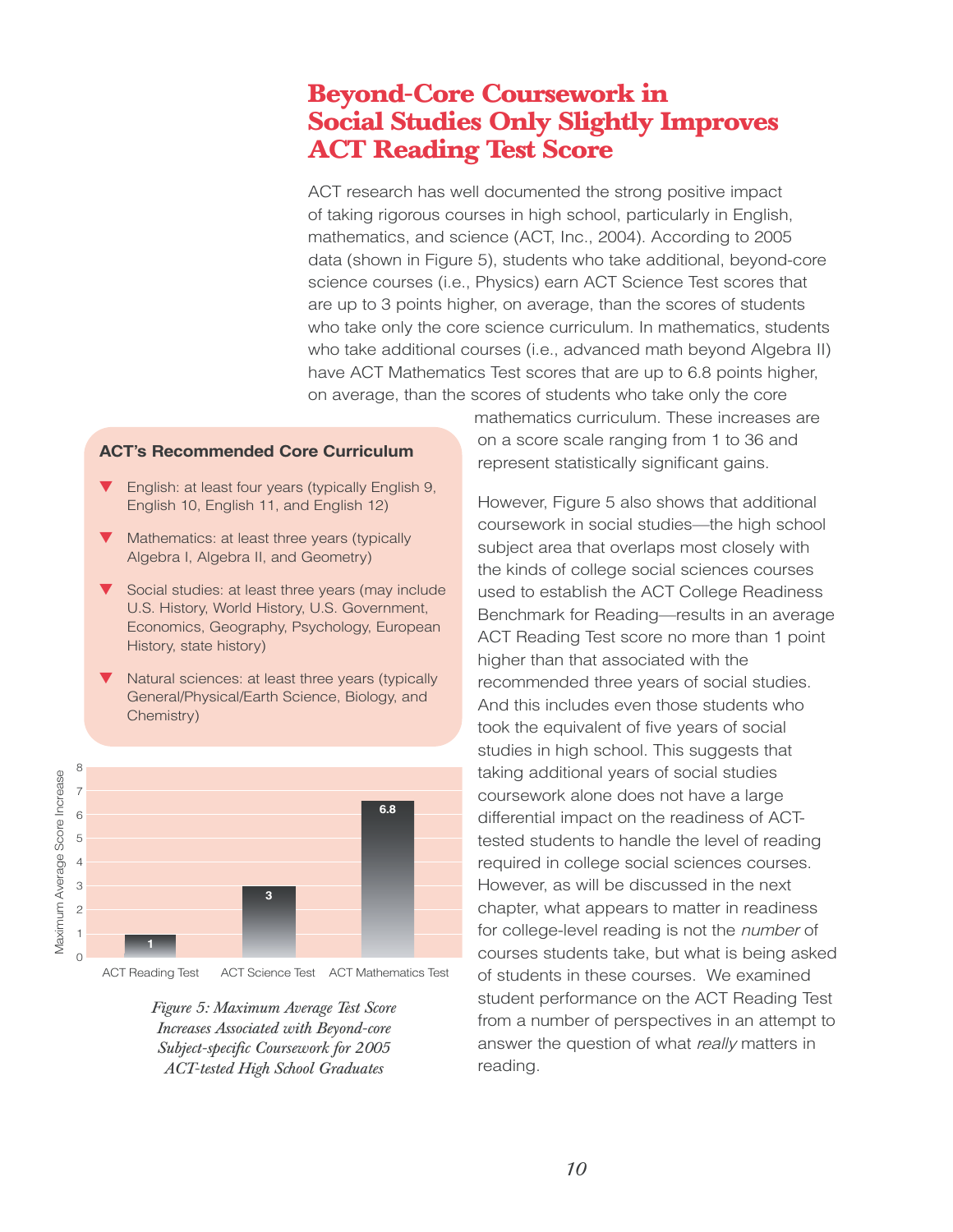*2*

# **Ready or Not: What Matters in Reading?**

*Those ACT-tested students who can read* complex *texts are more likely to be ready for college. Those who cannot read complex texts are less likely to be ready for college.*

**Students who meet the ACT Benchmark for Reading are more likely to enroll and do better in college than students who do not meet the Benchmark.** ACT research demonstrates the clear benefits experienced by students who attain the College Readiness Benchmark for Reading: increased college enrollment in the fall immediately following high school graduation, higher grades in selected first-year college social-sciences courses, higher first-year college grade-point average (GPA), and increased retention (defined as those who return for a second year of college at the same institution). These benefits are illustrated in Figures 6 through 9.

The figures show that students who meet the Reading Benchmark are more likely than students who do not meet the Benchmark to:



*Figure 6: Fall 2003 College Enrollment for 2003 ACT-tested High School Graduates Meeting and Not Meeting ACT's College Readiness Benchmark for Reading*<sup>5</sup>

- enroll in college (74 percent vs. 59 percent);
- ▼ earn a grade of B or higher (63 percent vs. 36 percent) or C or higher (85 percent vs. 64 percent) in first-year college U.S. History courses;
- ▼ earn a grade of B or higher (64 percent vs. 39 percent) or C or higher (85 percent vs. 68 percent) in first-year college Psychology courses;
- ▼ earn a first-year college GPA of 3.0 or higher (54 percent vs. 33 percent) or 2.0 or higher (87 percent vs. 76 percent); and
- ▼ return for a second year of college at the same institution (78 percent vs. 67 percent).

<sup>&</sup>lt;sup>5</sup> Based on approximately 1.2 million students.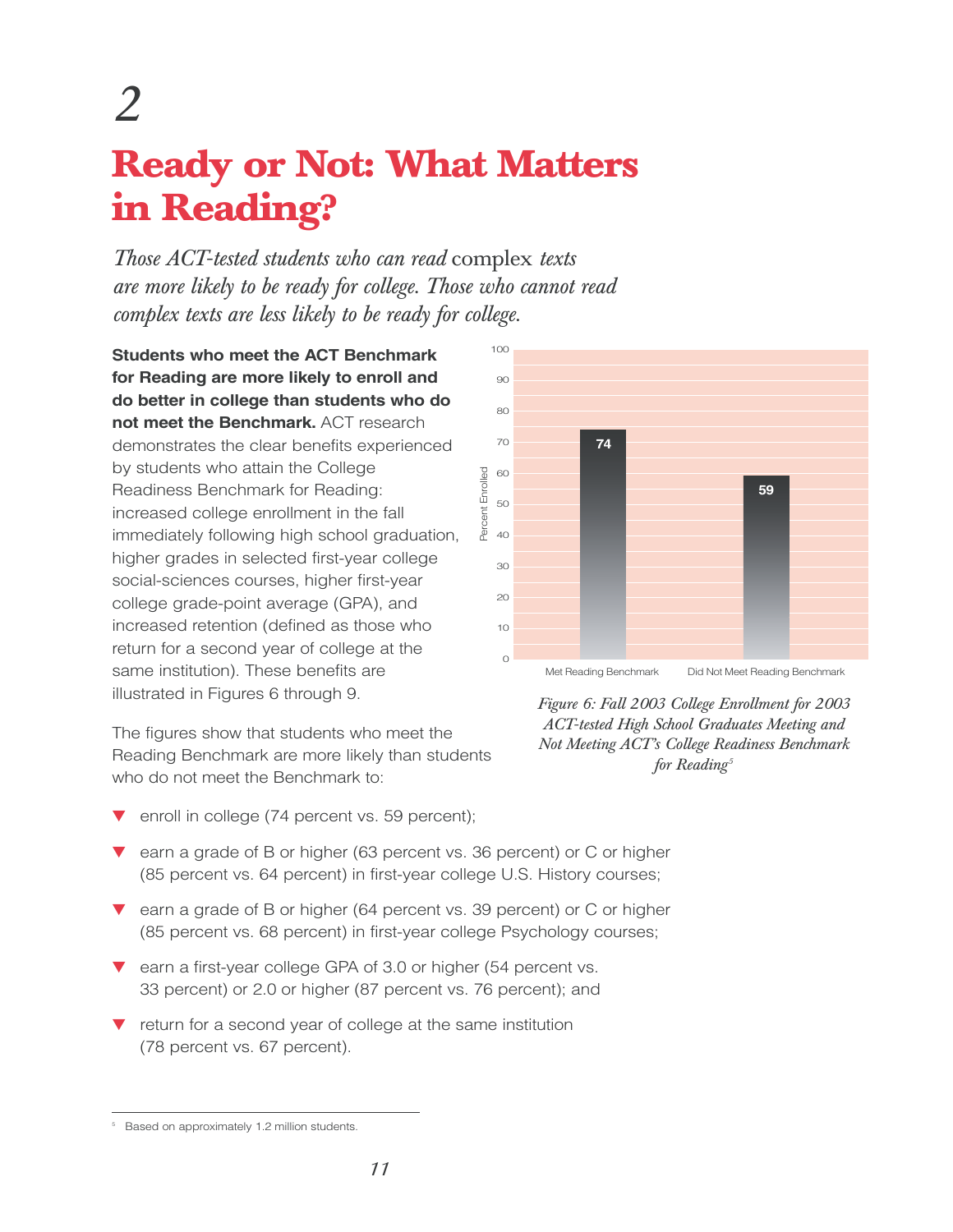

*Figure 7: ACT-tested High School Graduates Meeting and Not Meeting ACT's College Readiness Benchmark for Reading Who Achieved Specific Grades in Selected First-year College Social-Sciences Courses <sup>6</sup>*







*Figure 9: Fall 2004 Second-year College Retention Rate at Same Institution for 2003 ACT-tested High School Graduates Meeting and Not Meeting ACT's College Readiness Benchmark for Reading <sup>8</sup>*

<sup>6</sup> Based on data across multiple years from institutions participating in ACT's Course Placement Service. Approximately 6,000 students were included in the analysis for U.S. History, and approximately 7,000 were included in the analysis for Psychology.

<sup>7</sup> Based on data across multiple years from institutions participating in ACT's High School Feedback Service. Approximately 302,000 students were included in the analysis.

<sup>&</sup>lt;sup>8</sup> Based on approximately 779,000 first-year college students.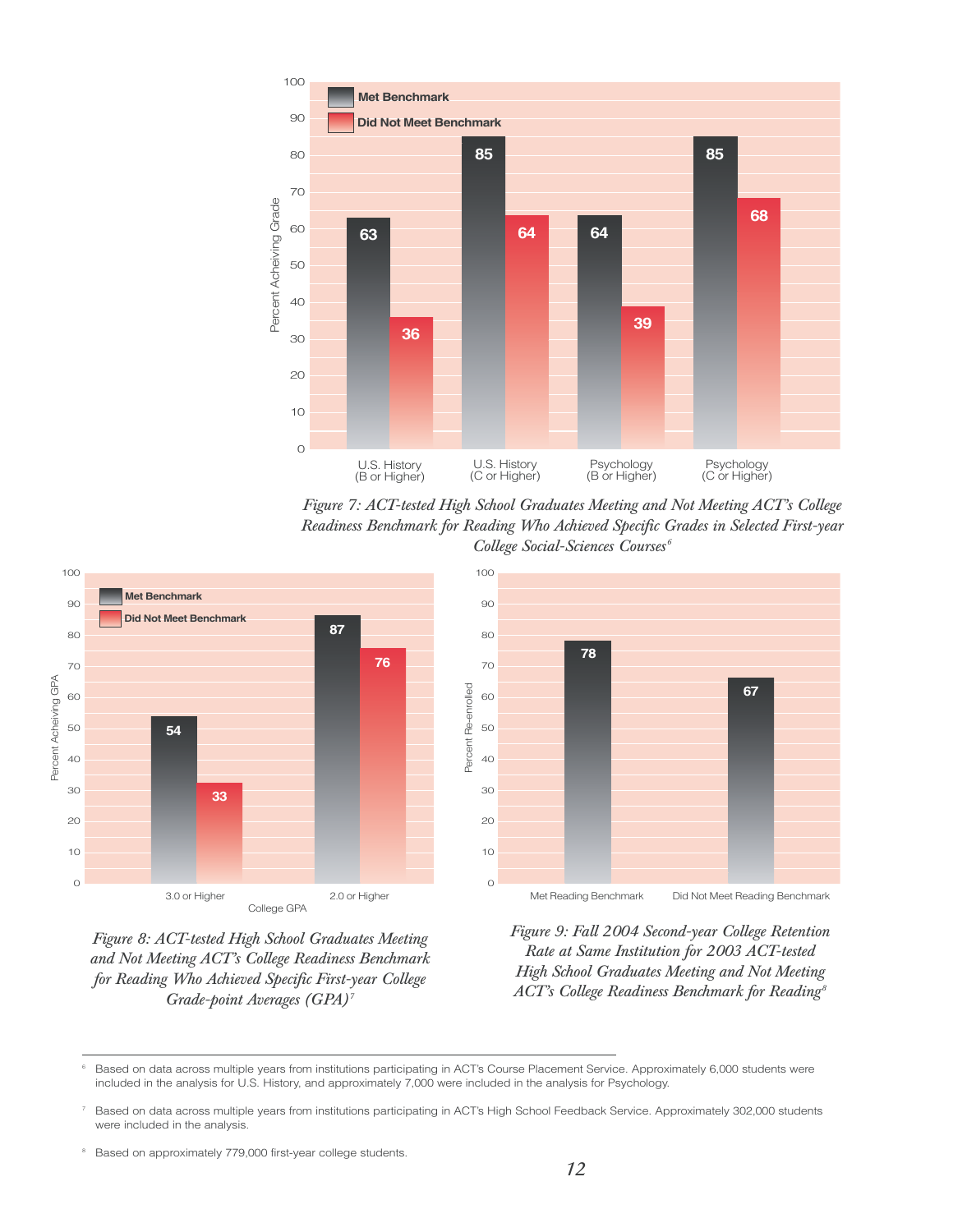But what differentiates students who meet the Reading Benchmark from students who do not? We looked at student performance on three aspects of ACT Reading Test content: comprehension level, textual elements, and text complexity.

## **Comprehension Level**

Questions on the Reading Test assess two levels of comprehension: literal and inferential. Literal comprehension requires test-takers to identify information stated explicitly in the text, often within a defined section. Inferential comprehension requires test-takers to process and interpret information not stated explicitly in the text—i.e., to make inferences, often by drawing on material from different sections. Figure 10 presents the results of the analysis by comprehension level.





Figure 10 shows essentially no difference in student performance on the two comprehension levels across the score range, either above or below the ACT College Readiness Benchmark for Reading. At each score point, the percentages of literal and inferential comprehension questions answered correctly are virtually identical. What's more, both above and below the Benchmark, improvement in performance on each of the two levels is uniform and gradual—that is, as performance on one level increases, so does performance on the other, and to almost exactly the same degree. Given this steadily increasing linear relationship between ACT Reading Test score and reading proficiency, there is no clear differentiator here between those students who are ready for college-level reading and those who are not.

<sup>9</sup> Analyses presented in this and the succeeding two figures were based on approximately 563,000 students who took any of seven test forms administered between Fall 2003 and Spring 2005. It was not possible to analyze performance below a score of 11 due to the small number of students scoring in this range.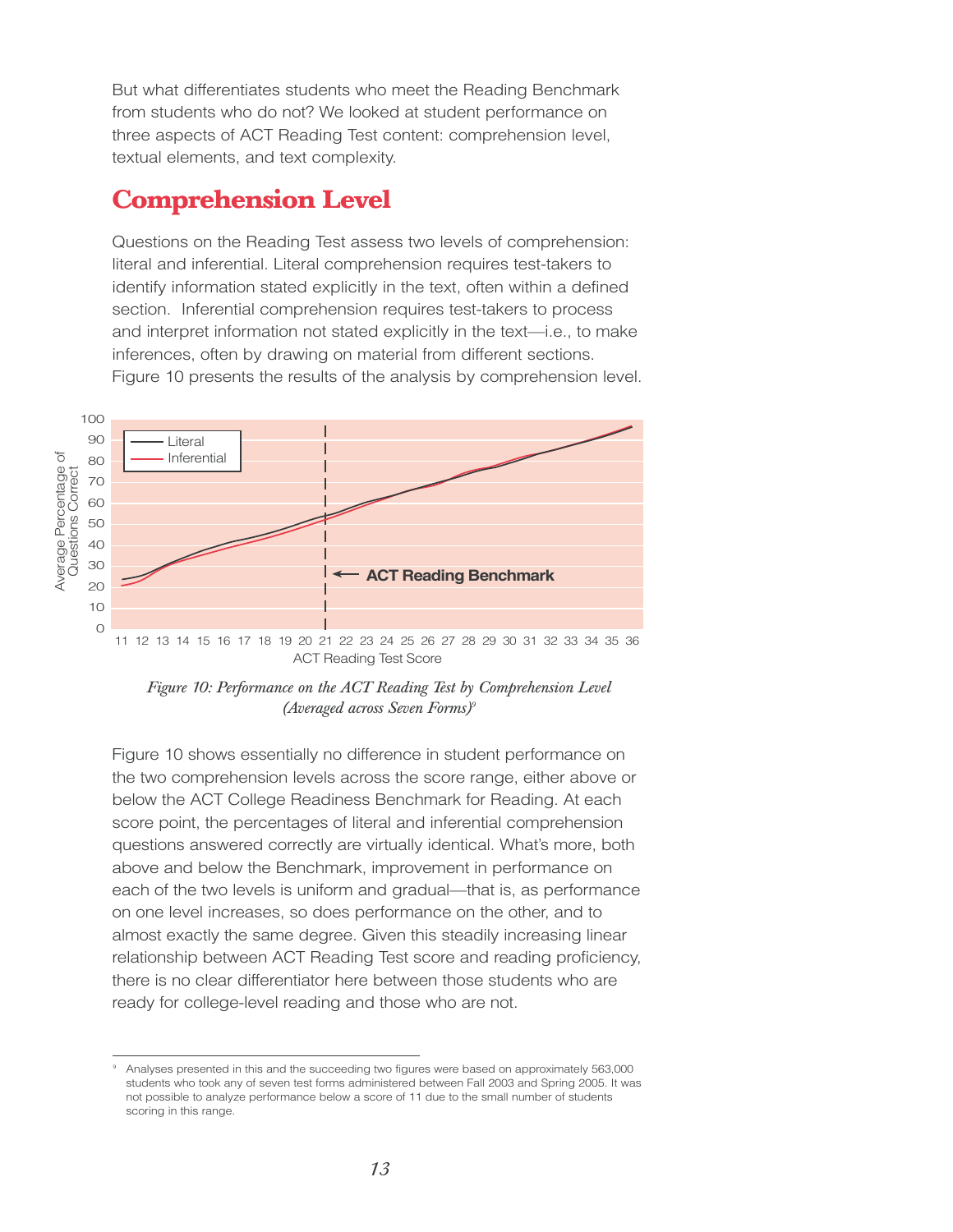## **Textual Elements**

Questions on the Reading Test focus on five kinds of textual elements: 1) main idea or author's approach, 2) supporting details, 3) relationships (sequential, comparative, or cause and effect), 4) meaning of words, and 5) generalizations and conclusions. Figure 11 presents the results of the analysis by textual element.

As was the case in Figure 10, Figure 11 also shows almost no differences in student performance among the five textual elements across the score range, either above or below the Reading Benchmark. Again the percentages of questions answered correctly on the five kinds of textual elements are nearly identical, and again improvement on each of the five kinds is uniform and gradual. Thus, with similar relationships seen among these textual elements, there is no clear point of differentiation that can be used to distinguish those who are ready for college-level reading from those who are not.

## **Text Complexity**

Texts used in the ACT Reading Test reflect three degrees of complexity: uncomplicated, more challenging, and complex. Table 1 summarizes the chief distinctions among the three degrees of text complexity.

### **Table 1**

Characteristics of Uncomplicated, More Challenging, and Complex Texts on the ACT Reading Test

|                       | <b>Degree of Text Complexity</b> |                                             |                                        |
|-----------------------|----------------------------------|---------------------------------------------|----------------------------------------|
| <b>Aspect of Text</b> | <b>Uncomplicated</b>             | <b>More Challenging</b>                     | <b>Complex</b>                         |
| <b>Relationships</b>  | Basic, straightforward           | Sometimes implicit                          | Subtle, involved,<br>deeply embedded   |
| <b>R</b> ichness      | Minimal/limited                  | Moderate/more<br>detailed                   | Sizable/highly<br>sophisticated        |
| <b>Structure</b>      | Simple, conventional             | More involved                               | Elaborate, sometimes<br>unconventional |
| <b>Style</b>          | Plain, accessible                | Richer, less plain                          | Often intricate                        |
| <b>V</b> ocabulary    | Familiar                         | Some difficult, context-<br>dependent words | Demanding, highly<br>context dependent |
| <b>Purpose</b>        | Clear                            | Conveyed with<br>some subtlety              | Implicit, sometimes<br>ambiguous       |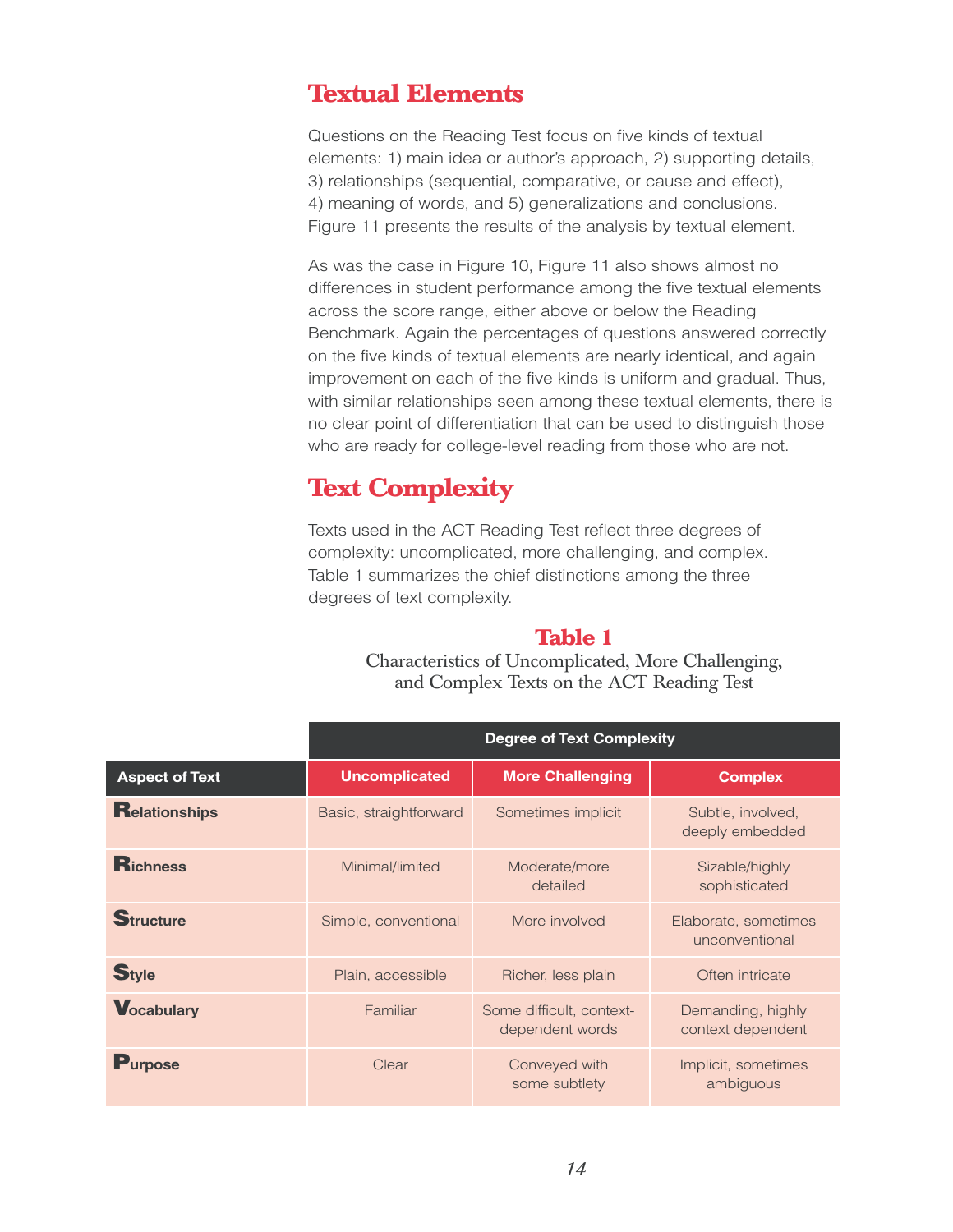As shown in Table 1, the three types of texts represent a continuum of increasing complexity with respect to the following six aspects (which can be abbreviated to "RSVP"):

- **Relationships** (interactions among ideas or characters)
- **Richness** (amount and sophistication of information conveyed through data or literary devices)
- **Structure** (how the text is organized and how it progresses)
- **Style** (author's tone and use of language)
- **Vocabulary** (author's word choice)
- **Purpose** (author's intent in writing the text)



*Figure 11: Performance on the ACT Reading Test by Textual Element (Averaged across Seven Forms)*



*Figure 12: Performance on the ACT Reading Test by Degree of Text Complexity (Averaged across Seven Forms)*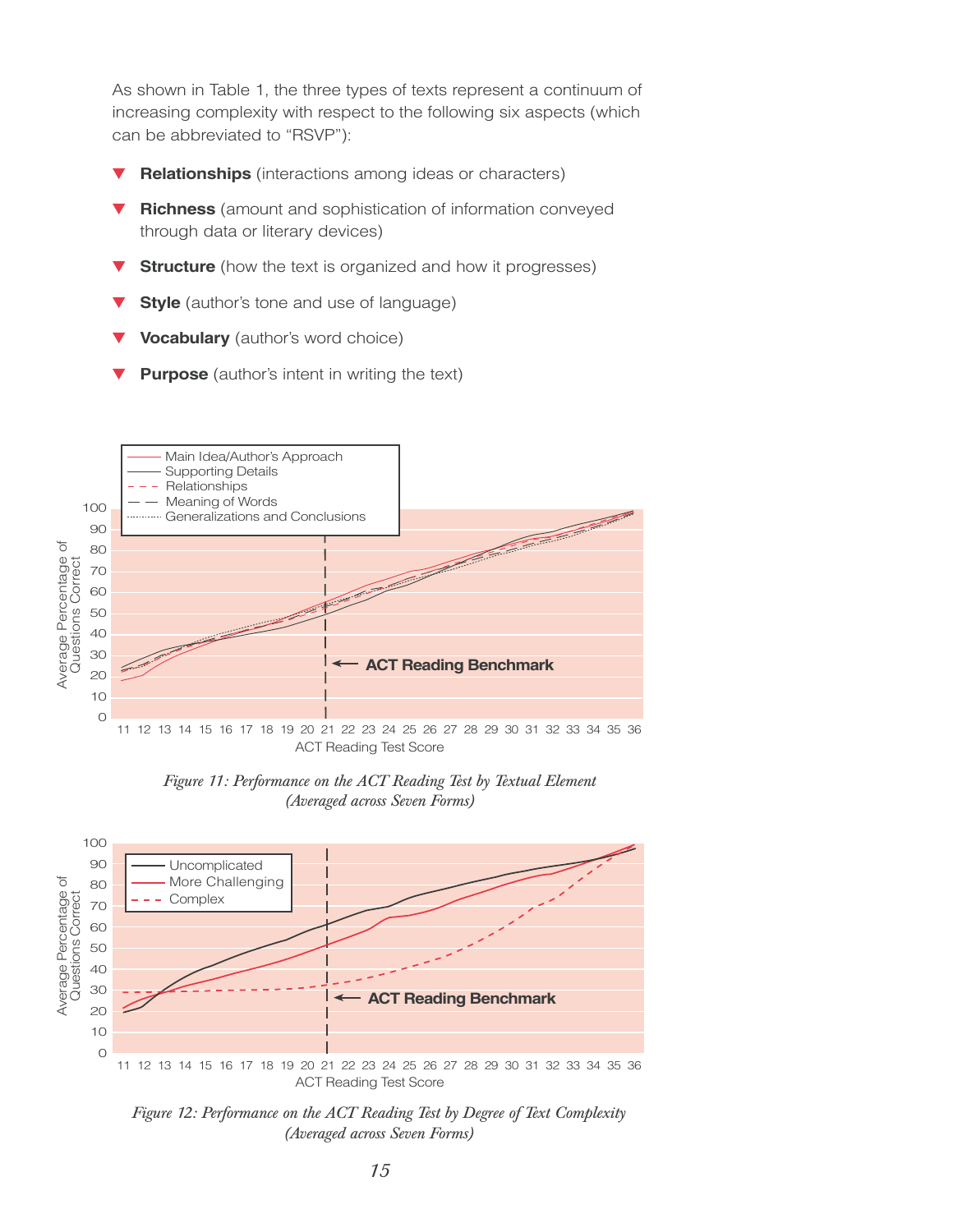**What appears to differentiate those who are more likely to be ready from those who are less likely is their proficiency in understanding complex texts.** The results of the analysis by degree of text complexity are presented in Figure 12.

In this figure, performance on questions associated with uncomplicated and more challenging texts both above and below the ACT College Readiness Benchmark for Reading follows a pattern similar to those in Figures 10 and 11, in that improvement on each of the two kinds

### **Degree of Text Complexity and ACT Reading Test Score**

Performance on ACT Reading Test questions by degree of text complexity is associated with substantial score differences on the test.

Correctly answering questions based on texts classified as more challenging is associated with Reading Test scores that are 3 points higher on average than scores associated with correctly answering questions based on uncomplicated texts. Correctly answering questions based on complex passages is associated with Reading Test scores that are between 6 and 7 points higher on average than scores associated with correctly answering questions based on more challenging texts, and between 9 and 10 points higher on average than scores associated with correctly answering questions based on uncomplicated texts.

In other words, students who correctly answer questions based on complex texts can score potentially as many as 10 points higher on the Reading Test than students who can correctly answer only questions based on uncomplicated texts.

of questions is gradual and fairly uniform. There is, however, a difference in the percentages of questions answered correctly for the two kinds of texts: for the most part, students correctly answer a higher percentage of questions associated with uncomplicated texts than of questions associated with more challenging texts.

But when we look at performance on questions associated with complex texts, we see a substantially different pattern. Below the Reading Benchmark, the percentage of questions answered correctly remains virtually constant and not much higher than the level suggested by chance (25 percent, given that each question contains four answer choices).

Most importantly, above the Reading Benchmark performance improves more steeply than it does with either of the other two levels of text complexity, indicating that students who can master the skills necessary to read and understand complex texts are more likely to be college ready than those who cannot. It is not until the uppermost end of the score scale that student performance on questions associated with all three degrees of text complexity is roughly the same. Furthermore, the three

performance patterns shown in Figure 12 hold for both genders, all racial/ethnic groups, and all annual family income levels.

What does this mean? For one thing, it shows that degree of text complexity differentiates student performance better than either the comprehension level or the kind of textual element tested. (See the sidebar for information about how degrees of text complexity are associated with specific average score increases on the ACT Reading Test.) But another, more important, conclusion is that, because of its distinct pattern of performance increases relative to the ACT College Readiness Benchmark, performance on complex texts is the clearest differentiator in reading between students who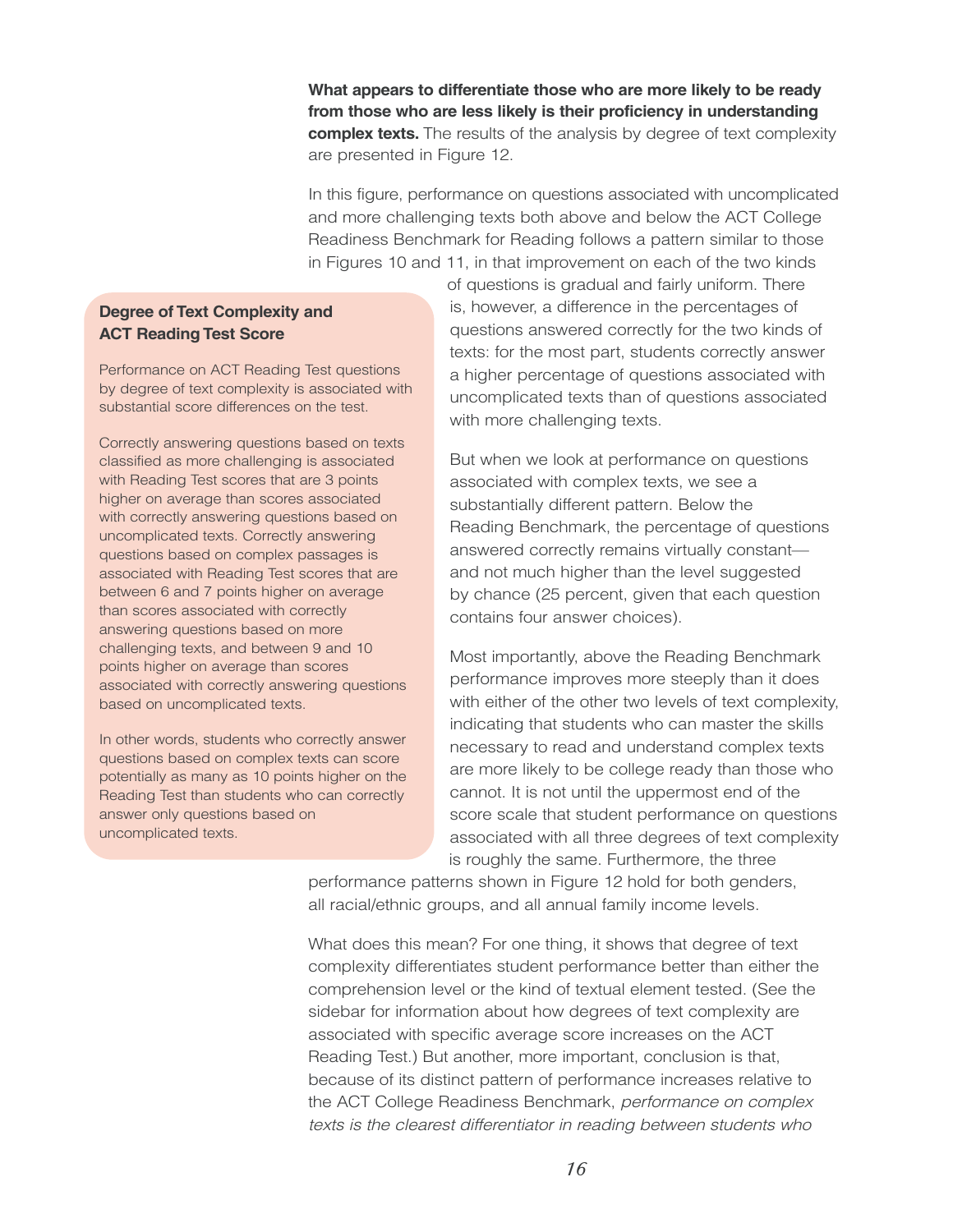are likely to be ready for college and those who are not. And this is true for both genders, all racial/ethnic groups, and all family income levels.

## **Complex Texts: A Closer Look**

As Table 1 showed, a complex text is typically complex in the following ways:

- ▼ **Relationships:** Interactions among ideas or characters in the text are subtle, involved, or deeply embedded.
- ▼ **Richness:** The text possesses a sizable amount of highly sophisticated information conveyed through data or literary devices.
- ▼ **Structure:** The text is organized in ways that are elaborate and sometimes unconventional.
- ▼ **Style:** The author's tone and use of language are often intricate.
- ▼ Vocabulary: The author's choice of words is demanding and highly context dependent.
- ▼ **Purpose:** The author's intent in writing the text is implicit and sometimes ambiguous.

But it makes sense to examine complex texts in more depth now that we know the significant role these texts play in students' college readiness. It is one thing to state, for example, that complex texts contain demanding, highly context-dependent vocabulary, but quite another to see how such vocabulary functions within a text.

Figures 13 and 14 (pages 18–21) present annotated samples of complex texts, in the content areas of prose fiction and natural science, that have been used on the ACT Reading Test. (See the Appendix for annotated examples of additional complex texts in the humanities and social science areas.)

[T]here has been little improvement in areas indicating the substantive content of the English curriculum or the level of difficulty in reading expected by graduation. A few states have content-rich and content-specific literature standards at the high school level. But there has been a decline in the number that seemingly want their English teachers to know how high their academic expectations in reading for students should be by the end of high school.

. . . [W]hile a state's formal content may sometimes seem demanding (e.g., when it expects study of such literary devices as irony or flashbacks), without standards outlining its substantive content, its formal content can be addressed as easily in simple texts as in complex texts with literary qualities. One can study onomatopoeia in "The Three Little Pigs" as well as in "The Raven."

*—Stotsky, 2005*

It seems likely that while much of the reading material that students encounter in high school may reflect progressively greater content challenges, it may not actually require a commensurate level of text complexity. This observation appears to be consistent with a recent study by ACT and the Education Trust, On Course for Success

*(Continued on page 22)*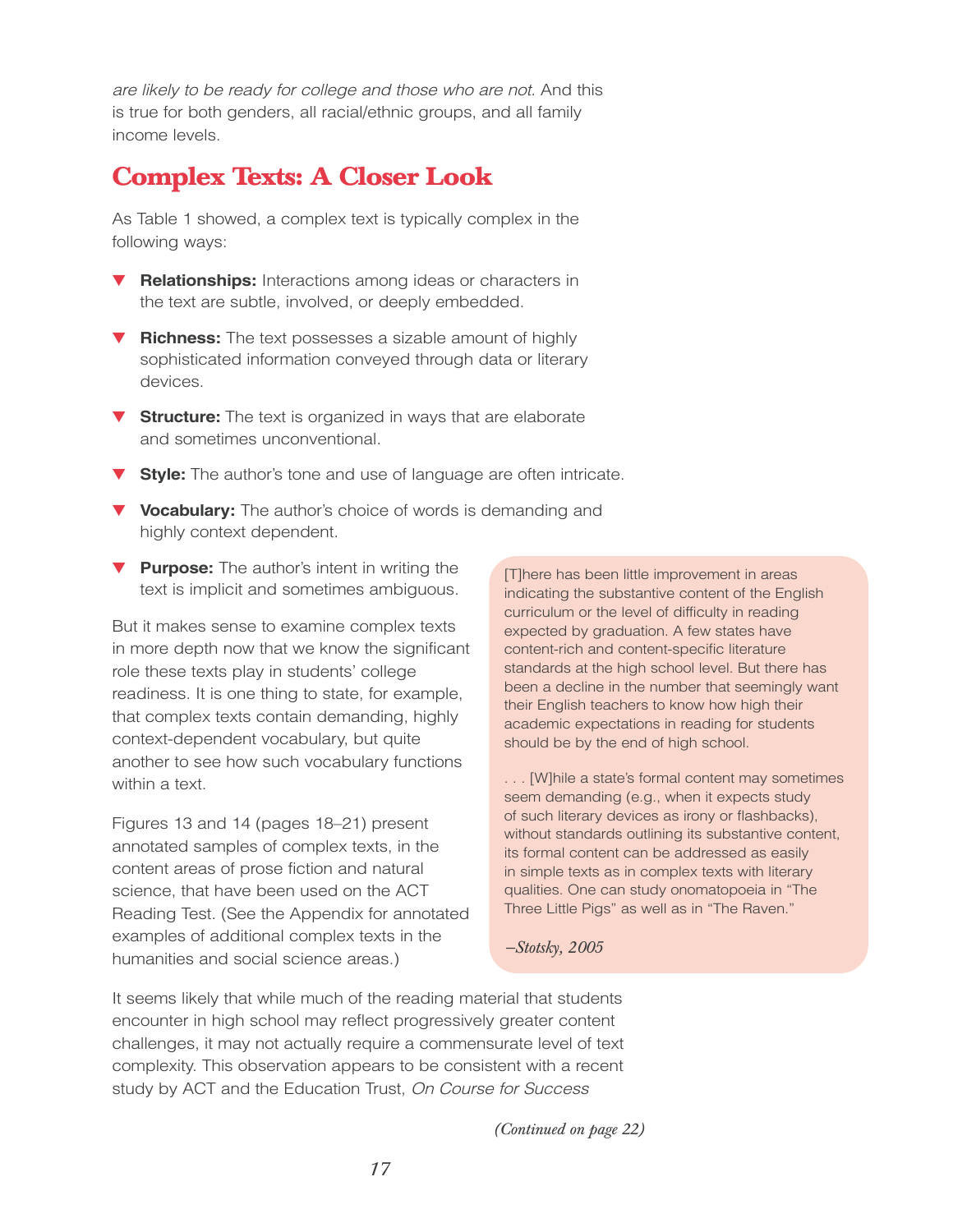### *Figure 13: Annotated Complex Text from the ACT Reading Test (Prose Fiction)*

This text describes two complex, well-developed characters, Sunday and Delta, and their strained yet loving relationship. One factor that contributes to the complexity of the text is its structure: the thirdperson narrator presents the two sisters both as they see themselves and how each sees the other.

**PROSE FICTION:** This passage is adapted from the novel Night Water by Helen Elaine Lee (©1996 by Helen Elaine Lee).

There had been no words for naming when she was born. She was "Girl Owens" on the stamped paper that certified her birth, and at home, she had just been "Sister," that was all. When asked to decide, at six, what she would be called, she had chosen "Sunday," the time of voices, lifted in praise.

That was one piece of the story, but other parts had gone unspoken, and some had been buried, but were not at rest. She was headed back to claim them, as she had taken her name.

She could smell the burnt, sweet odor of the paper mill that sprawled across the edge of town, and as the train got closer, she remembered all that she saw. She felt herself entering the greens and reds and browns of her own paintings, pulling aside her brushstrokes as if they were curtains and stepping through. There were autumn trees on fire everywhere, and she moved beyond the surface of color and texture into the hidden layers of the past, from which she had learned to speak her life with paint.

The train passed through the part of town where she grew up. She watched as they left behind the neat, compact frame houses and hollow storage buildings. She was going back to piece together their family story of departure and return. She saw it all from the inside out, as native and exile, woman and child. From all that she remembered and all that she was. She was Girl Owens and Sister. She was Sunday, and she was headed home.

Waiting for Sunday's arrival, Delta Owens stepped out onto the front porch. She hoped she would be able to find the right way to approach Sunday, with whom she had only been in touch by mail for five years. She had tried to demonstrate a persistent bond with the help of words put together by experts, choosing for each birthday and holiday an oversized greeting card, depending on its ornate script and polished rhyme to express what she had never been able to say. Each one she had signed "Always, Delta" before addressing the envelope carefully and mailing it off to Chicago. She had heard back irregularly, receiving wood block prints or splashes of paint on wefts of heavy paper with ragged edges or on see-through skins. Each one she had turned round and round, looking for right-side up with the help of the signature. Each one she had saved. Though she hadn't known what, specifically, to make of any of them, she knew their appearance said something about the habit of love.

**VOCABULARY**: Beginning with the opening sentence—"There had been no words for naming when she was born"—the text uses fairly sophisticated syntax.

**RICHNESS**: Imagery abounds in the text, as in the third paragraph, when Sunday is said to have "felt herself entering the greens and reds and browns of her own paintings."

**STRUCTURE**: Here, the text shifts to mainly relating Delta's perspective after presenting Sunday's perspective.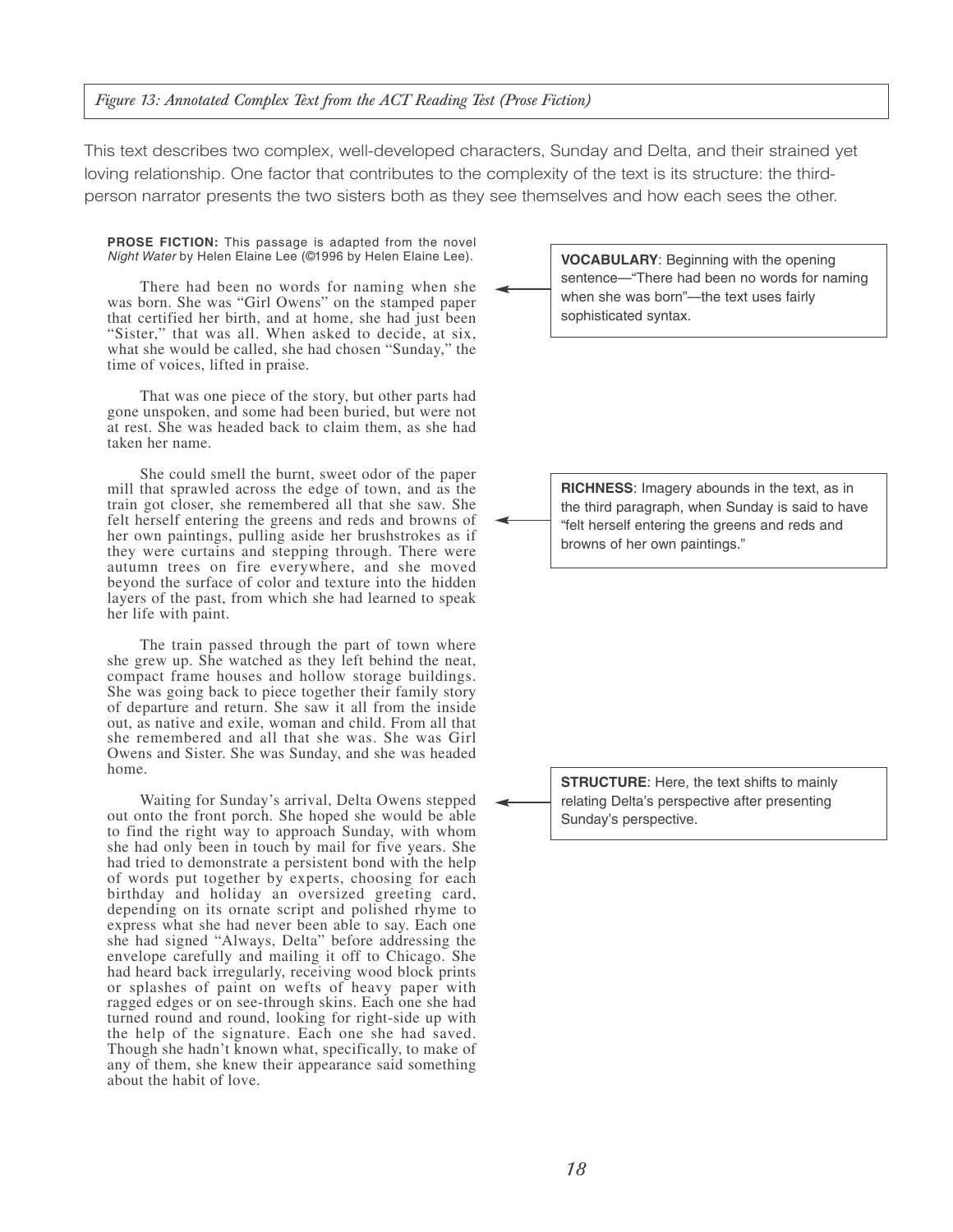They had kept up contact despite the differences that had accumulated over the years and finally erupted in accusations and insults after Nana's death. In the wide, post-funeral quiet, after the visitors had gone home, they had both uttered things huge and unerasable.

She had always known how Sunday felt about home. "I'm in a little box," she had often complained while growing up, trying to express to Delta how different she felt, how she was of it, but would never be able to stay. And Delta, who had fought anyone who criticized her sister, had listened and comforted her, but hadn't really understood. Sunday was the one she was different from.

"This place pulls you down and holds you," Sunday had said. "Delta, don't you see, it pulls you down and holds you, silent and safe."

What Sunday said that night was condemnation of a place, but Delta absorbed it all. She was of Wake County and caught in that understanding of herself. Intoxicated with saying what had long been felt, they both spoke freely and all barriers fell. Most of the things Sunday said had not surprised Delta, but one indictment had left her open-mouthed: "You don't even see my painting," Sunday had accused, "you don't even see me at all."

Delta had laughed callously at the accusation, for she knew, though she couldn't have said it, that for most of her life she had seen little else. She had answered by calling her a misfit who thought she was better than the folks she had left behind. And it was Delta's recognition of her own rancor, as much as the substance of what they said, that staggered and disgraced her. She hadn't even realized all the things for which she couldn't forgive Sunday, hadn't known her own smallness until she found herself measuring her sister out loud.

Finally, the rush of words had ended, and they had silently straightened up and gone upstairs without repairing their trespasses. Sunday had gathered and packed her things in a wild, tearful stupor of regret and relief, while Delta cried herself to sleep with bitter remorse.

Delta pushed that night from her mind, hoping that this visit might help them leave behind their troubled history.

**STYLE; RELATIONSHIPS**: As the narrator relates the argument, readers get not only the words used but also the motives and reactions.

**VOCABULARY; RELATIONSHIPS**: The concepts the author presents are often complicated, subtle, and abstract, such as the idea that being safe is a bad thing, or when the narrator notes that Delta "was of Wake County and caught in that understanding of herself."

**RELATIONSHIPS**: As the last two paragraphs reveal, the current state of Sunday's and Delta's relationship is a mixture of hurt, betrayal, hope, and love.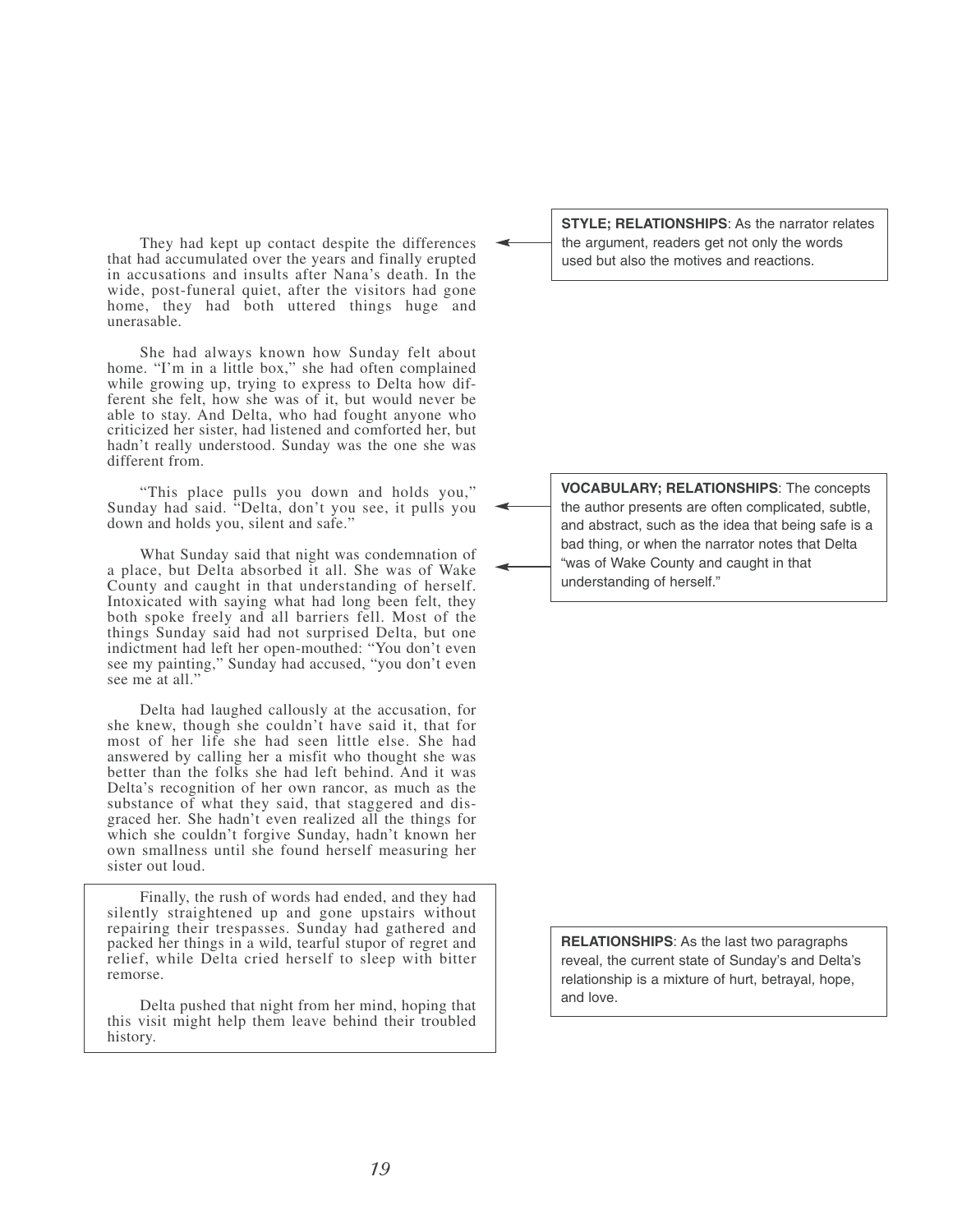This text contains a great deal of information related to the idea of biological uniqueness, focusing on the "collaboration" between a particular species of medusa and a particular kind of nudibranch. The vocabulary in the text is often demanding and the concepts are subtly presented.

**NATURAL SCIENCE:** This passage is adapted from Lewis Thomas's The Medusa and the Snail: More Notes of a Biology Watcher (©1979 by Lewis Thomas).

We tend to think of our selves as the only wholly unique creations in nature, but it is not so. Uniqueness is so commonplace a property of living things that there is really nothing at all unique about it. Even individual, free-swimming bacteria can be viewed as unique entities, distinguishable from each other even when they are the progeny of a single clone. Spudich and Koshland have recently reported that motile microorganisms of the same species are like solitary eccentrics in their swimming behavior. When they are searching for food, some tumble in one direction for precisely so many seconds before quitting, while others tumble differently and for different, but characteristic, periods of time. If you watch them closely, tethered by their flagellae to the surface of an antibody-coated slide, you can tell them from each other by the way they twirl, as accurately as though they had different names.

Fish can tell each other apart as individuals, by the smell of self. So can mice, and here the olfactory discrimination is governed by the same H2 locus which contains the genes for immunologic self-marking.

The markers of self, and the sensing mechanisms responsible for detecting such markers, are conventionally regarded as mechanisms for maintaining individuality for its own sake, enabling one kind of creature to defend and protect itself against all the rest. Selfness, seen thus, is for self-preservation.

In real life, though, it doesn't seem to work this way. The self-marking of invertebrate animals in the sea, who must have perfected the business long before evolution got around to us, was set up in order to permit creatures of one kind to locate others, not for predation but to set up symbiotic households. The anemones who live on the shells of crabs are precisely finicky; so are the crabs. Only a single species of anemone will find its way to only a single species of crab. They sense each other exquisitely, and live together as though made for each other.

Sometimes there is such a mix-up about selfness that two creatures, each attracted by the molecular configuration of the other, incorporate the two selves to make a single organism. The best story I've ever heard about this is the tale told of the nudibranch and medusa living in the Bay of Naples. When first observed, the nudibranch, a common sea slug, was found to have a tiny vestigial parasite, in the form of a jellyfish, permanently affixed to the ventral surface near the mouth. In curiosity to learn how the medusa got there, some

**PURPOSE**: The text begins with a general discussion of the phenomenon of biological uniqueness, arguing, paradoxically, that "uniqueness is so commonplace a property of living things that there is nothing at all unique about it."

**RELATIONSHIPS**: In the third and fourth paragraphs, the author presents and then challenges the way "the markers of the self, and the sensing mechanisms responsible for detecting such markers, are conventionally regarded."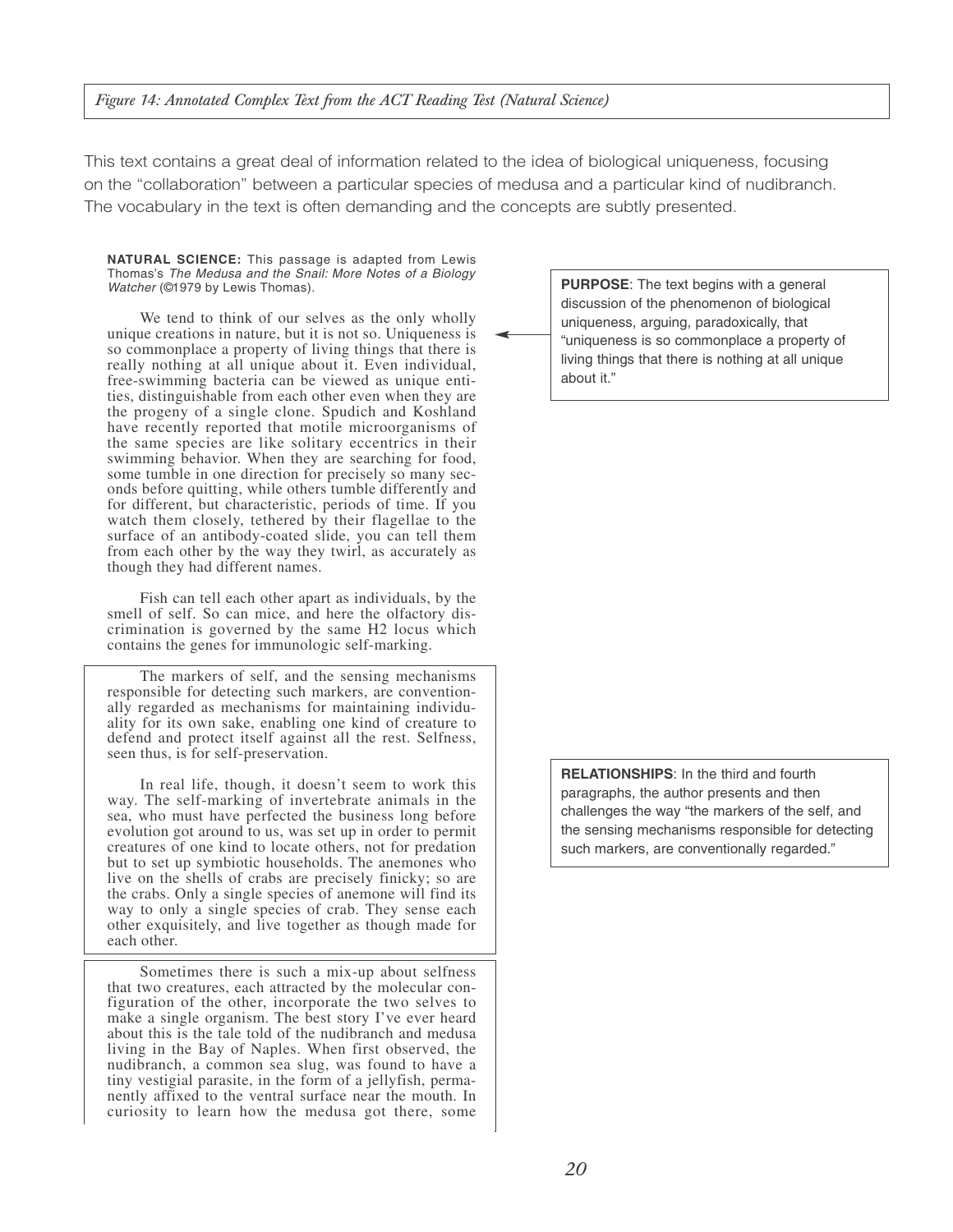marine biologists began searching the local waters for earlier developmental forms, and discovered something amazing. The attached parasite, although apparently so specialized as to have given up living for itself, can still produce offspring, for they are found in abundance at certain seasons of the year. They drift through the upper waters, grow up nicely and astonishingly, and finally become full-grown, handsome, normal jellyfish. Meanwhile, the snail produces snail larvae, and these too begin to grow normally, but not for long. While still extremely small, they become entrapped in the tentacles of the medusa and then engulfed within the umbrellashaped body. At first glance, you'd believe the medusae are now the predators, paying back for earlier humiliations, and the snails the prey. But no. Soon the snails, undigested and insatiable, begin to eat, browsing away first at the radial canals, then the borders of the rim, finally the tentacles, until the jellyfish becomes reduced in substance by being eaten while the snail grows correspondingly in size. At the end, the arrangement is back to the first scene, with the full-grown nudibranch basking, and nothing left of the jellyfish except the round, successfully edited parasite, safely affixed to the skin near the mouth.

It is a confusing tale to sort out, and even more confusing to think about. Both creatures are designed for this encounter, marked as selves so that they can find each other in the waters of the Bay of Naples. The collaboration, if you want to call it that, is entirely specific; it is only this species of medusa and only this kind of nudibranch that can come together and live this way. And, more surprising, they cannot live in any other way; they depend for their survival on each other. They are not really selves, they are specific *others.*

I've never heard of such a cycle before. [These creatures] are bizarre, that's it, unique. And at the same time, like a vaguely remembered dream, they remind me of the whole earth at once.

**RICHNESS**: The heart of the text, the fifth and sixth paragraphs, is a discussion of the complicated medusa-nudibranch interaction, which serves mainly to help make the author's broader point about the commonness of uniqueness in biology.

**STRUCTURE**: The text ends, somewhat jarringly and cryptically, with a personal observation about how the medusa and the nudibranch remind the author of "the whole earth at once."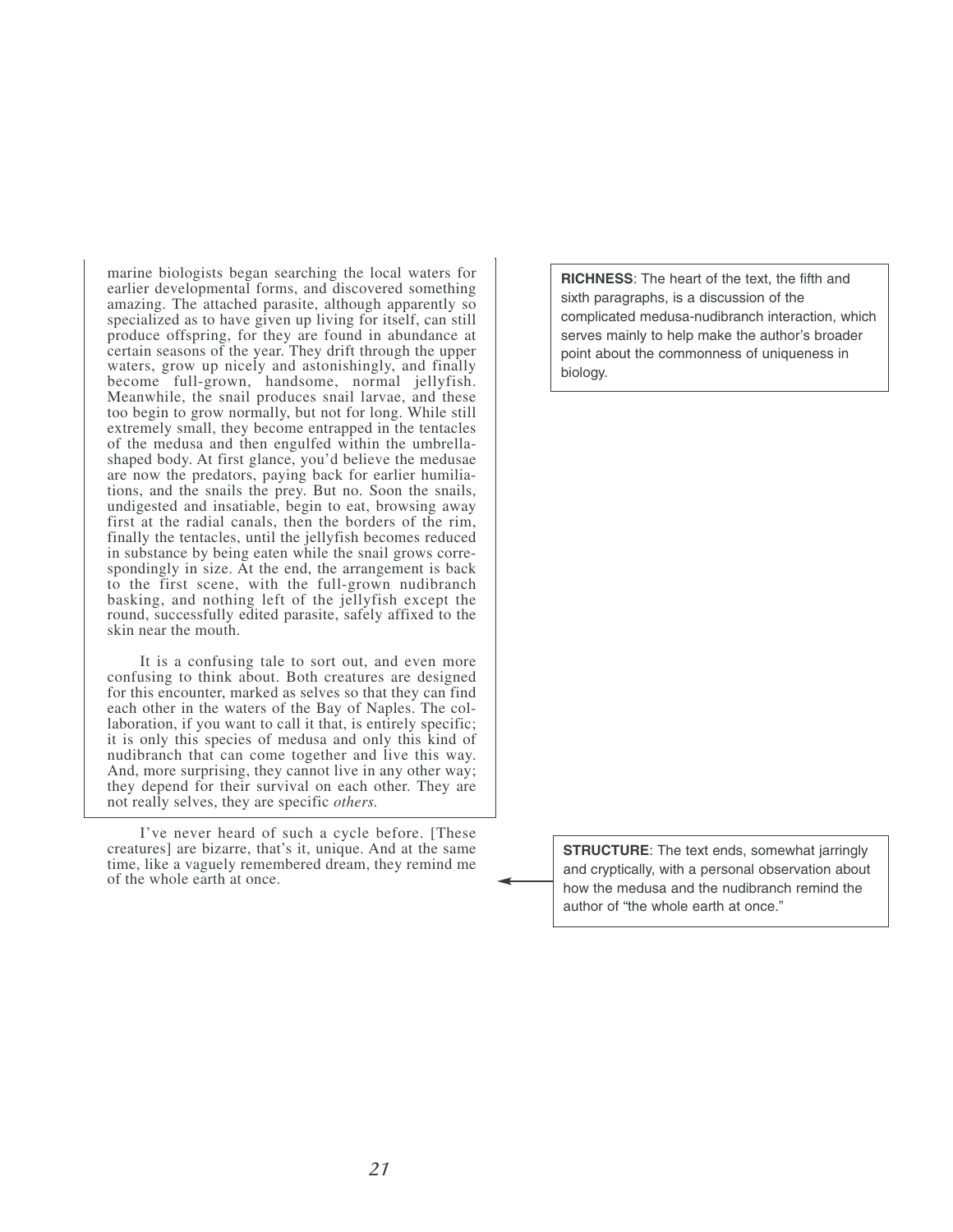(2004), which examined the curricula of ten high schools that have been especially successful at graduating students who are ready for college and work. This study reported that many of the courses offered at these schools were characterized by reading loads greater than those required by similar courses at other schools. As one teacher who participated in the study observed, the reading material in the rigorous high school courses aimed at preparing students for college "is certainly more abundant, and at times a little more challenging" (p. 18) than in typical high school courses.

## **State Standards Do Not Address Text Complexity**

In the previous chapter we saw that nearly 60 percent of states do not have grade-specific standards that define the expectations for reading achievement in high school. Our discussion of text complexity leads us to make another, more sobering observation about state standards. Although 10 of the 49 states with standards provide names of works or authors that could be used as indices of the complexity of recommended high school reading material, none of the state standards attempts to define explicitly the degree of complexity a specific grade-level text should have. Relationships, Richness, Structure, Style, Vocabulary, Purpose—none of these "RSVP" aspects is described in detail anywhere in any state's reading standards.

So, just as with grade-specific state reading standards, when it comes to defining and requiring certain specific levels of complexity in students' high school reading materials, we're getting what we're asking for. And students' college and workplace readiness is the worse for it.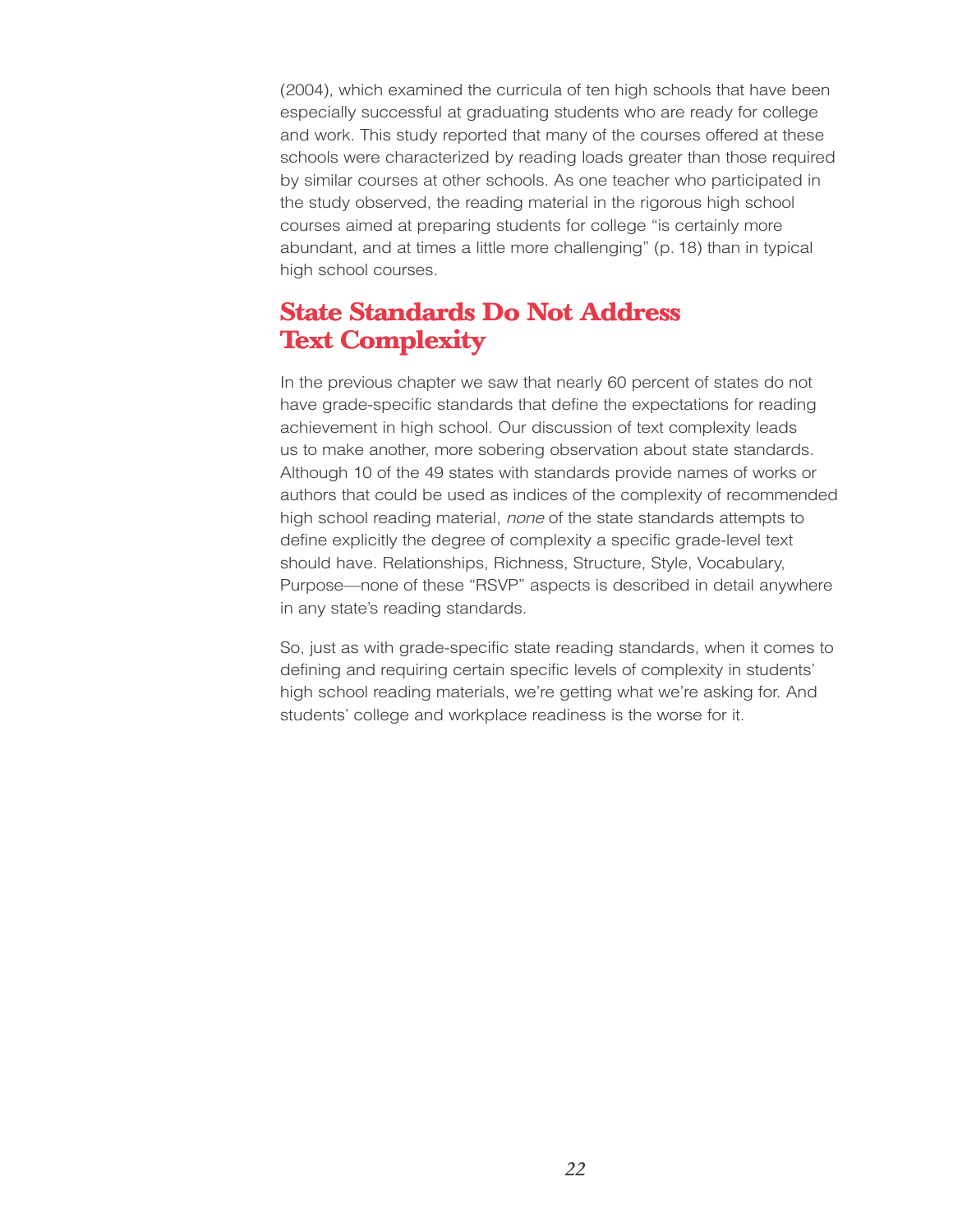# **Taking Action: How to Help All Students Become Ready for College-Level Reading**

*We can no longer afford to ignore reading instruction in high school. Something must be done to improve the reading proficiency of all students.*

As we have seen, students who can't read and understand complex texts aren't likely to be ready for college or the workforce. And as we have also seen, students who aren't ready for college or work are less able to participate in, and contribute to, an increasingly global economy.

What can be done to improve the readiness of our high school students for college-level reading?

**1. Strengthen reading instruction in all high school courses by incorporating complex reading materials into course content.** The type of text to which students are exposed in high school has a

significant impact on their readiness for college-level reading. Specifically, students need to be able to read complex texts if they are to be ready for college. All courses in high school, not just English and social studies but mathematics and science as well, must challenge students to read and understand complex texts. As we saw in the previous chapter, a complex text is typically complex with respect to:

- ▼ **Relationships** (interactions among ideas or characters are subtle, involved, or deeply embedded);
- ▼ **Richness** (a sizable amount of highly sophisticated information conveyed through data or literary devices);
- ▼ **Structure** (elaborate, sometimes unconventional);

At ages 13 and 17, the percentage saying they read for fun almost every day was lower in 2004 than in 1984. This trend was accompanied by an increase over the same 20-year time period in the percentage indicating that they never or hardly ever read for fun.

*—Perie, Moran, & Lutkus, 2005*

- ▼ **Style** (often intricate);
- ▼ Vocabulary (demanding and highly context dependent); and
- ▼ **Purpose** (implicit and sometimes ambiguous).

In most cases, a complex text will contain multiple layers of meaning, not all of which will be immediately apparent to students upon a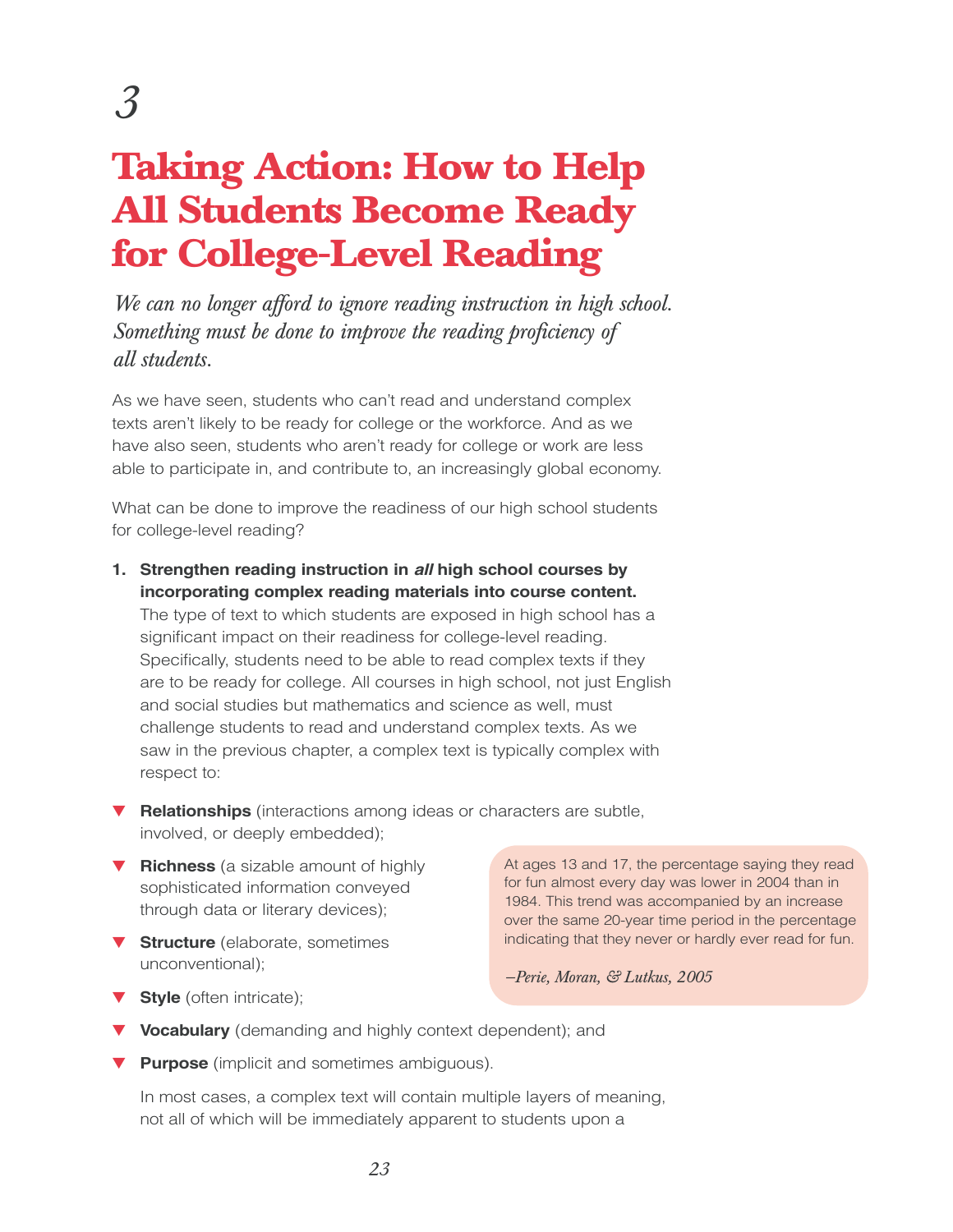single superficial reading. Rather, such texts require students to work at unlocking meaning by calling upon sophisticated reading comprehension skills and strategies. (In addition to those presented in Figures 13 and 14, other distinguishing features of complex texts are described in Figures 20 and 21 of the Appendix. Annotated examples of more challenging texts used on the ACT Reading Test are also included in the Appendix, as Figures 16 through 19.)

Certainly, students will need to make the effort, both inside and outside of school, to enhance their comprehension of complex texts. But in a nation where 13- and 17-year-olds have increasingly less exposure to or interaction with books outside of the classroom (Perie, Moran, & Lutkus, 2005), high schools must still play the primary role in providing students with the kinds of complex reading materials and experiences they need in order to be college and work ready and must continue to teach and reinforce reading strategies that deal with increasingly more complex reading tasks.

Students must have the opportunity to improve their reading skills and strategies at a time when they need to build upon the foundational skills in reading that they developed when they entered high school. They must be given more opportunities to read challenging materials across the curriculum so that they are better positioned to comprehend complex texts in all subjects once they enter college or the workplace.

- **2. Revise state standards so that they both explicitly define reading expectations across the high school curriculum and incorporate increasingly complex texts into the English, mathematics, science, and social studies courses in grades 9 through 12.** Without specific reading standards across the curriculum, teachers cannot be expected to know what level of reading proficiency students should be expected to attain or what degree of text complexity is appropriate in each subject and grade. Reading standards that address text complexity should be embedded in English, mathematics, science, and social studies standards.
- **3. Make targeted interventions to help students who have fallen behind in their reading skills.** As we strengthen high school courses and state standards with respect to text complexity, we must also address the reading skills of those students who begin high school with reading deficiencies. Such deficiencies need to be diagnosed much earlier, in upper elementary and middle school, so that earlier interventions can be made. If a greater number of students can be identified and helped before they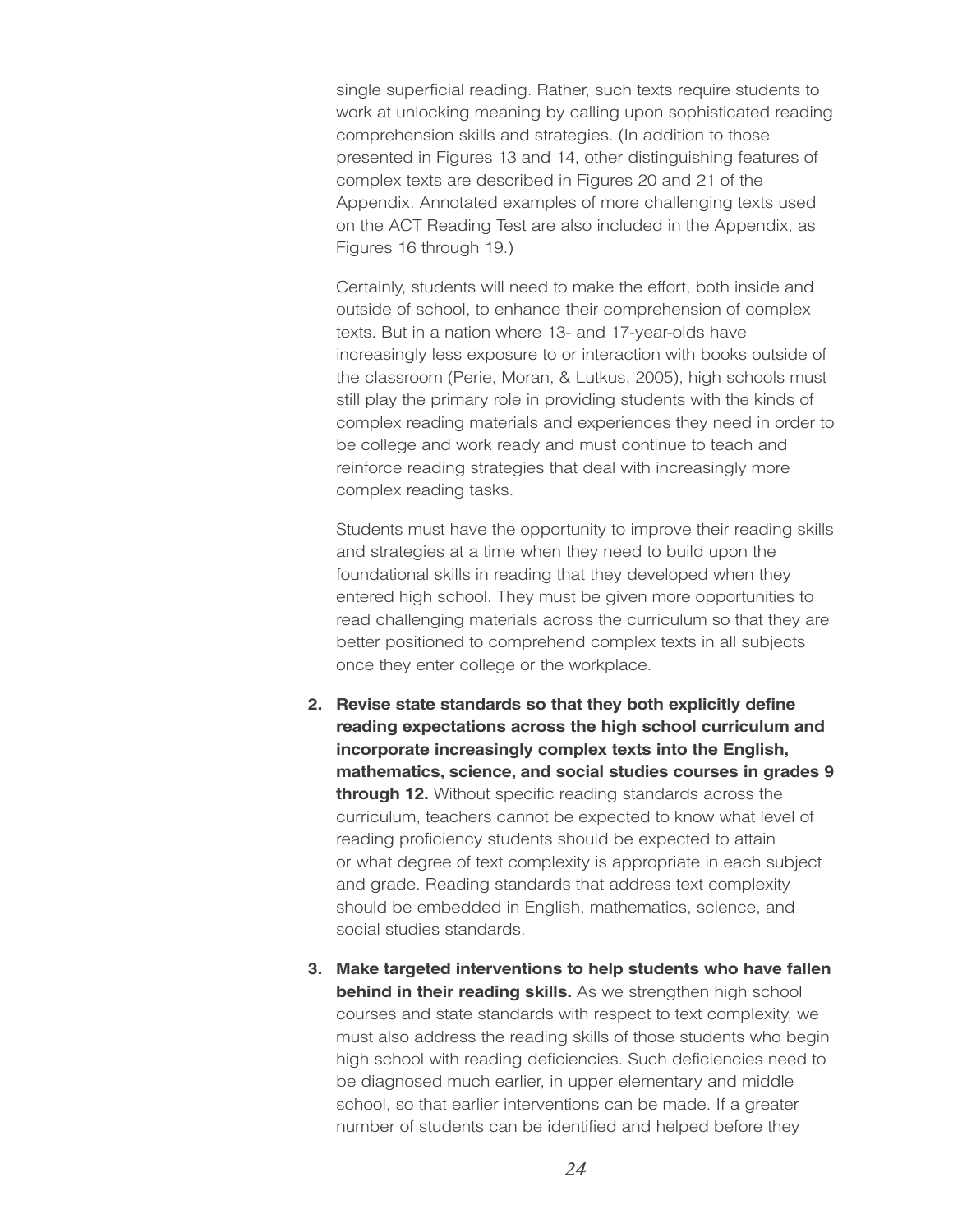reach high school, they will be more likely to have developed the necessary foundational reading skills upon which college-ready skills can be based.

- **4. Provide high school teachers with guidance and support to strengthen reading instruction and to incorporate the kinds of complex texts that are most likely to increase students' readiness for college-level reading.** Teachers need the support and professional development opportunities necessary to ensure that they understand the types of reading skills students need to have by the time they graduate from high school.
- **5. Strengthen high school assessments so that they align with improved state standards and high school instruction across the curriculum.** As we strengthen the high school curriculum by incorporating complex reading materials into all courses as defined by improved state standards, so must we also reflect this greater degree of complexity in the high-stakes assessments that high school students take. These assessments need to reflect a wider range of reading materials by including complex texts in all subject areas.

### **Reading Achievement and Achievement in Other Academic Areas**

Because reading is likely a strong intervening factor in academic areas across the high school curriculum, we examined the English, mathematics, and science achievement of students who met and did not meet the ACT College Readiness Benchmark for Reading. The figure at right shows, for students who met and did not meet the Reading Benchmark, the percentage of students meeting the ACT College Readiness Benchmarks for English, Mathematics, and Science.



Of those who **met** the Reading Benchmark:

- ▼ 94 percent also met the ACT English Benchmark;
- ▼ 63 percent also met the ACT Mathematics Benchmark; and
- ▼ 47 percent also met the ACT Science Benchmark.

Of those who **did not meet** the Reading Benchmark:

- ▼ only 41 percent met the ACT English Benchmark;
- ▼ only 16 percent met the ACT Mathematics Benchmark; and
- ▼ only 5 percent met the ACT Science Benchmark.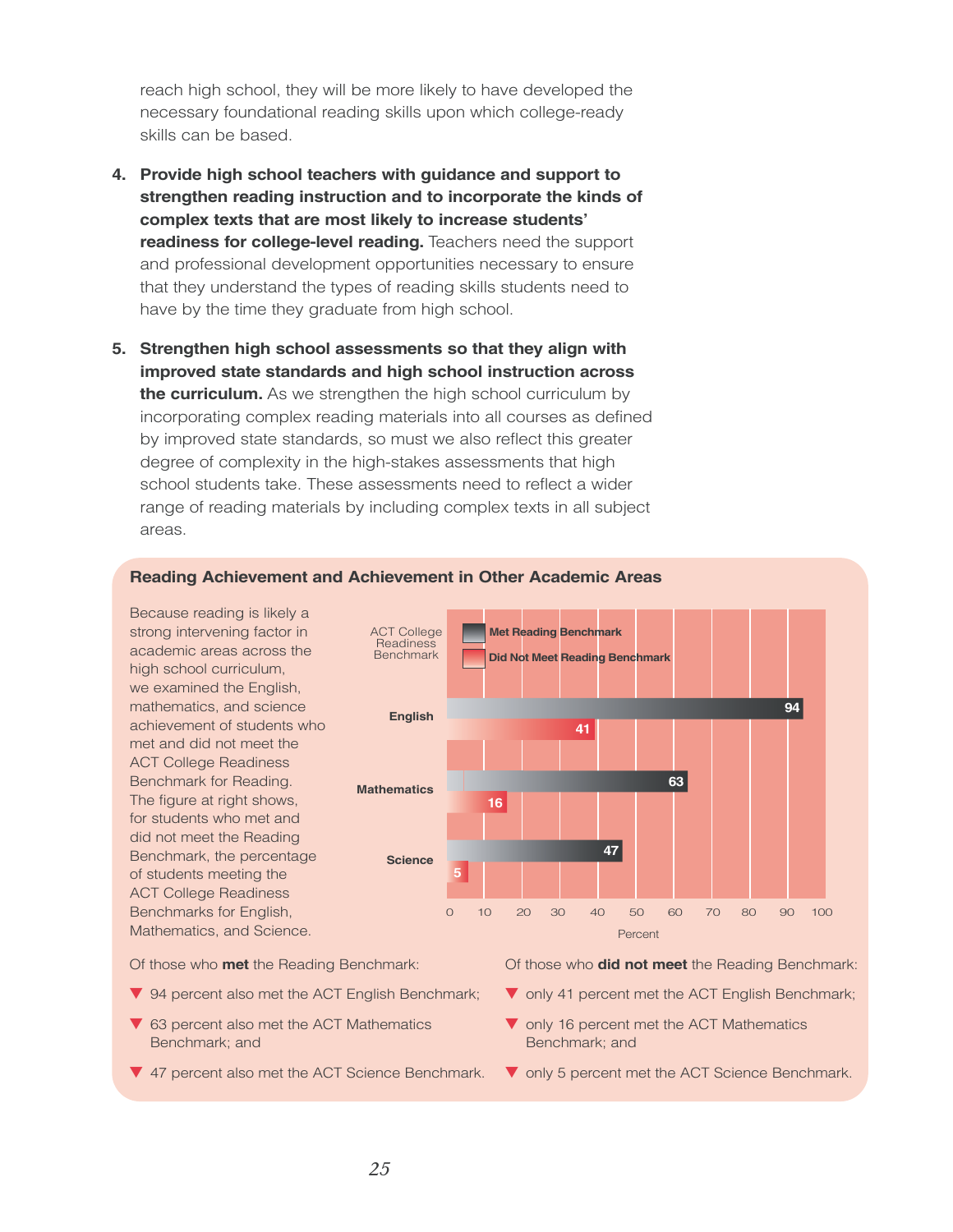These are important and far-reaching missions that no one group of concerned individuals can accomplish alone. Teachers, school administrators, and policymakers have crucial roles to play. Following are a number of suggestions for educators and policymakers representing examples of the kinds of actions necessary to begin improving student readiness for college-level reading.

## **What Can Policymakers Do?**

- ▼ Consistent with the National Governors Association's recommendation that comprehensive literacy plans be developed in each state (NGA Center for Best Practices, 2005), incorporate reading expectations into state standards across the curriculum so that they specify the inclusion, by grade level, of increasingly complex reading materials in English, mathematics, science, and social studies.
- ▼ Build support for a legislative focus on improving reading achievement in middle school and high school.
- ▼ Encourage local efforts to improve reading achievement at the school and district levels.
- ▼ Disseminate best practices found in middle schools and high schools that are achieving results and promote similar efforts on a wider scale.
- ▼ Increase funding for school or district programs that improve middle school and high school reading achievement.
- ▼ Provide resources for professional development opportunities for teachers so that they are equipped to provide the necessary reading instruction in their subject areas and grade levels.
- ▼ Make provisions both for assessing students' college readiness in reading to evaluate their progress and for making timely interventions when they encounter difficulties.

## **What Can Educators Do?**

- ▼ Consistent with the National Governors Association's recommendation that schools and districts develop comprehensive literacy plans, incorporate reading expectations into state standards across the curriculum so that they specify the inclusion, by grade level, of increasingly complex reading materials in English, mathematics, science, and social studies.
- ▼ Diagnose reading deficiencies and intervene earlier, before high school.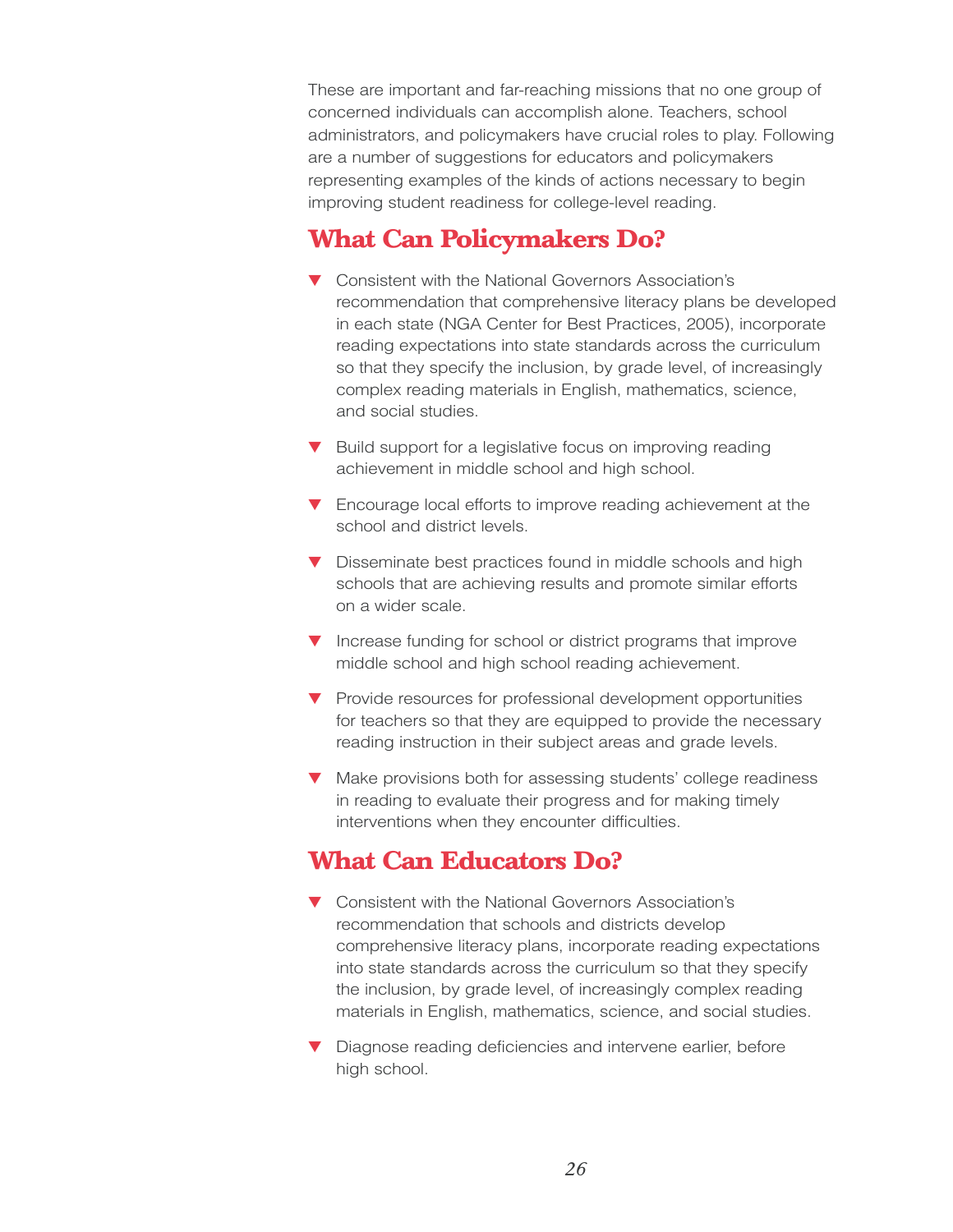- ▼ Incorporate complex reading materials into all high school courses, not just English and social studies, to strengthen students' reading skills throughout high school.
- ▼ Require all teachers in all courses to teach reading strategies so that students are able to progress from comprehension of simpler texts to comprehension of more complex texts.
- ▼ Push students to read texts that are personally challenging, and support their efforts by giving them a variety of critical reading strategies to use.



▼ Systematically assess students' college readiness in reading to evaluate their progress and make timely interventions when they encounter difficulties.

## **Conclusion**

In Crisis at the Core (ACT, Inc., 2004) we wrote:

Too few of our students are prepared to enter the workforce or postsecondary education without additional training or remediation when they graduate from high school. And far too many have to take remedial courses as part of their postsecondary educations. . . . As a consequence, first-year students are dropping out of school in alarming numbers: one in four freshmen at four-year institutions and one in two freshmen at two-year institutions fails to return for a sophomore year. (p. 22)

One year later, the situation is no less dire.

Reading is an essential part of readiness for college. Today's economy demands a universally higher level of literacy than at any time in history, and it is reasonable to expect that the demand for a literate workforce will only increase in the future (Snow, 2002). Studies have shown that, regardless of educational attainment, higher levels of literacy translate into higher earnings (Barton, 2000; Kaestle, Campbell, Finn, Johnston, & Mickulecky, 2001), and the fastest-growing jobs also require the highest levels of literacy (Carnevale & Desrochers, 2003; Barton, 2000). Yet too many young people cannot read well enough to get a job with a career path, participate in civic responsibilities, or simply enjoy a good book (U.S. Department of Education, 2003).

ACT data suggest that the readiness of the nation's high school students for college-level reading is far too low. But ACT data also show that, while it is important for students to be able to comprehend both explicit and implicit material in texts and understand how various textual elements (such as main ideas, relationships, or generalizations) function in a text,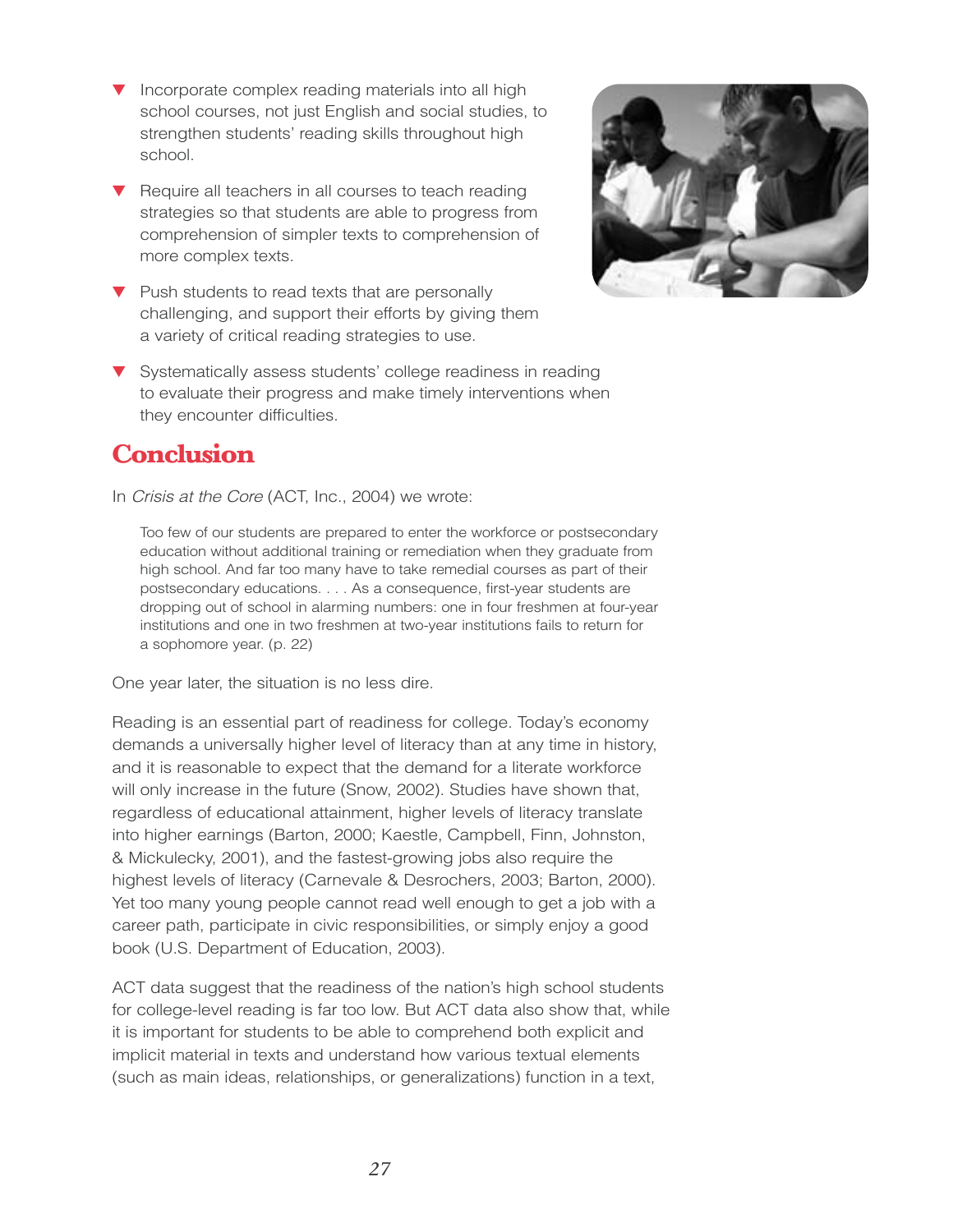what matters most in reading achievement is the ability to comprehend complex texts. We must find ways to help all students to read at the level of proficiency necessary to ensure that they are ready to succeed in college without remediation. Students must be able to read and comprehend texts that are complex with respect to "RSVP": Relationships, Richness, Structure, Style, Vocabulary, and Purpose.

If we help all students to become better readers, they can become ready to succeed in college and work. It's a difficult goal, but a worthy one. And with greater effort on the part of students, teachers, school administrators, and policymakers, it's a goal we can achieve.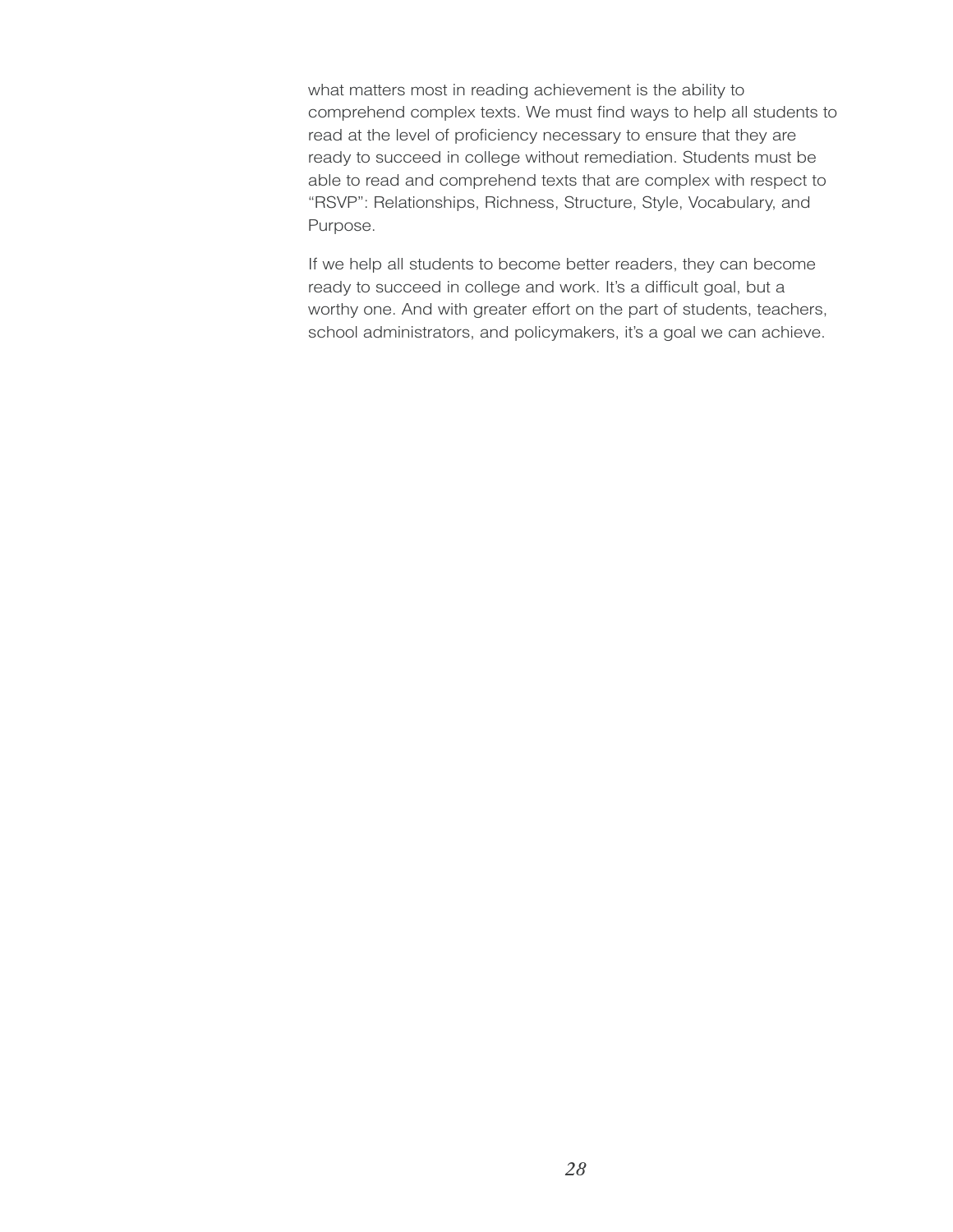# **Appendix**

The conclusions in this report are based on large samples of students in the nation's schools who participated in ACT's college readiness programs: EXPLORE, PLAN, and the ACT. The students taking the ACT in 2004–2005 represented about 40 percent of all graduating seniors across the country. While this may not constitute a nationally representative sample, we believe that we cannot ignore what the data are telling us.

This appendix provides detailed information on the data sources and methodologies used in this report.

## **ACT's EPAS**TM

The data in this report come primarily from administrations of ACT's Educational Planning and Assessment System (EPAS™), a system that integrates three aligned programs:

- ▼ **EXPLORE**, for students in grades 8 and 9, provides baseline information on the academic preparation of students that can be used to plan high school coursework.
- ▼ **PLAN**, for students in grade 10, provides a midpoint review of students' progress toward their education and career goals while there is still time to make necessary interventions.
- ▼ **The ACT**, for students in grades 11 and 12, measures students' academic readiness to make successful transitions to college and work after high school. The ACT is the most widely accepted and used test by postsecondary institutions across the U.S. for college admission and course placement.

ACT is uniquely qualified to report on the nation's level of college readiness. We have been measuring the academic achievement of eleventh-grade and twelfth-grade students since the first administration of the ACT in 1959, their career aspirations since 1969, and their academic preparation since 1985. We have tracked each of these three areas for tenth-graders since the debut of PLAN in 1987, and for eighth-graders since 1993, when EXPLORE was added as the newest component of EPAS. Most recently, in 2003 and 2005, we established ACT's College Readiness Benchmarks, which are defined and discussed in detail in this section.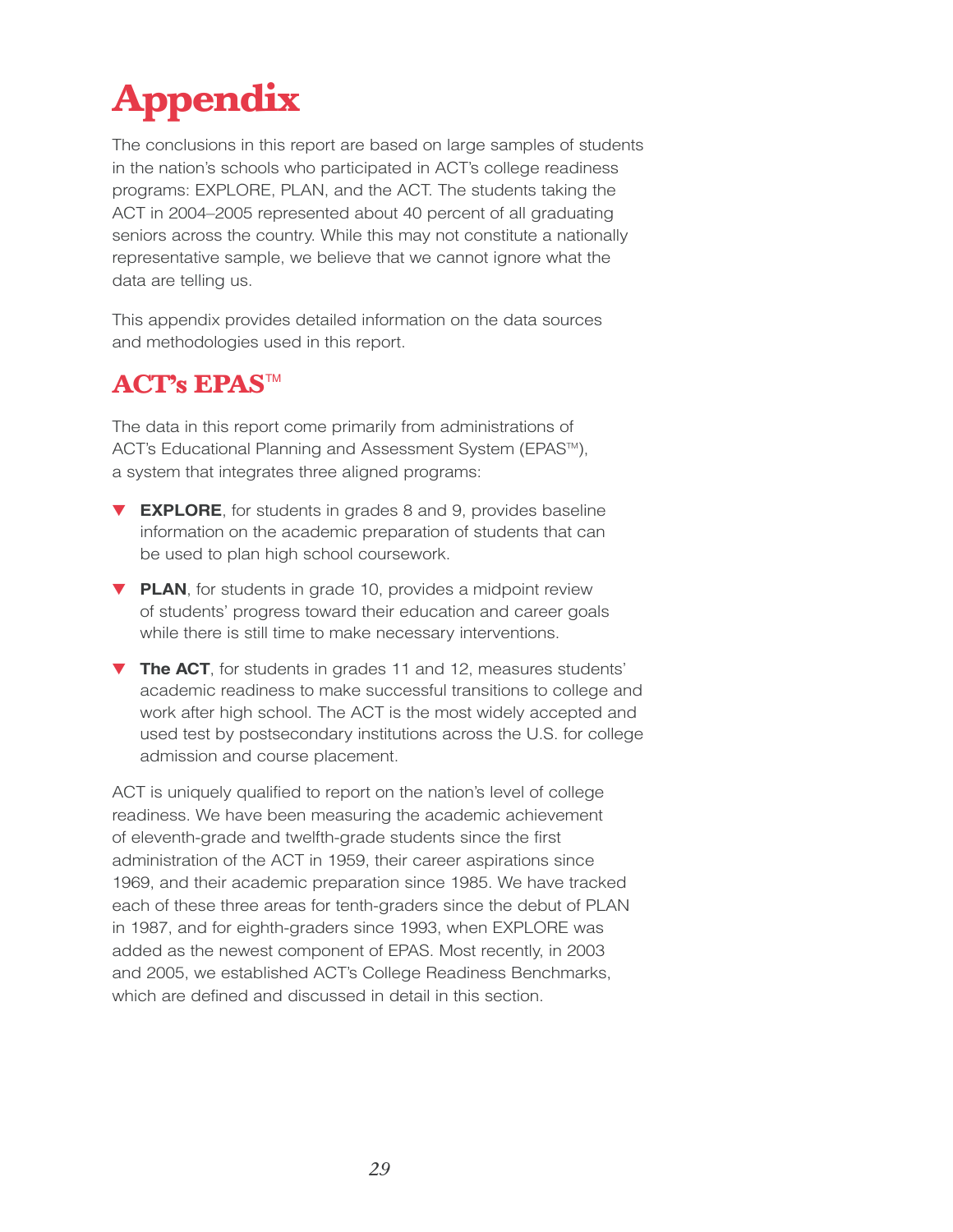For more than forty years the ACT has served as the "gold standard" for measuring achievement because, unlike other large-scale assessments of academic ability, it is first and foremost an achievement test. It is a measure whose tasks correspond to recognized high school learning experiences, but which at the same time does not precisely duplicate the high school curriculum. The ACT measures not an abstract quality, such as intelligence or aptitude, but rather what students are able to do with what they have learned in school.

All three components of EPAS (EXPLORE, PLAN, and the ACT) measure achievement because each is firmly based in the curriculum of the grade level for which it is intended. Every 3 to 4 years, we conduct the ACT National Curriculum Survey, in which we ask more than 20,000 educators nationwide across grades 7–14 to identify the knowledge and skills that are important for students to know to be ready for college-level work. We examine the objectives for instruction in grades 7 through 12 for all states that have published such objectives. We also review textbooks on state-approved lists for courses at these grade levels. We then analyze the information to refine the scope and sequence for each section of each EPAS assessment. In this way, rather than imposing a test construct without empirical support, EPAS is able to represent a consensus among educators and curriculum experts about what is important for students to know and be able to do.

## **EPAS Tests**

Each component of EPAS (EXPLORE, PLAN, and the ACT) consists of four tests: English, Mathematics, Reading, and Science. Students who take the ACT are also given the option of taking the ACT Writing Test. The skills assessed in each of these five tests are summarized below.

**English.** The questions in the English tests assess six elements of effective writing in the two broad categories of usage and mechanics (punctuation, grammar and usage, sentence structure) and rhetorical skills (strategy, organization, style). Spelling, vocabulary, and rote recall of rules of grammar are not tested. The revising and editing issues posed by the questions offer a certain richness and complexity. While some questions require students to apply their knowledge of standard written English to the task of deciding the best way to write a sentence or sentences, the surrounding context makes the overriding issue that of clear and effective communication of meaning.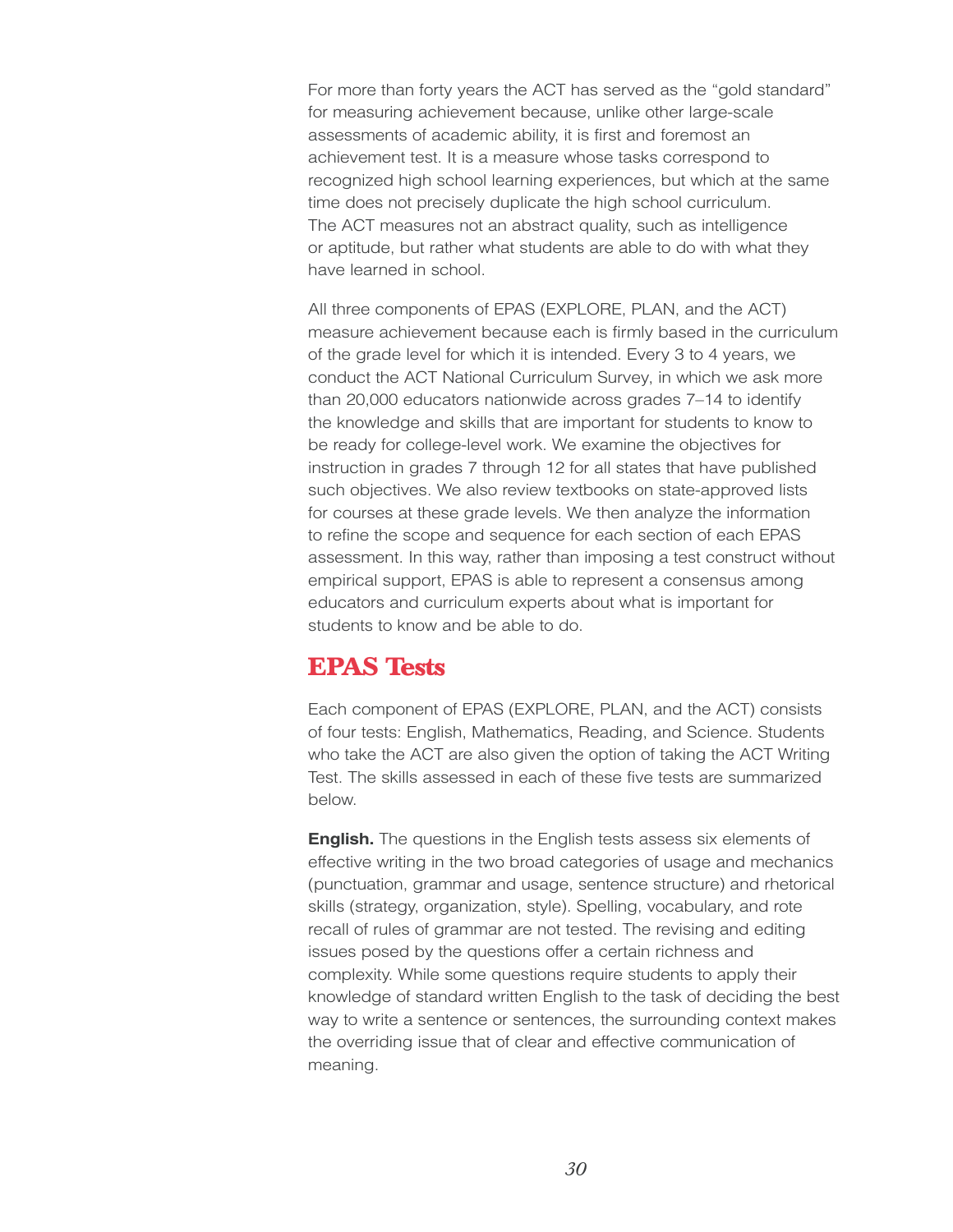**Mathematics.** The questions in the Mathematics tests cover four cognitive levels: Knowledge and Skills, Direct Application, Understanding Concepts, and Integrating Conceptual Understanding. Knowledge and Skills questions require the student to use one or more facts, definitions, formulas, or procedures to solve problems that are presented in purely mathematical terms. Direct Application questions require the student to use one or more facts, definitions, formulas, or procedures to solve straightforward problems set in real-world situations. Understanding Concepts questions test the student's depth of understanding of major concepts by requiring reasoning from a concept to reach an inference or a conclusion. Integrating Conceptual Understanding questions test the student's ability to achieve an integrated understanding of two or more major concepts to solve non-routine problems.

**Reading.** The questions in the Reading tests require the student to derive meaning from texts by referring to what is explicitly stated and reasoning to determine implicit meanings and to draw conclusions, comparisons, and generalizations. Questions do not test the rote recall of facts from outside the text, isolated vocabulary items, or rules of formal logic. Rather, the tests focus upon the complementary and mutually supportive skills that readers must bring to bear in studying written materials across a range of subject areas.

The Reading tests measure reading skills by means of questions about passages excerpted from works in the humanities, prose fiction, social sciences, and (in the ACT only) natural sciences. Test questions are designed to measure reasoning by logical inference, analysis, and synthesis, and ask students to apply many different strategies in the act of comprehending, interpreting, and evaluating texts (ACT, 2003). The three Reading tests are integrated and aligned with one another and permit a valid and informative examination of changes in reading achievement from middle school through high school.

Questions on the Reading tests are classified in the general categories of Referring and Reasoning. Referring questions ask about material that is stated explicitly in a passage and are designed to measure literal comprehension. Reasoning questions ask about meanings that are implicit in a passage and require cogent reasoning about a passage. Questions on the Reading tests are also categorized according to the five kinds of textual elements they cover: 1) main idea or author's approach, 2) supporting details, 3) relationships (sequential, comparative, or cause and effect), 4) meaning of words, and 5) generalizations and conclusions.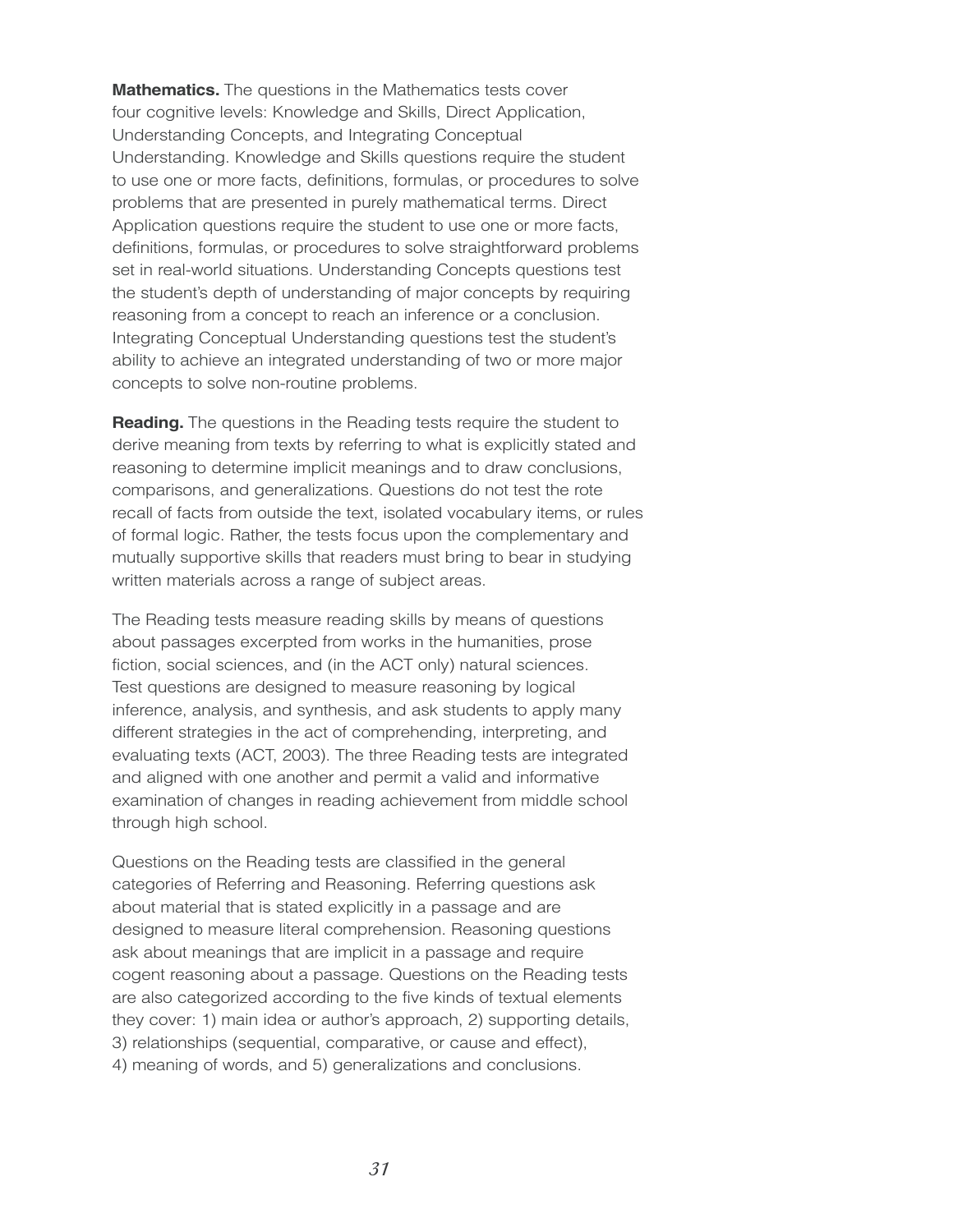Main Ideas and Author's Approach questions focus on identifying or inferring the key ideas or purposes of paragraphs or entire texts, as well as determining the perspectives from which texts are written.

Supporting Details questions focus on the location, recall, and interpretation of facts in a text and the purposes that details or elements of a passage serve within the text as a whole (for example, to support or undermine a main point).

Relationships questions focus on identifying or inferring the interrelationships (sequential, comparative, or cause and effect) among people, ideas, facts, or perspectives within texts.

Meaning of Words questions focus on determining the meaning of words, phrases, or statements in context. Questions do not ask for the rote recall of definitions of vocabulary words; rather, they ask students to determine how particular words, phrases, and statements are used within a given piece of writing. Students may have to distinguish between literal and figurative uses of language, between words with subtle differences in connotation, or between everyday and specialized uses of words or phrases.

Generalizations and Conclusions questions focus on using information in a text to come up with general statements or reasoned judgments about people, ideas, concepts, facts, or perspectives. These questions can be based on as little as a single sentence within a text or as much as the entire text.

**Science.** The questions in the Science tests measure students' mastery of the interpretation, analysis, evaluation, reasoning, and problem-solving skills required in the natural sciences. The questions require students to recognize and understand the basic features of, and concepts related to, the provided information; to examine critically the relationships between the information provided and the conclusions drawn or hypotheses developed; and to generalize from given information to gain new information, draw conclusions, or make predictions. The questions emphasize scientific reasoning skills rather than recall of scientific content, skill in mathematics, or pure reading ability. The tests pose the kinds of questions that college students of science must answer in planning, carrying out, and evaluating scientific investigations and in studying scientific theories.

**Writing.** The ACT Writing Test is an achievement test designed to measure students' writing proficiency. It was developed to reflect the type of writing found in rigorous high school writing curricula and expected of students entering first-year college composition courses. The Writing Test consists of one writing prompt that briefly states an issue and describes two points of view on that issue. Students are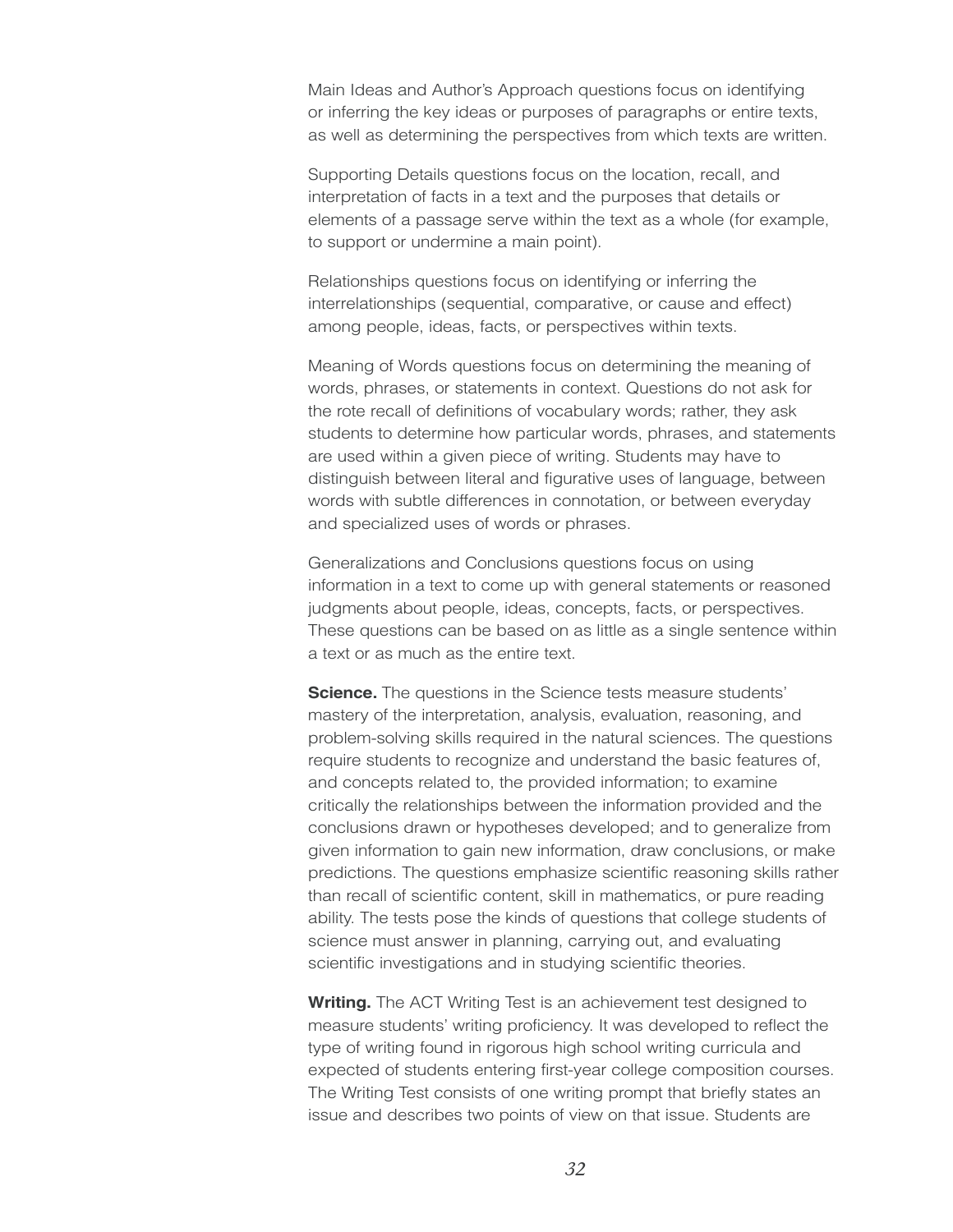asked to write in response to a question about their position on the issue described in the writing prompt. In doing so, students may adopt one or the other of the perspectives described in the prompt, or they may present a different point of view on the issue. Students' scores are not affected by the point of view they take on the issue. Prompts are designed to be appropriate for response in a 30-minute timed test and to reflect students' interests and experiences.

## **EPAS Score Scales**

The English, Mathematics, Reading, and Science tests within EPAS are each scored on a common score scale ranging from 1 (lowest) to 25 for EXPLORE, 32 for PLAN, and 36 for the ACT. The optional ACT Writing Test is scored on a scale ranging from 2 (lowest) to 12. Students receive both total test scores and subtest scores in each of the EPAS programs. For example, the ACT reports a minimum of 12 scores: 4 test scores (English, Mathematics, Reading, and Science), one composite score, and 7 subscores (2 in English, 3 in Mathematics, 2 in Reading). The ACT also reports 3 additional scores to students who take the optional Writing Test: Writing Test score, combined English/Writing score, and narrative comments offered to help students improve their writing.

## **ACT's Recommended Core Curriculum**

The core curriculum recommended by ACT is based on the curriculum proposed in A Nation at Risk (National Commission on Excellence in Education, 1983). ACT has long held that the core curriculum best prepares students for college or other forms of postsecondary training. The courses that constitute ACT's definition of the core curriculum, by subject area, are:

- ▼ English (four years or more)—One year credit each for English 9, English 10, English 11, and English 12;
- ▼ Mathematics (three years or more)—One year credit each for Algebra I, Algebra II, and Geometry. One half-year credit each for Trigonometry, Calculus, or other mathematics courses beyond Algebra II (e.g., Computer Mathematics, Computer Science);
- ▼ Social studies (three years or more)—One year credit each for U.S. History, World History, and U.S. Government. One half-year credit each for Economics, Geography, Psychology, and other History (e.g., European, State); and
- ▼ Natural sciences (three years or more)—One year credit each for General/Physical/Earth Science, Biology, Chemistry, and Physics.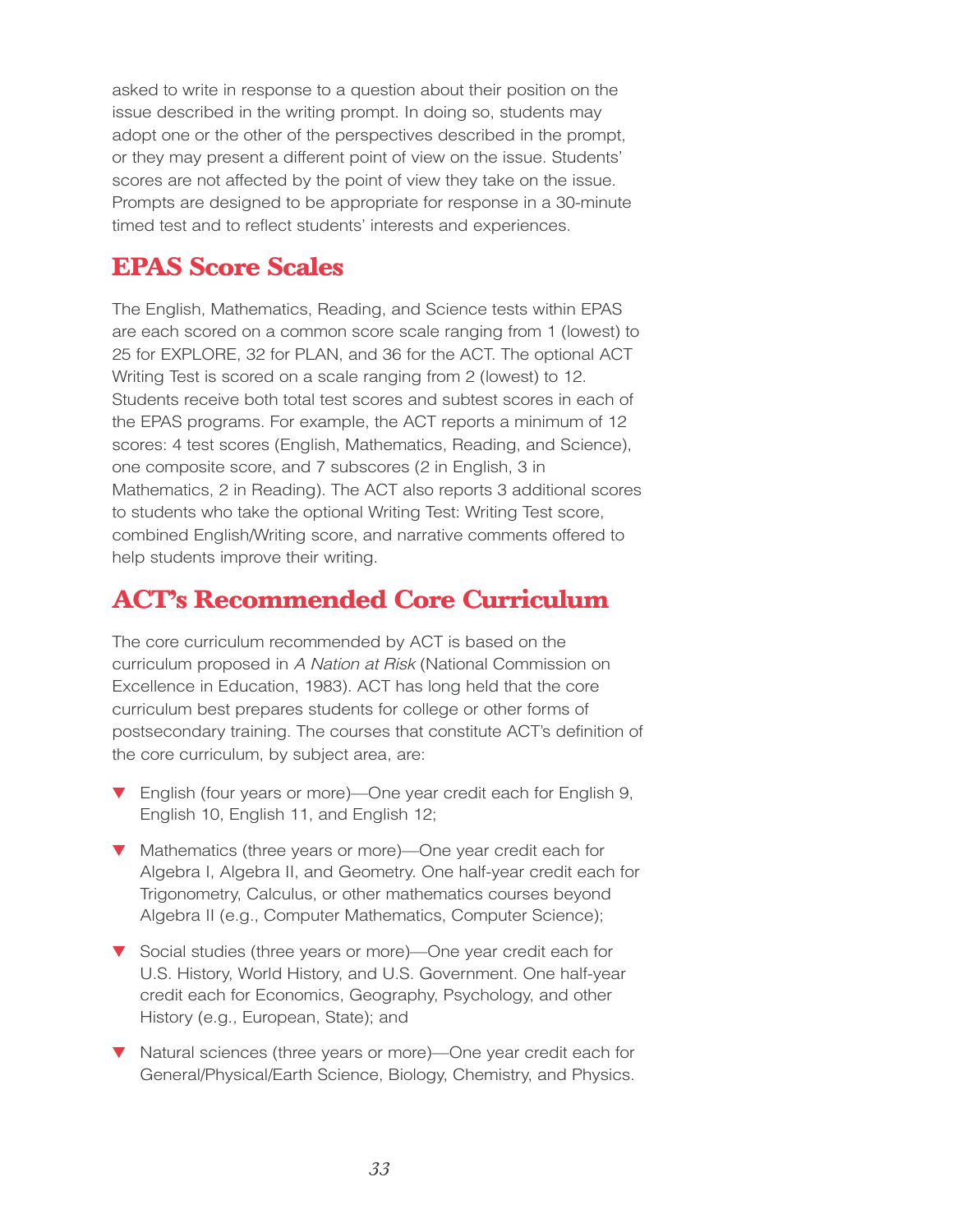## **ACT's College Readiness Benchmarks**

ACT works with colleges to help them develop guidelines that place students in courses that are appropriate for their level of achievement as measured by the ACT. In doing this work, ACT has gathered course grade and test score data from a large number of first-year students and across a wide range of postsecondary institutions. These data provide an overall measure of what it takes to be successful in a standard first-year college course. Data from 98 institutions and more than 90,000 students were used to establish ACT's College Readiness Benchmarks, which are median course placement scores that are directly reflective of student success in a college course.

Success here is defined as approximately a 75 percent chance that a student will earn a grade of C or better, and approximately a 50 percent chance that a student will earn a grade of B or better. The courses are the ones most commonly taken by first-year college students in the areas of English, mathematics, social sciences,

| <b>ACT College Readiness Benchmarks</b> |                |             |            |  |
|-----------------------------------------|----------------|-------------|------------|--|
| <b>College Course</b>                   | <b>EXPLORE</b> | <b>PLAN</b> | <b>ACT</b> |  |
| English                                 | 13             | 15          | 18         |  |
| <b>Mathematics</b>                      | 17             | 19          | 22         |  |
| Reading                                 | 15             | 17          | 21         |  |
| Science                                 | 20             | 21          | 24         |  |

and natural sciences, namely English Composition; Algebra; History, Psychology, Sociology, Political Science, and Economics; and Biology, respectively. The ACT scores established as College Readiness Benchmarks are 18 on the English Test, 22 on the Mathematics Test, 21 on the Reading Test, and 24 on the Science Test.

The entry-level courses that were used to establish the College Readiness Benchmark for Reading (History, Psychology, Sociology, Political Science, and Economics) are each typically reading intensive. As such, course success is often based upon a student's ability to comprehend, analyze, and synthesize both the content and the context of the material presented.

The College Readiness Benchmarks were based upon a sample of postsecondary institutions from across the U.S. The data from these institutions were weighted to reflect postsecondary institutions nationally. The Benchmarks are median course placement values for these institutions and as such represent a typical set of expectations. ACT will work with individual postsecondary institutions, or groups of institutions within a state, to conduct validation studies to establish local benchmarks that take specific institutional and student characteristics into account.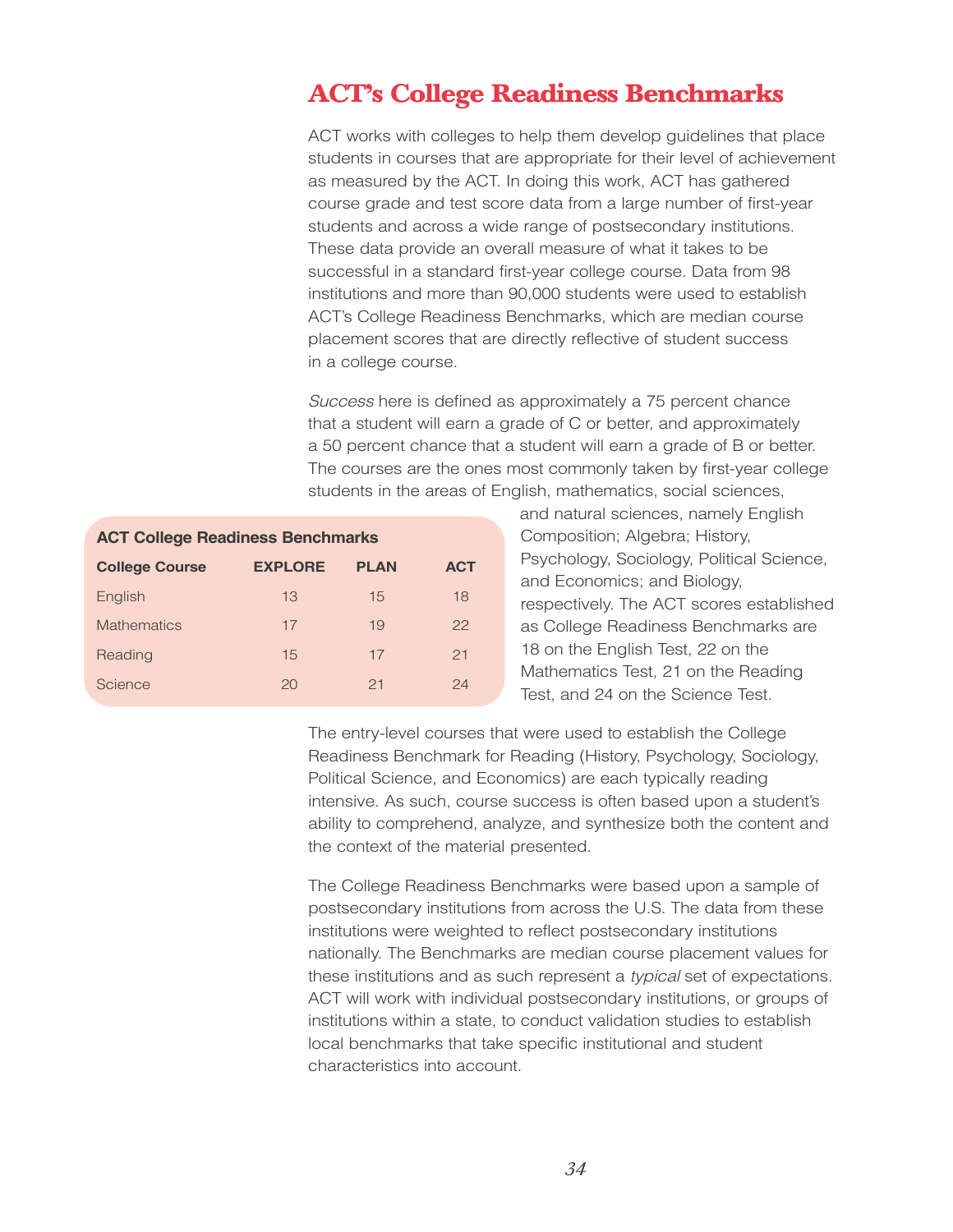We have also established scores on EXPLORE and PLAN that correspond to the College Readiness Benchmarks for the ACT, these scores indicating, based on their performance on EXPLORE (grade 8) and PLAN (grade 10), whether students are on track to being ready for college-level work when they graduate from high school. In EXPLORE these scores are 13 on the English Test, 17 on the Mathematics Test, 15 on the Reading Test, and 20 on the Science Test; in PLAN, the scores are 15 on the English Test, 19 on the Mathematics Test, 17 on the Reading Test, and 21 on the Science Test.

## **ACT's College Readiness Standards**

ACT's College Readiness Standards provide a description of the knowledge and skills students are likely to possess based on their scores on EXPLORE, PLAN, and the ACT. The particular College Readiness Standards associated with the ACT College Readiness Benchmarks identify the knowledge and skills students must have in order to succeed in first-year college courses in English, mathematics, natural sciences, and social sciences. The Standards are a set of statements that interpret EPAS scores according to

the knowledge and skills students in each score range have likely mastered. The Standards relate the scores to the types of skills needed for success in high school and beyond. On the following pages, Figure 15 shows the ACT College Readiness Standards for Reading. (College Readiness Standards for all the EPAS tests are available on the Internet at **www.act.org/standard/index.html**.)

These standards refer to the knowledge and skills students demonstrate on EPAS Reading tests in various score ranges and as such demonstrate the increasing complexity of skills across the Reading Test score ranges. Provided with the Standards are statements that suggest learning experiences from which students in a particular ACT score range are likely to benefit. These statements were developed as suggested learning strategies to support and facilitate progress between the Standards in one score range and those in the next higher score range.

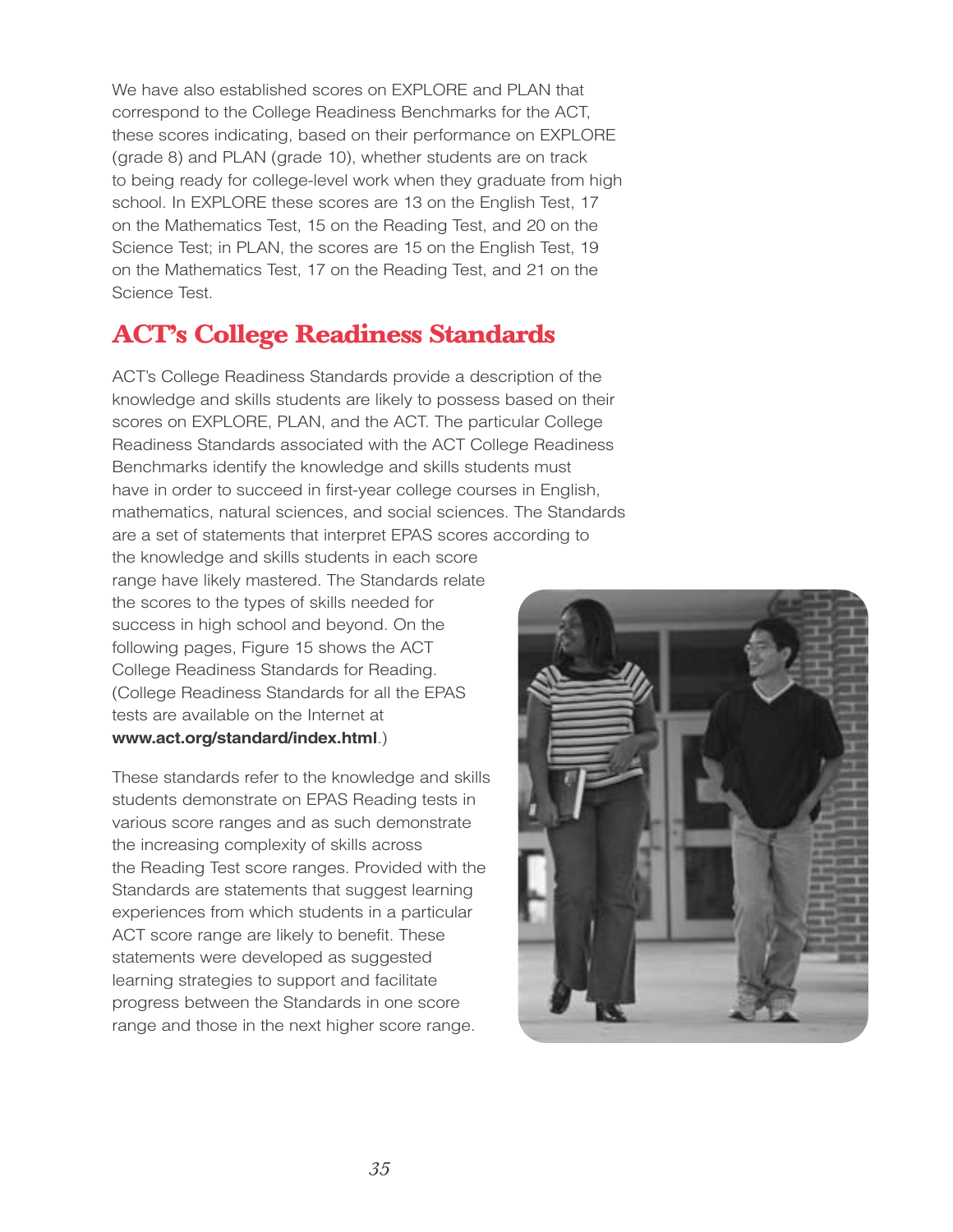|           | <b>College Readiness Standards--Reading</b>                                                                                                                                                                                                                                                                                                                                                                        |                                                                                                                                                                                                                                                                                                    |  |
|-----------|--------------------------------------------------------------------------------------------------------------------------------------------------------------------------------------------------------------------------------------------------------------------------------------------------------------------------------------------------------------------------------------------------------------------|----------------------------------------------------------------------------------------------------------------------------------------------------------------------------------------------------------------------------------------------------------------------------------------------------|--|
|           | <b>Main Ideas and Author's Approach</b>                                                                                                                                                                                                                                                                                                                                                                            | <b>Supporting Details</b>                                                                                                                                                                                                                                                                          |  |
| $13 - 15$ | Recognize a clear intent of an author or narrator in uncomplicated<br>literary narratives                                                                                                                                                                                                                                                                                                                          | Locate basic facts (e.g., names, dates, events) clearly<br>stated in a passage                                                                                                                                                                                                                     |  |
| $16-19$   | Identify a clear main idea or purpose of straightforward paragraphs<br>in uncomplicated literary narratives                                                                                                                                                                                                                                                                                                        | Locate simple details at the sentence and paragraph level in<br>uncomplicated passages<br>Recognize a clear function of a part of an uncomplicated passage                                                                                                                                         |  |
| 20-23     | Infer the main idea or purpose of straightforward paragraphs in<br>uncomplicated literary narratives<br>Understand the overall approach taken by an author or narrator (e.g.,<br>point of view, kinds of evidence used) in uncomplicated passages                                                                                                                                                                  | Locate important details in uncomplicated passages<br>Make simple inferences about how details are used in<br>passages                                                                                                                                                                             |  |
| 24-27     | Identify a clear main idea or purpose of any paragraph or paragraphs<br>in uncomplicated passages<br>Infer the main idea or purpose of straightforward paragraphs in more<br>challenging passages<br>Summarize basic events and ideas in more challenging passages<br>Understand the overall approach taken by an author or narrator (e.g.,<br>point of view, kinds of evidence used) in more challenging passages | Locate important details in more challenging passages<br>Locate and interpret minor or subtly stated details in<br>uncomplicated passages<br>Discern which details, though they may appear in<br>different sections throughout a passage, support<br>important points in more challenging passages |  |
| 28-32*    | Infer the main idea or purpose of more challenging passages or their<br>paragraphs<br>Summarize events and ideas in virtually any passage<br>Understand the overall approach taken by an author or narrator (e.g.,<br>point of view, kinds of evidence used) in virtually any passage                                                                                                                              | Locate and interpret minor or subtly stated details in<br>more challenging passages<br>Use details from different sections of some complex<br>informational passages to support a specific point or<br>argument                                                                                    |  |
| 33-36**   | Identify clear main ideas or purposes of complex passages or their<br>paragraphs                                                                                                                                                                                                                                                                                                                                   | Locate and interpret details in complex passages<br>Understand the function of a part of a passage when the<br>function is subtle or complex                                                                                                                                                       |  |

### **Descriptions of the EPAS (EXPLORE, PLAN, and ACT) Reading Passages**

### **Uncomplicated Literary Narratives** refers

to excerpts from essays, short stories, and novels that tend to use simple language and structure, have a clear purpose and a familiar style, present straightforward interactions between characters, and employ only a limited number of literary devices such as metaphor, simile, or hyperbole.

### **More Challenging Literary Narratives**

refers to excerpts from essays, short stories, and novels that tend to make moderate use of figurative language, have a more intricate structure and messages conveyed with some subtlety, and may feature somewhat complex interactions between characters.

**Complex Literary Narratives** refers to excerpts from essays, short stories, and novels that tend to make generous use of ambiguous language and literary devices, feature complex and subtle interactions between characters, often contain challenging context-dependent vocabulary, and typically contain messages and/or meanings that are not explicit but are embedded in the passage.

PLAN only

\*\* PLAN and ACT only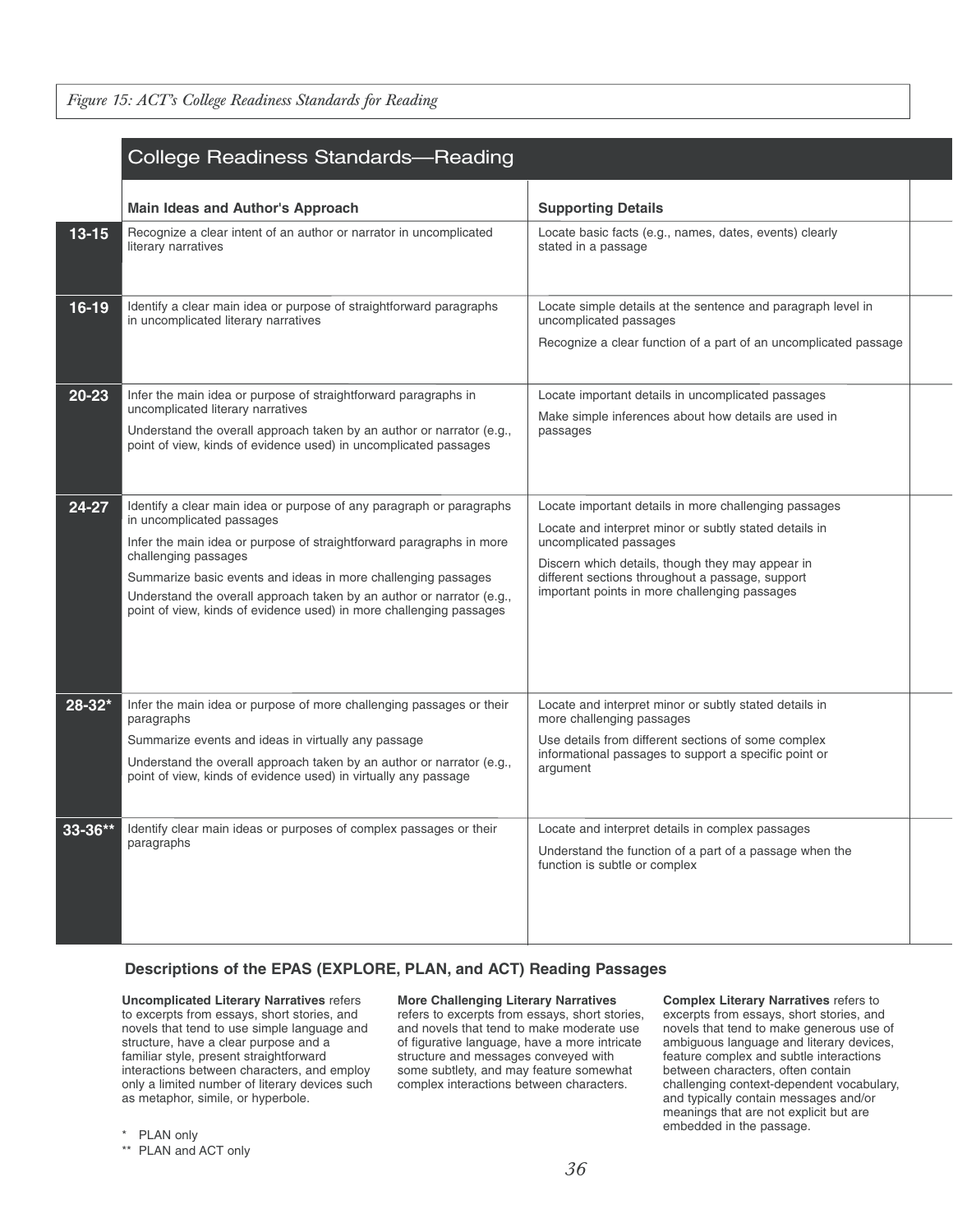| Sequential, Comparative, and<br><b>Cause-Effect Relationships</b>                                               | <b>Meanings of Words</b>                                                                                                                                                                                                                                                                   | <b>Generalizations and Conclusions</b>                                                                                                      |
|-----------------------------------------------------------------------------------------------------------------|--------------------------------------------------------------------------------------------------------------------------------------------------------------------------------------------------------------------------------------------------------------------------------------------|---------------------------------------------------------------------------------------------------------------------------------------------|
| Determine when (e.g., first, last, before, after) or<br>if an event occurred in uncomplicated passages          | Understand the implication of a familiar word or<br>phrase and of simple descriptive language                                                                                                                                                                                              | Draw simple generalizations and conclusions<br>about the main characters in uncomplicated<br>literary narratives                            |
| Recognize clear cause-effect relationships<br>described within a single sentence in a passage                   |                                                                                                                                                                                                                                                                                            |                                                                                                                                             |
| Identify relationships between main characters<br>in uncomplicated literary narratives                          | Use context to understand basic figurative<br>language                                                                                                                                                                                                                                     | Draw simple generalizations and conclusions<br>about people, ideas, and so on in uncomplicated<br>passages                                  |
| Recognize clear cause-effect relationships<br>within a single paragraph in uncomplicated<br>literary narratives |                                                                                                                                                                                                                                                                                            |                                                                                                                                             |
| Order simple sequences of events in<br>uncomplicated literary narratives                                        | Use context to determine the appropriate<br>meaning of some figurative and nonfigurative                                                                                                                                                                                                   | Draw generalizations and conclusions about<br>people, ideas, and so on in uncomplicated<br>passages                                         |
| Identify clear relationships between people,<br>ideas, and so on in uncomplicated passages                      | words, phrases, and statements in<br>uncomplicated passages                                                                                                                                                                                                                                | Draw simple generalizations and conclusions                                                                                                 |
| Identify clear cause-effect relationships in<br>uncomplicated passages                                          |                                                                                                                                                                                                                                                                                            | using details that support the main points of more<br>challenging passages                                                                  |
| Order sequences of events in uncomplicated<br>passages                                                          | Use context to determine the appropriate<br>meaning of virtually any word, phrase, or<br>statement in uncomplicated passages<br>Use context to determine the appropriate<br>meaning of some figurative and nonfigurative<br>words, phrases, and statements in more<br>challenging passages | Draw subtle generalizations and conclusions<br>about characters, ideas, and so on in                                                        |
| Understand relationships between people,<br>ideas, and so on in uncomplicated passages                          |                                                                                                                                                                                                                                                                                            | uncomplicated literary narratives<br>Draw generalizations and conclusions about<br>people, ideas, and so on in more challenging<br>passages |
| Identify clear relationships between characters,<br>ideas, and so on in more challenging literary<br>narratives |                                                                                                                                                                                                                                                                                            |                                                                                                                                             |
| Understand implied or subtly stated cause-<br>effect relationships in uncomplicated passages                    |                                                                                                                                                                                                                                                                                            |                                                                                                                                             |
| Identify clear cause-effect relationships in more<br>challenging passages                                       |                                                                                                                                                                                                                                                                                            |                                                                                                                                             |
| Order sequences of events in more challenging<br>passages                                                       | Determine the appropriate meaning of words,<br>phrases, or statements from figurative or<br>somewhat technical contexts                                                                                                                                                                    | Use information from one or more sections of a<br>more challenging passage to draw                                                          |
| Understand the dynamics between people,<br>ideas, and so on in more challenging passages                        |                                                                                                                                                                                                                                                                                            | generalizations and conclusions about people,<br>ideas, and so on                                                                           |
| Understand implied or subtly stated cause-<br>effect relationships in more challenging<br>passages              |                                                                                                                                                                                                                                                                                            |                                                                                                                                             |
| Order sequences of events in complex<br>passages                                                                | Determine, even when the language is richly<br>figurative and the vocabulary is difficult, the<br>appropriate meaning of context-dependent<br>words, phrases, or statements in virtually any<br>passage                                                                                    | Draw complex or subtle generalizations and<br>conclusions about people, ideas, and so on, often                                             |
| Understand the subtleties in relationships<br>between people, ideas, and so on in virtually                     |                                                                                                                                                                                                                                                                                            | by synthesizing information from different portions<br>of the passage                                                                       |
| any passage<br>Understand implied, subtle, or complex cause-<br>effect relationships in virtually any passage   |                                                                                                                                                                                                                                                                                            | Understand and generalize about portions of a<br>complex literary narrative                                                                 |
|                                                                                                                 |                                                                                                                                                                                                                                                                                            |                                                                                                                                             |

**Uncomplicated Informational Passages** refers to materials that tend to contain a limited amount of data, address basic concepts using familiar language and conventional organizational patterns, have a clear purpose, and are written to be accessible.

### **More Challenging Informational Passages**

refers to materials that tend to present concepts that are not always stated explicitly and that are accompanied or illustrated by more—and more detailed—supporting data, include some difficult context-dependent words, and are written in a somewhat more demanding and less accessible style.

#### **Complex Informational Passages** refers to

materials that tend to include a sizable amount of data, present difficult concepts that are embedded (not explicit) in the text, use demanding words and phrases whose meaning must be determined from context, and are likely to include intricate explanations of processes or events.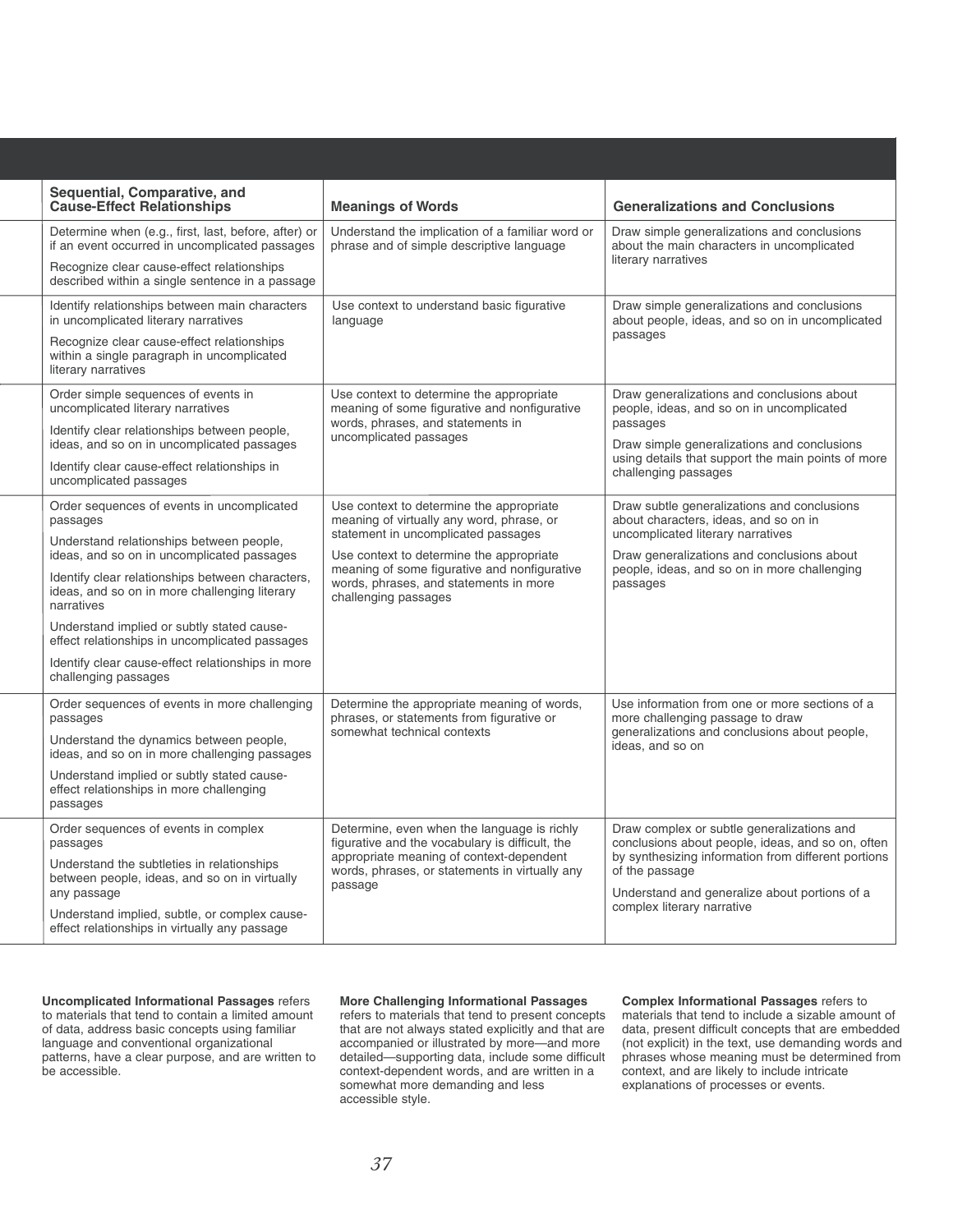## **Additional Annotated Examples of More Challenging and Complex Texts Used on The ACT Reading Test**

*Figure 16: More Challenging Text (Humanities)*

**STRUCTURE**: While students are likely to be familiar with the question-and-answer format, which is often found in popular magazines, these questions and responses are more abstract and focused on a subject—computer art—with which many students are unlikely to be familiar.

**HUMANITIES:** This passage is adapted from "When M.I.T. Artist Shouts, His 'Painting' Listens," an interview with Professor John Maeda conducted by Claudia Dreifus that appeared in the July 27, 1999, edition of The New York Times (©1999 by The New York Times).

Within the art world, Prof. John Maeda, 32, is an anomaly—a prize-winning graphic designer and kinetic artist with a fistful of engineering degrees from the Massachusetts Institute of Technology.

From his base in M.I.T.'s Media Laboratory, Professor Maeda uses the computer as a tool and medium to create art that can be produced only digitally and that has the specific look of the new technology. One of his best-known pieces is a drawing called "Time Paint," in which colors fly through space. Another piece, "The Reactive Square," is about squares that change shape when a viewer shouts at them.

**Q.** *Your last book,* Design by Numbers, *is an art book that is also a manual for a new computer language that you invented to help artists understand the guts of computer design. Why create a whole new computer language?*

**A.** One reason was that programming languages are made for people to write programs—big applications. For someone just starting out making art on their computers, they don't want this big truck of a system. They just want a simple bicycle that they understand. So I designed the visual equivalent of a simple bicycle. Design by Numbers, D.B.N., was an attempt to demystify the technology behind computer art, to show how simple it is, and that people can do it.

**Q.** *When you are creating your own computer art pieces, do you ever use prepackaged drawing programs?*

**A.** Oh, yes, all the time. There are all kinds of fine touches that prepackaged software makes easy. I could invent my own finishing system, but this is faster. Of course, the basic ideas, I create.

The problem is that most people can't just "finish" things with this software. They have to use it to start them, also. For much of recent history, people have created with brush, ink, paper—the materials of art. Now that they have begun creating with software and computers, the styles that emerge are homogeneous because the software is universal. Without being able to know how to program, you can't break out of the technology—just like if you don't know how to use brush and ink, you're limited.

**VOCABULARY**: The text uses some difficult general and specialized terms whose meaning is discernible from context: for example, anomaly and kinetic artist.

**RICHNESS**: Maeda makes a rather sophisticated metaphorical comparison between a "big truck of a system" (most programming languages) and "a simple bicycle" (the language Maeda developed) in order to argue that his language fills a need felt by novice computer artists for some basic tools.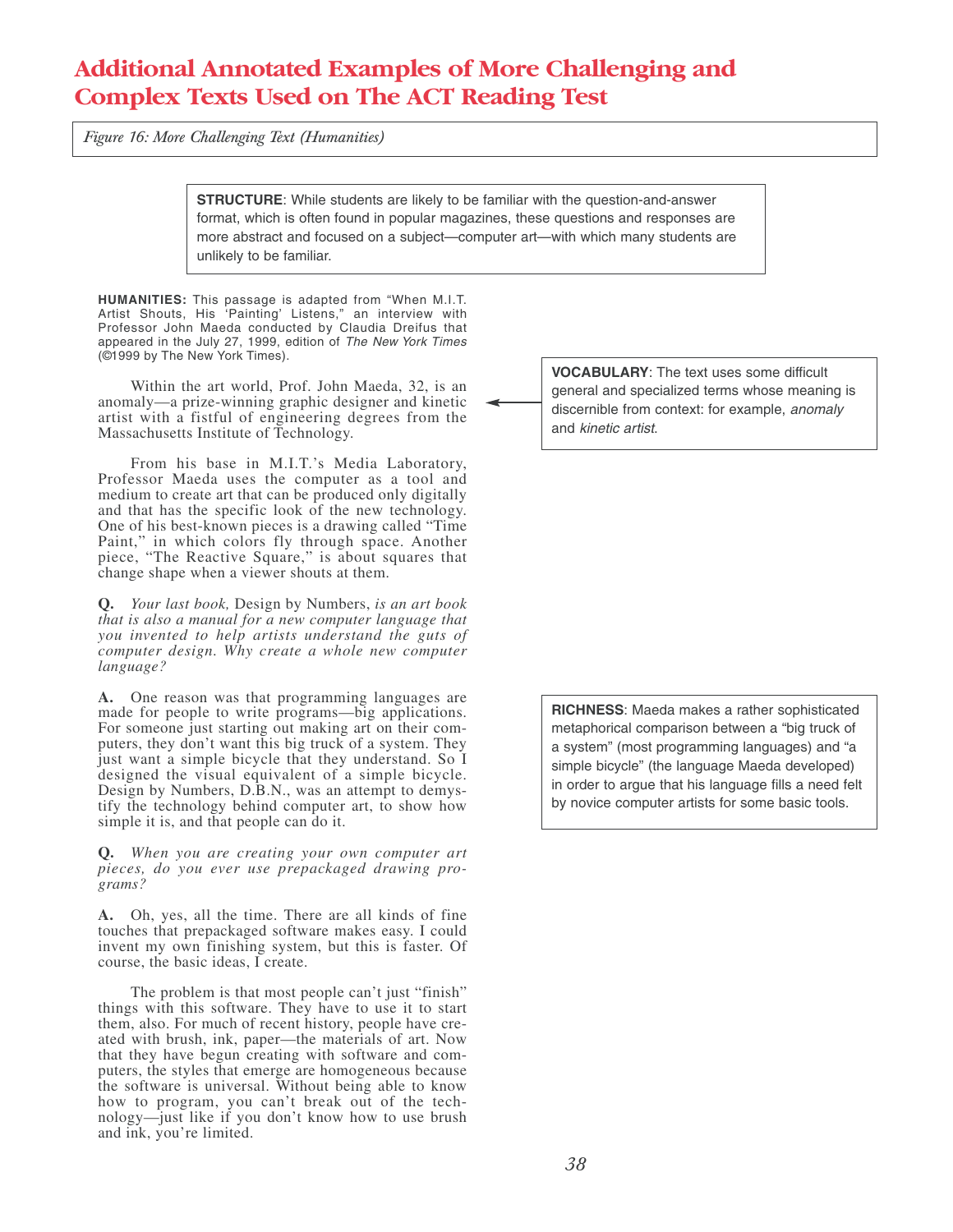For most people, this really isn't a problem; they aren't necessarily looking for anything new. But for people who are seeking the next step, the prepackaged becomes an impossible barrier to break free from.

I make everything I do. Many people are surprised that I don't have a programmer making things for me. And others are surprised that I don't have an artist controlling me, telling me how to program. Because today, people don't realize that it is possible to think and create on the computer. Artists are used to thinking that programming is very hard—impossible.

And technologists are used to thinking that they can never become artists. Me, I just make things. It's just a natural flow of action and thought. If people see, "Oh, he does that," then maybe they'll think, "I can do it too."

**Q.** *But lots of nonartists use computers for creating images . . .*

**A.** They are using it as a tool, but not as a material. And to use it as a tool, you need to understand the medium, which means understanding the technology. Young people are changing this, because they have grown up with computers.

**Q.** *If a conventional artist produces an object on a computer, does that automatically make it art?*

**A.** It's art, but it's just a painting and no different than conventional art.

It's not intrinsically different or superior just because it was created digitally and it's not digital art. Because digital art starts with an understanding and appreciation of the medium—which, unfortunately, is today programming.

### **Q.** *What did studying in Japan teach you?*

**A.** The most important thing was to not be embarrassed about who I was. I had always been embarrassed about coming from a manual-labor family. In Japan, I was studying conventional art, and I used my hands all the time. That made me feel in touch with my human side, which I had lost when I came to M.I.T.

**Q.** *Does the new technology mean the end of art as we know it?*

**A.** Yes, it does. It represents a new dimension to the way art will be understood or perceived.

It's a departure from appreciating a singular moment. What that means is . . . the reason why we can appreciate art is because most art has a single resting point: canvas.

It's painted. It's dried. It aspires to be perfect. The medium of the computer is continually shifting. It can shift at will, in a microsecond. Or an hour. There's no limit on how it can be taught to change.

**RELATIONSHIPS**: Maeda discusses the fairly subtle distinction between "art created digitally" and "digital art."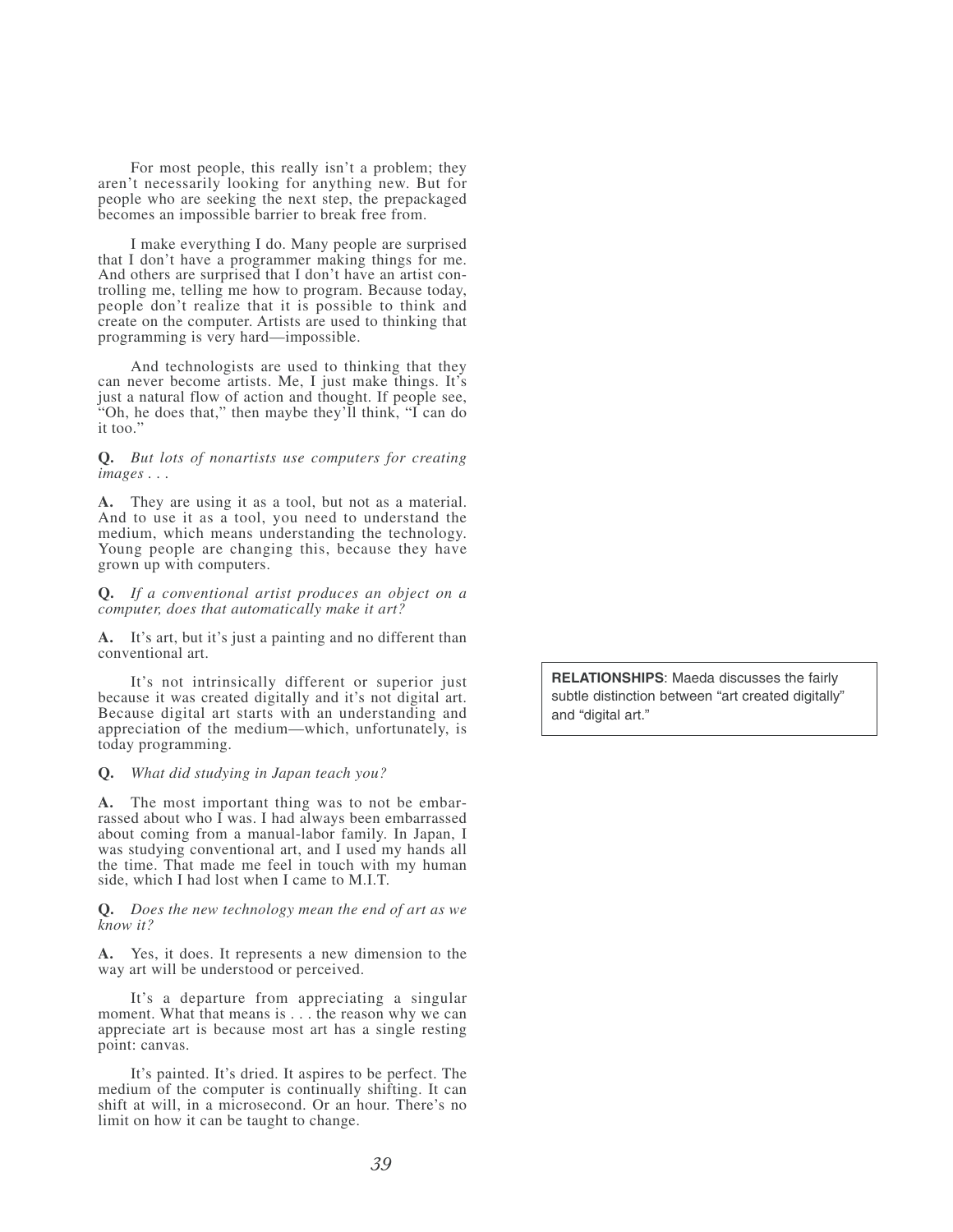**STRUCTURE**: Most of the text is given over to a summary of recent findings related to siblicide among hyena cubs, particularly the mother's role. In the process, readers have to learn a fair amount about hyena society and theories attempting to explain the reasons for the siblicide.

**NATURAL SCIENCE**: This passage is adapted from Vicki Croke's article "Hyenas Trade One Bad Reputation for Another," which appeared in The Chicago Tribune on March 4, 1992 (©1992 by Chicago Tribune Company).

After years of close scientific observation in the wild and in captivity, the spotted hyena, long regarded as one of nature's more loathsome creations, is getting a fresh image. But if anything, the new portrait is even more chilling than the old. To their credit, we now know that spotted hyenas hunt as often as they scavenge, so they're not the cowards we had believed them to be. On the other hand, in one of the most startling findings to date, researchers now know that infant cubs often try to kill each other, only moments after birth, and they think the mother may play a biased role in determining the outcome of the battles. How she does this remains a mystery.

The spotted hyenas are the only mammals known to habitually commit what researchers call siblicide, says zoologist Laurence G. Frank of the University of California at Berkeley, who discovered the practice during his study of a captive hyena colony in California. Scientists speculate that this form of sibling rivalry may be nature's way of ensuring a healthier adulthood for one cub.

The mother gives birth at the opening of a den usually an abandoned aardvark burrow with a system of tunnels too narrow for her to enter. She often has twins, born about an hour apart. The infants arrive with their eyes wide open and, unlike any other known mammals, with their incisor and canine teeth fully in place. Using its precocious strength, the firstborn will typically sink its teeth into its sibling's back and shake it furiously. Often that encounter is lethal, and if it's not, the aggression continues through the cubs' four-week stay in the den, though with less intensity.

Despite that antisocial beginning, hyenas generally belong to a larger, complex and rigidly structured society called a clan. Females and their offspring occupy the upper rungs of the social ladder. One female has alpha status, meaning she is dominant over all clan members. Males occupy the lowest rungs. Hyenas inherit their mothers' social rank, so even a cub can dominate the lowly adult males. And while females usually stay with their clan for life, most males disperse when they reach puberty at 2, though sons of highranking females tend to stay until they are 3 to 5.

From observing this social system over a period of years, scientists are beginning to understand the reasons for female dominance and siblicide, and they are beginning to guess at a role the mother plays in the outcome of the cubs' rivalry.

**STYLE**: The author uses a fairly accessible style and an engaged tone to help draw readers in. Such phrases as "even more chilling" are designed to spark a reader's interest. Nevertheless, the author uses such devices as a tool to help convey a rather substantial amount of information about hyenas and their first minutes as cubs.

**RELATIONSHIPS**: The first paragraph summarizes the rest of the text and, as a result, contains a relatively complicated set of statements about hyenas. Important here is a comparison between the old image of hyenas and the "fresh" one. Readers have to keep in mind both the old image and the new information being presented.

**VOCABULARY**: Most of the language in the text should be fairly accessible to students. Some terms, however, such as *alpha status*, are likely new to many students, and their meanings will have to be gathered from context and definitions provided in the text.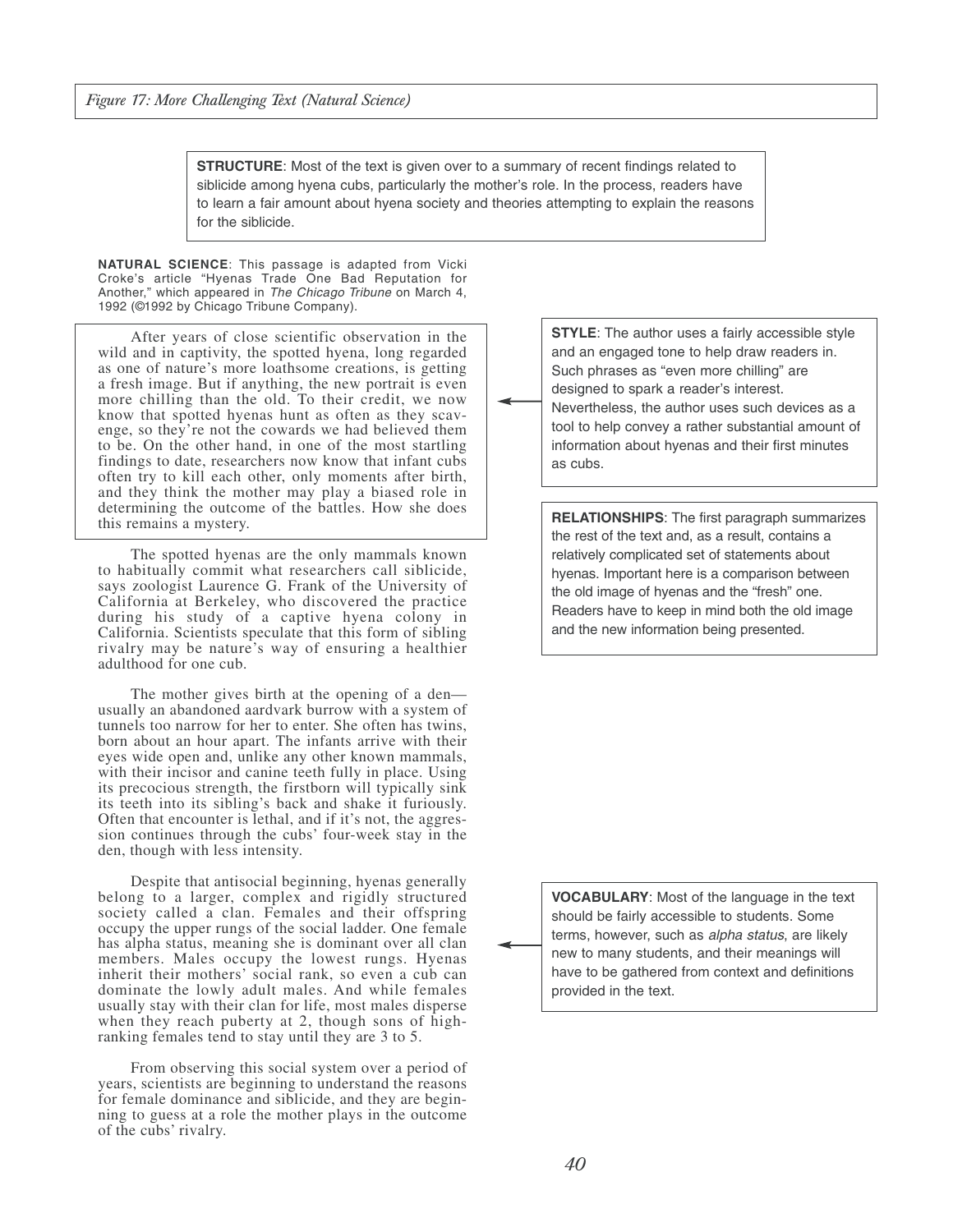Frank has been observing spotted hyenas in the wild for 14 years and, since 1984, in a captive colony in the hills overlooking the Berkeley campus. In the wild, where the cubs spend some time outside the den, Frank had noticed many mixed-sex sets of twins, but few twins of the same sex. He was puzzled, but without easy access to the dens, there were no answers. When he established the captive colony, however, he began to observe some revealing behavior. Within minutes of birth, the older sibling would attack the younger one, often inflicting fatal wounds.

There are a few theories about this lethal competition. Because females stay in the clan and inherit their mother's rank, sisters eventually will compete with one another for dominance. And for males, killing off a brother means sole access to the mother's milk and therefore better health and larger size. For them, size and strength are important to survival and success in joining a strange clan. "The survivor grows faster; that's clear, but that's expensive evolutionarily," Frank says. The killer cub is destroying some of his own gene line, and the mother loses 25 percent of her offspring this way, he explains.

Frank thinks that even though the mother cannot enter the den where the siblings are battling, she may be influencing the outcome. He doesn't know how, but he speculates she may have a biological reason for rearing more sons. Low-ranking females try to ensure the survival of both cubs, Frank says, but alpha females have a preponderance of singleton male cubs. To him, that suggests alpha females may be gambling on a son that, by having many mates, can spread her genes further than a daughter.

All females breed, but there is stiff competition among males for breeding rights. A very fit and strong male can obviously produce more offspring, and spread more of his genetic material. Because an alpha female gets the greatest share of the kill, her offspring do also. That means her sons are more likely to be larger and healthier.

**RELATIONSHIPS**: Readers have to sort out fact from theory and conjecture in this text. For instance, the author presents as a fact the idea that spotted hyenas hunt as often as they scavenge (see paragraph one), but she identifies as theories the explanations behind the "lethal competition" between cubs.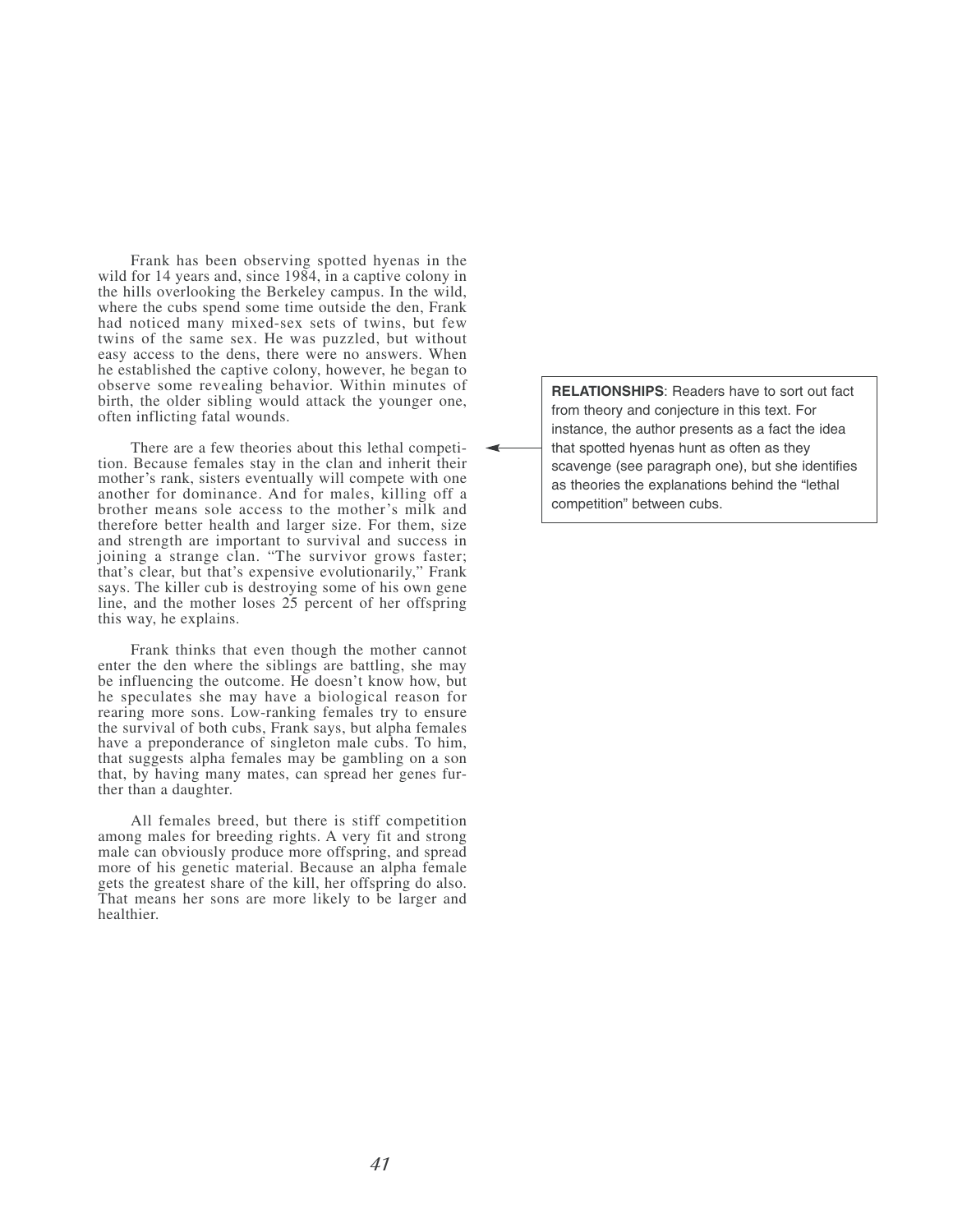**PURPOSE:** The narrator's goal in the text is relatively straightforward: to present a character sketch of her mother.

**PROSE FICTION:** This passage is adapted from the short story "Mother" by Andrea Lee (©1984 by Andrea Lee).

It was easy for me to think of my mother in connection with caves, with anything in the world, in fact, that was dimly lit and fantastic. Sometimes she would rivet Matthew and me with a tale from her childhood: how, at nine years old, walking home through the cobblestone streets of Philadelphia with a package of ice cream from the drugstore, she had slipped and fallen down a storm drain accidentally left uncovered by workmen. No one was around to help her; she dropped the ice cream she was carrying (something that made a deep impression on my brother and me) and managed to cling to the edge and hoist herself out of the hole. The image of the little girl—who was to become my mother—hanging in perilous darkness was one that haunted me; sometimes it showed up in my dreams.

Perhaps her near-fatal tumble was responsible for my mother's lasting attraction to the bizarre side of life. Beneath a sometimes prudish exterior, she quivered with excitement in the same way her children did over newspaper accounts of trunk murders, foreign earthquakes, graves hidden in the New Jersey pine barrens. When she commented on these subjects, she attempted a firm neutrality of tone but gave herself away in the heightened pitch of her voice and in a little breathy catch that broke the rhythm of each sentence she spoke. This was the voice she used to whisper shattering bits of gossip over the phone. "When Mr. Tillet died," I heard her say once, with that telltale intake of breath, "the funeral parlor did such a poor job that his daughter had to *wire her own father together.*"

At home Mama was a housekeeper in the grand old style that disdains convenience, worships thrift, and condones extravagance only in the form of massive Sunday dinners, which, like acts of God, leave family members stunned and reeling. Her kitchen, a long, dark, inconvenient room joined to a crooked pantry, was entirely unlike the cheerful kitchens I saw on television, where mothers who looked like June Cleaver unwrapped food done up in cellophane. This kitchen had more the feeling of a workshop, a laboratory in which the imperfect riches of nature were investigated and finally transformed into something near sublimity. The sink and stove were cluttered with works in progress: hot plum jelly dripping into a bowl through cheesecloth; chocolate syrup bubbling in a saucepan; string beans and ham bones hissing in the pressure cooker; in a vat, a brownish, aromatic mix for root beer.

The instruments my mother used were a motley assemblage of blackened cast-iron pots, rusty-handled beaters, graters, strainers, and an array of mixing bowls that included the cheapest plastic variety as well as tall, archaic-looking stoneware tubs inherited from my grandmother, who had herself been a legendary cook.

**RICHNESS**: The narrator uses rather a large number of images throughout the text, but these images usually have a connection to everyday things in a way that makes them still easily accessible to students. For instance, the first paragraph's scene describing the narrator's mother "hanging in perilous darkness" is made more concrete and vivid by noting that "she dropped the ice cream she was carrying" in order to save herself from falling.

**STYLE**: The richness of the text comes mainly from its specificity. For example, to illustrate that the narrator's mother was an extravagant cook, we are told that she had a "motley assemblage" of cooking devices. Each broad trait described is supported by numerous such details.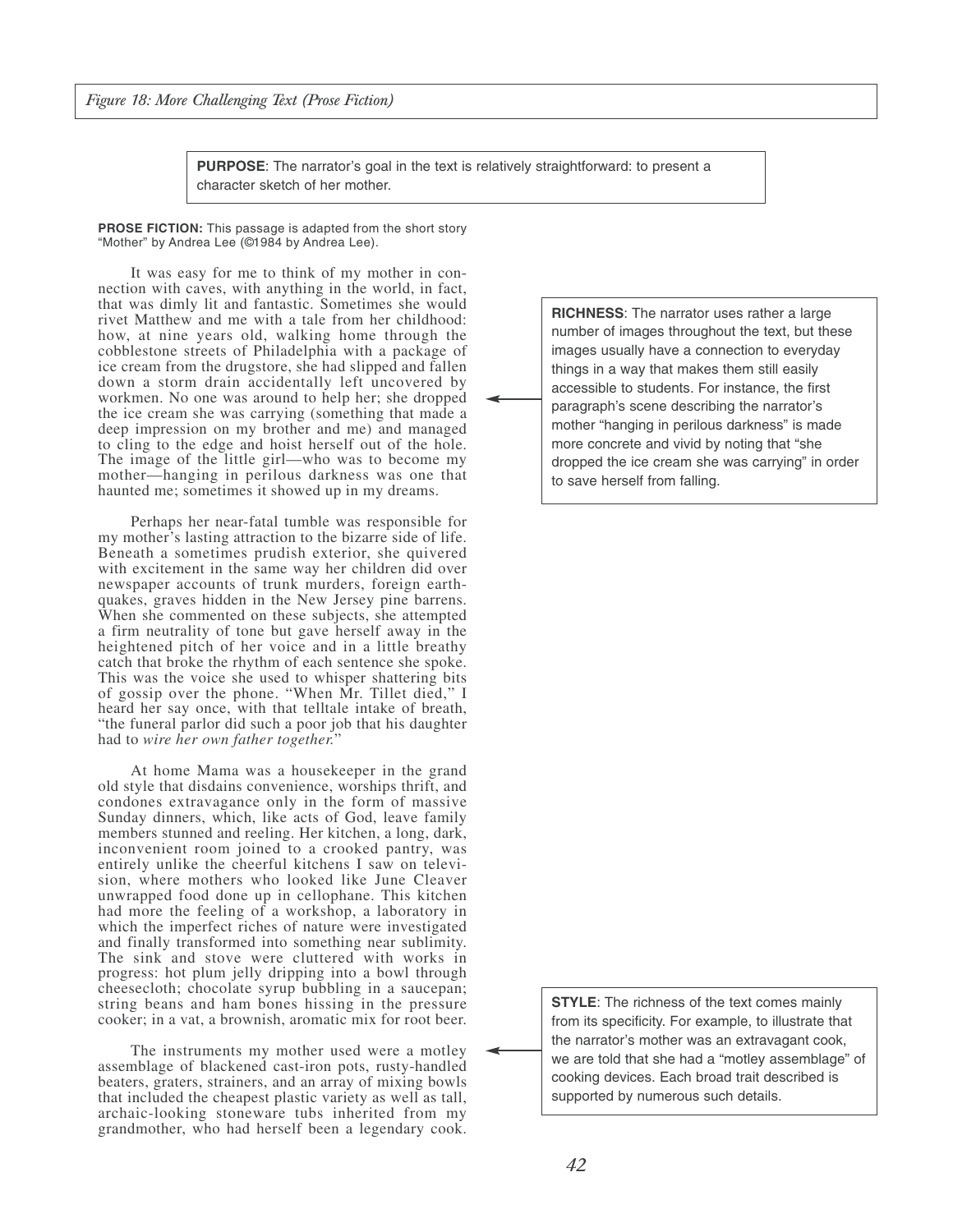Mama guarded these ugly tools with jealous solicitude, suspicious of any new introductions, and she moved in her kitchen with the modest agility of a master craftsperson.

Like any genuine passion, her love of food embraced every aspect of the subject. She read cookbooks like novels, and made a businesslike note in her appointment book of the date that Wanamaker's received its yearly shipment of chocolate-covered strawberries. Matthew and I learned from her a sort of culinary history of her side of the family: our grandfather, for instance, always asked for calf brains scrambled with his eggs on weekend mornings before he went out hunting. Grandma Renfrew loved to drink clabbered milk, and was so insistent about the purity of food that once when Aunt Lily had served her margarine instead of butter, she had refused to eat at Lily's table for a year. My mother's sole memory of her mother's mother was of the withered woman scraping an apple in the corner of the kitchen, and sucking the pulp between her toothless jaws.

Mama took most pleasure in the raw materials that became meals. She enjoyed the symmetry, the unalterable rules, and also the freaks and vagaries that nature brought to her kitchen. She showed me with equal pleasure the handsome shape of a fish backbone; the little green gallbladder in the middle of a chicken liver; and the double-yolked eggs, the triple cherries, the peculiar worm in a cob of corn. As she enjoyed most the follies, the bizarre twists of human nature and experience, so also she had a particular fondness for the odd organs and connective tissues that others disdained. "Gristle is delectable," she would exclaim as Matthew and I groaned. "The best part of the cow!"

**STRUCTURE**: Adding somewhat to the richness of the text is that stories are sometimes told within the larger story. For instance, the fifth paragraph recounts part of the family "culinary history": how the narrator's grandfather liked calf brains and how her grandmother was picky enough about food to create a yearlong squabble between her and Aunt Lily.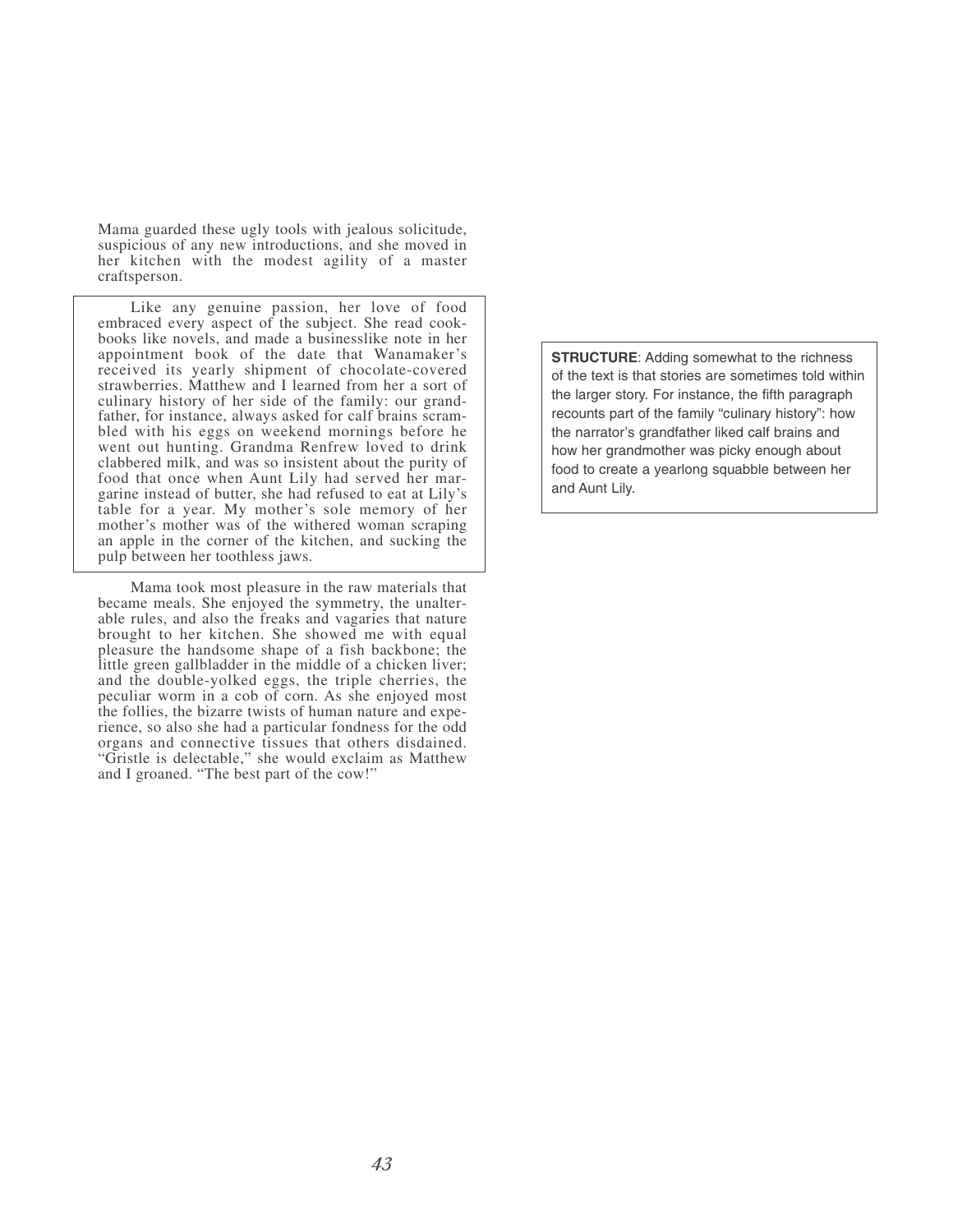**RICHNESS**: The text includes a good deal of historical information about the commons in England and elsewhere.

**SOCIAL SCIENCE:** This passage, which describes land practices in the commons (tracts of land that belonged to and were used by a community as a whole), and the enclosure movement (when the commons were taken over by private interests and fenced off), is adapted from the essay "The Place, the Region, and the Commons" by Gary Snyder, which is included in his book The Practice of the Wild (©1990 by Gary Snyder).

I stood with my climbing partner on the summit of Glacier Peak looking all ways round, ridge after ridge and peak after peak, as far as we could see. He said: "You mean there's a senator for all this?" It is easy to think there are vast spaces on earth yet unadministered, perhaps forgotten, or unknown, but it is all mapped and placed in some domain. In North America there is a lot that is in the public domain, which has its problems, but at least they are problems we are all enfranchised to work on.

American public lands are the twentieth-century incarnation of a much older institution known across Eurasia—in English called the "commons"—which was the ancient mode of both protecting and managing the wilds of the self-governing regions. It worked well enough until the age of market economies, colonialism, and imperialism. Let me give you a kind of model of how the commons worked.

Between the extremes of deep wilderness and the private plots of the farmstead lies a territory which is not suitable for crops. In earlier times it was used jointly by the members of a given tribe or village. This area, embracing both the wild and the semi-wild, is of critical importance. It is necessary for the health of the wilderness because it adds big habitat, overflow territory, and room for wildlife to fly and run. It is essential even to an agricultural village economy because its natural diversity provides the many necessities and amenities that the privately held plots cannot. It enriches the agrarian diet with game and fish. The shared land supplies firewood, poles and stone for building, clay for the kiln, herbs, dye plants, and much else. It is especially important as seasonal or full-time open range for cattle, horses, goats, pigs, and sheep.

In the abstract the sharing of a natural area might be thought of as a matter of access to "common pool resources" with no limits or controls on individual exploitation. The fact is that such sharing developed over millennia and always within territorial and social contexts. In the peasant societies of both Asia and Europe there were customary forms that gave direction to the joint use of land. They did not grant free access to outsiders, and there were controls over entry and use by member households. The commons is both specific land *and* the traditional community institution that determines the carrying capacity for its various subunits and defines the rights and obligations of those who use it, with penalties for lapses. Because it is traditional and *local,* it is not identical with today's "public **PURPOSE**: The first paragraph might lead a reader to assume that this will be a personal narrative about the author's experience, but in fact the text quickly veers away from direct experience into a history and explanation of the concept of the commons.

**STYLE**: After the opening paragraph, the text adopts a formal, informative tone in the process of explaining the history and nature of the commons. By the end of the text the tone becomes somewhat more critical as the author relates some of the negative consequences of the enclosure movement. These shifts make reading the text somewhat of a challenge.

**VOCABULARY**: The text uses a number of terms and concepts related to the commons that are unlikely to be familiar to many students: for example, agricultural village economy. The author provides the needed context to understand these terms, but students will likely have to read carefully to understand them.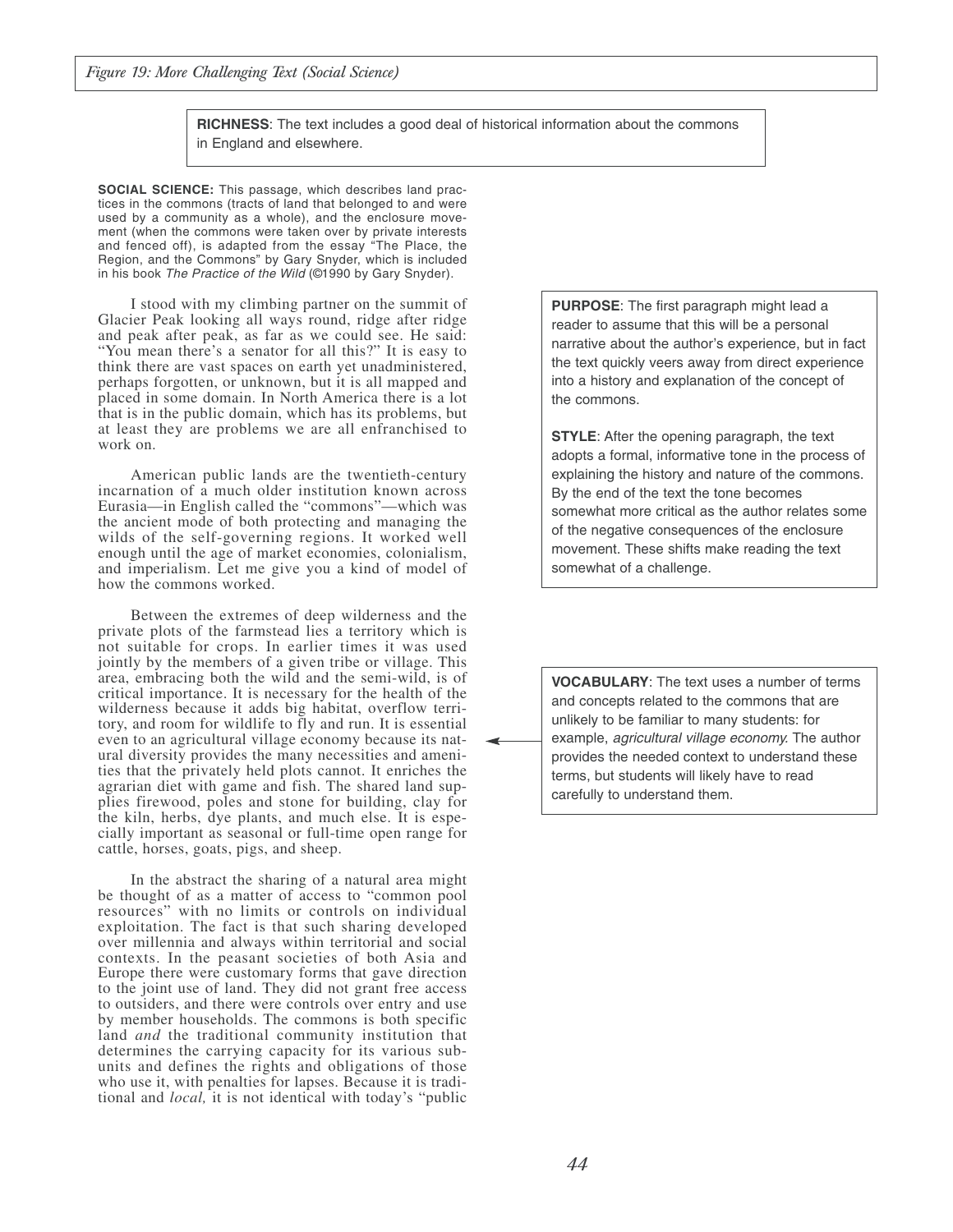domain," which is land held and managed by a central government. Under a national state such management may be destructive (as it is becoming in Canada and the United States) or benign, but in no case is it locally managed. One of the ideas in the current debate on how to reform our public lands is that of returning them to regional control.

An example of traditional management: what would keep one household from bringing in more and more stock and tempting everyone toward overgrazing? In earlier England and in some contemporary Swiss villages, the commoner could only turn out to common range as many head of cattle as he could feed over the winter in his own corrals. This meant that no one was allowed to increase his herd from outside with a cattle drive just for summer grazing.

There is a well-documented history of the commons in relation to the village economies of Europe and England. In England from the time of the Norman Conquest the knights and overlords began to gain control over the many local commons. From the fifteenth century on the landlord class increasingly fenced off village-held land and turned it over to private interests. The enclosure movement was backed by the big wool corporations who found profit from sheep to be much greater than that from farming. The wool business had a destructive effect on the soils and dislodged peasants. The arguments for enclosure in England—efficiency, higher production—ignored social and ecological effects and served to cripple the sustainable agriculture of some districts.

The enclosures created a population of rural homeless who were forced in their desperation to become the world's first industrial working class. The enclosures were tragic both for the human community and for natural ecosystems. The fact that England now has the least forest and wildlife of all the nations of Europe has much to do with the enclosures.

**RELATIONSHIPS**: The last two paragraphs detail a rather subtle sequence of events involving the enclosure movement and some of its consequences. Readers not only have to pay attention to what happened but also to causeeffect relationships such as the ecological damage done to England as a result of enclosure.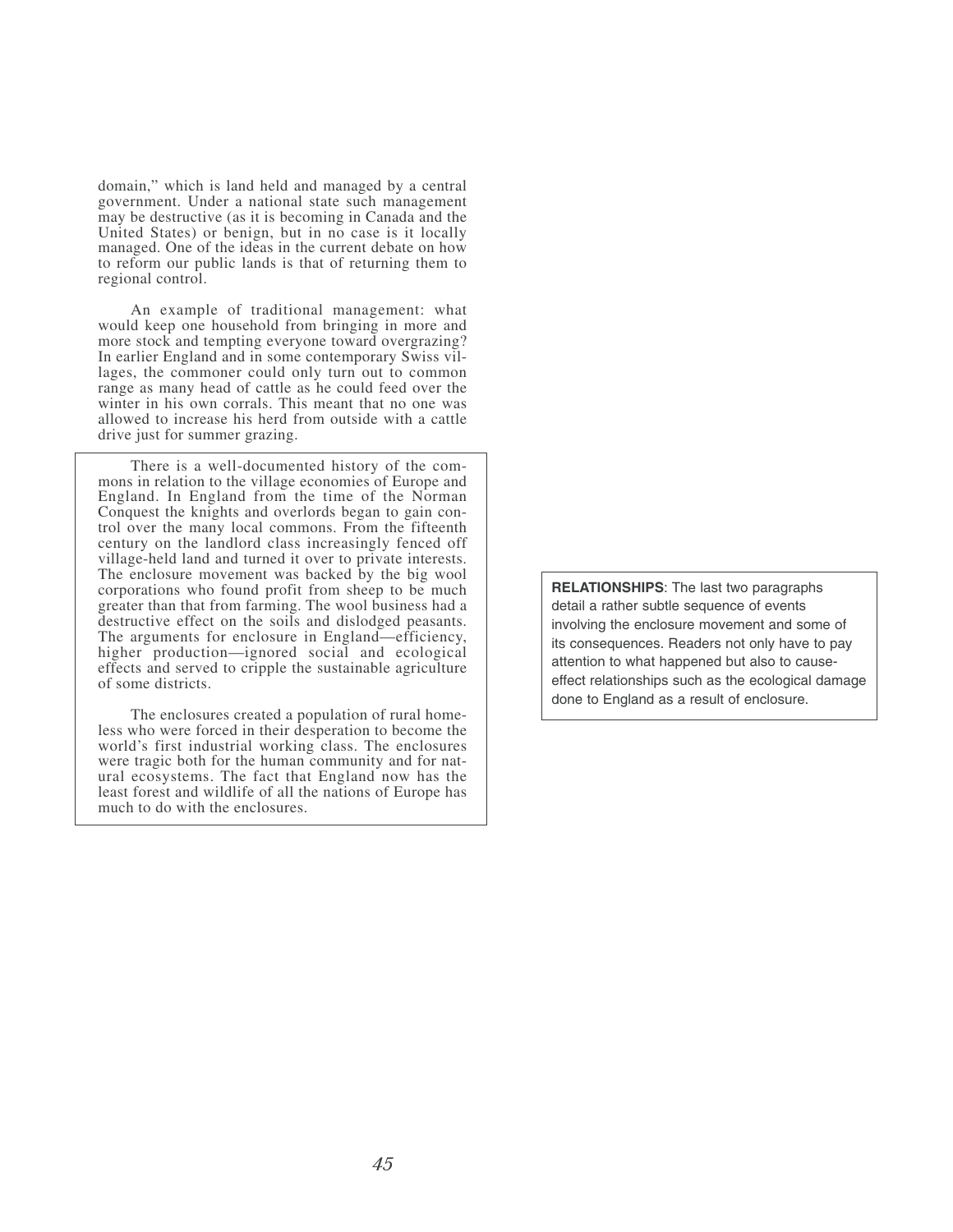**PURPOSE**: While this story has some familiar narrative elements, such as characters and suspense, its real purpose is to illustrate a larger point: that a person can connect "the interior life" and the outer world or, for a time anyway, choose to live inside his or her mind.

**HUMANITIES:** This passage is adapted from the essay "The Interior Life" by Annie Dillard, which appeared in her book An American Childhood (©1987 by Annie Dillard).

The interior life is often stupid. Its egoism blinds it and deafens it; its imagination spins out ignorant tales, fascinated. It fancies that the western wind blows on the Self, and leaves fall at the feet of the Self for a reason, and people are watching. A mind risks real ignorance for the sometimes paltry prize of an imagination enriched. The trick of reason is to get the imagination to seize the actual world—if only from time to time.

When I was five, I would not go to bed willingly because something came into my room. My sister Amy, two years old, was asleep in the other bed. What did she know? She was innocent of evil. There was no messiness in her, no roughness for things to cling to, only a charming and charmed innocence that seemed then to protect her, an innocence I needed but couldn't muster. Since Amy was asleep, furthermore, and since when I needed someone most I was afraid to stir enough to wake her, she was useless.

I lay alone and was almost asleep when the thing entered the room by flattening itself against the open door and sliding in. It was a transparent, luminous oblong. I could see the door whiten at its touch; I could see the blue wall turn pale where it raced over it, and see the maple headboard of Amy's bed glow. It was a swift spirit; it was an awareness. It made noise. It had two joined parts, a head and a tail. It found the door, wall, and headboard; and it swiped them, charging them with its luminous glance. After its fleet, searching passage, things looked the same, but weren't.

I dared not blink or breathe. If it found another awareness, it would destroy it.

Every night before it got to me it gave up. It hit my wall's corner and couldn't get past. It shrank completely into itself and vanished. I heard the rising roar it made when it died or left. I still couldn't breathe. I knew that it could return again alive that same night.

Sometimes it came back, sometimes it didn't. Most often, restless, it came back. The light stripe slipped in the door, ran searching over Amy's wall, stopped, stretched lunatic at the first corner, raced wailing toward my wall, and vanished into the second corner with a cry. So I wouldn't go to bed.

It was a passing car whose windshield reflected the corner streetlight outside. I figured it out one night.

**VOCABULARY**: Much of the language the author uses—"charming and charmed innocence," for example—is both difficult and self-consciously artistic, requiring students to read carefully and to reason the meaning of many words and phrases from context.

**STRUCTURE**: This text has a sophisticated structure. At the center of the text is a narrative about how the author came to realize that the "transparent, luminous oblong" that had come into her childhood bedroom at least once a night, and that she had so feared, was in fact the headlights of a passing car.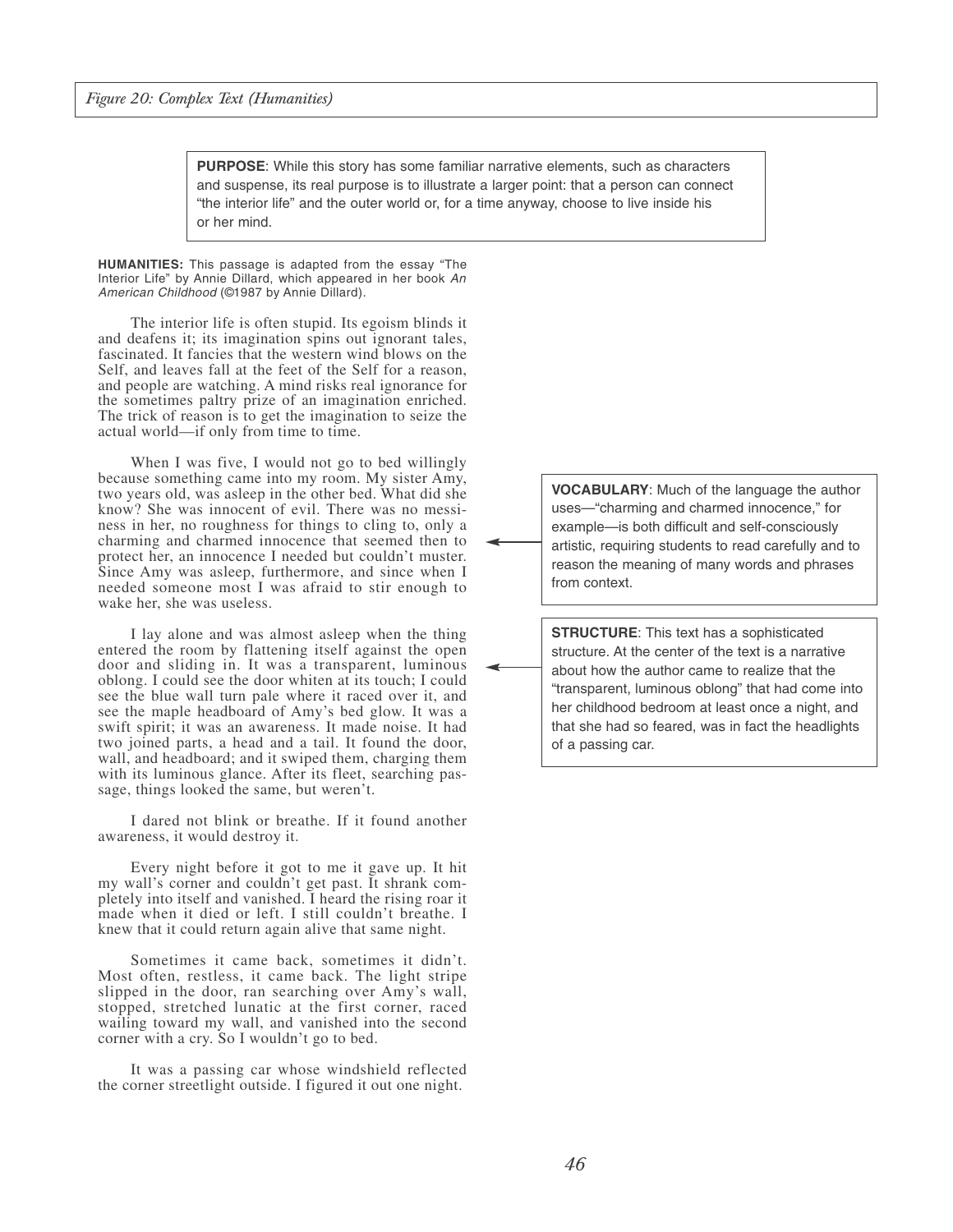Figuring it out was as memorable as the oblong itself. Figuring it out was a long and forced ascent to the very rim of being, to the membrane of skin that both separates and connects the inner life and the outer world. I climbed deliberately from the depths like a diver who releases the monster in his arms and hauls himself hand over hand up an anchor chain till he meets the ocean's sparkling membrane and bursts through it; he sights the sunlit, becalmed hull of his boat, which had bulked so ominously from below.

I recognized the noise it made when it left. That is, the noise it made called to mind, at last, my daytime sensations when a car passed—the sight and noise together. A car came roaring down hushed Edgerton Avenue in front of our house, stopped, and passed on shrieking as its engine shifted up the gears. What, precisely, came into the bedroom? A reflection from the car's oblong windshield. Why did it travel in two parts? The window sash split the light and cast a shadow.

Night after night I labored up the same long chain of reasoning, as night after night the thing burst into the room where I lay awake.

There was a world outside my window and contiguous to it. Why did I have to keep learning this same thing over and over? For I had learned it a summer ago, when men with jackhammers broke up Edgerton Avenue. I had watched them from the yard. When I lay to nap, I listened. One restless afternoon I connected the new noise in my bedroom with the jackhammer men I had been seeing outside. I understood abruptly that these worlds met, the outside and the inside. "Outside," then, was conceivably just beyond my windows.

The world did not have me in mind. It was a coincidental collection of things and people, of items, and I myself was one such item—a child walking up the sidewalk, whom anyone could see or ignore. The things in the world did not necessarily cause my overwhelming feelings; the feelings were inside me, beneath my skin, behind my ribs, within my skull. They were even, to some extent, under my control.

I could be connected to the outer world by reason, if I chose, or I could yield to what amounted to a narrative fiction, to a show in light projected on the room's blue walls.

**RICHNESS**: Concepts such as "I could yield to what amounted to a narrative fiction, to a show in light projected on the room's blue walls"—even the very idea of an interior life as the author defines it—are likely unfamiliar to many students.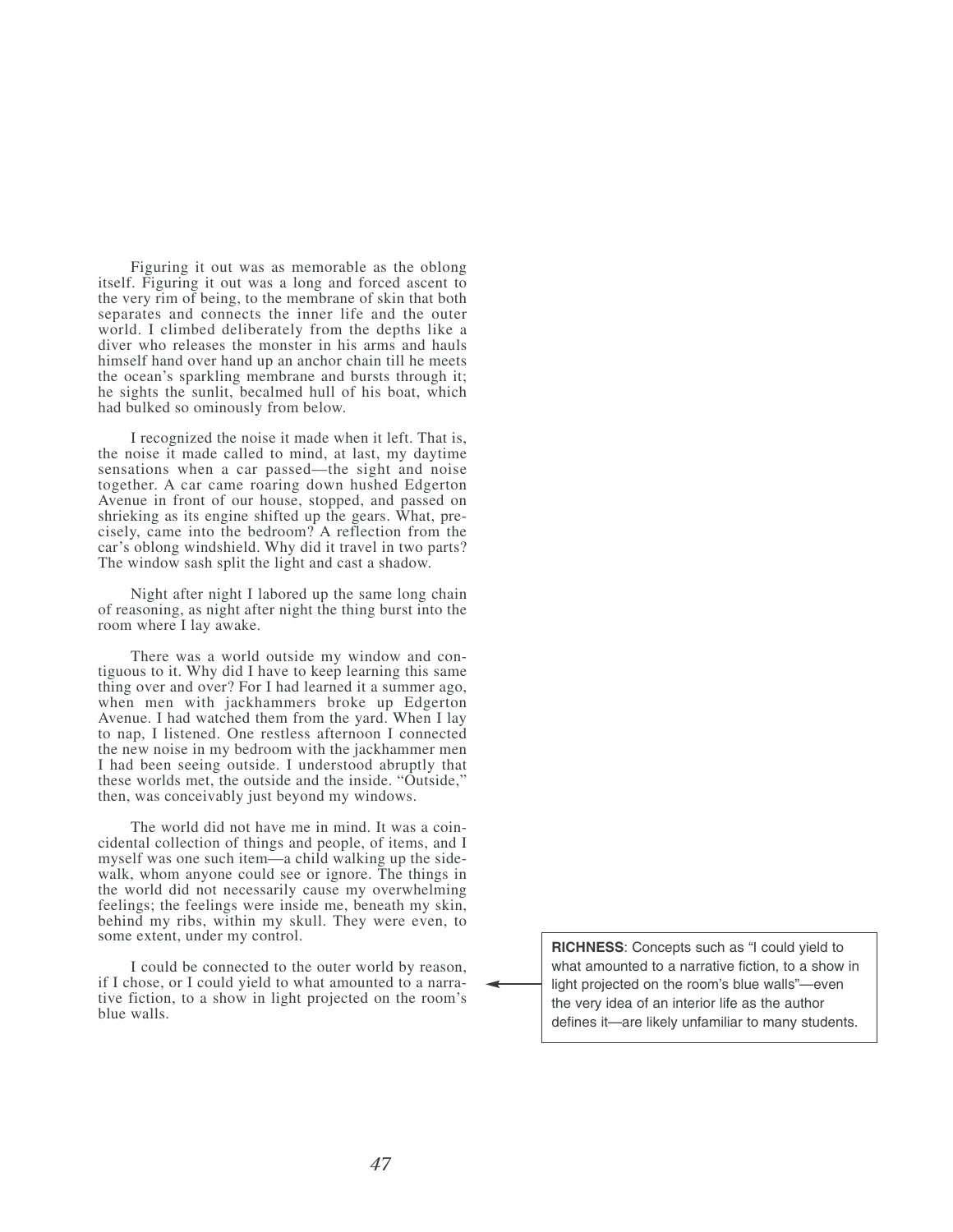**RICHNESS**: The text is replete with names, terms, and concepts.

**SOCIAL SCIENCE:** Adapted from Ronald W. Smith and Frederick W. Preston, Sociology: An Introduction. © 1977 by St. Martin's Press, Inc.

Discussions over whether or not human behavior differs from all other forms of animal behavior have been a part of sociology from its beginning. During the late 1930s, when sociology finally became accepted in the academic establishment, the question took on new importance. George A. Lundberg, the most famous and articulate spokesperson for the school that views sociology as a pure science (like physics), was roundly criticized by Robert M. MacIver, a sociologist who for many years had maintained that human life is unique and that therefore the methods of a science of society must be distinct from those of other sciences. . . .

That particular debate has never been fully resolved, nor can it be. The behavior of human beings is, no doubt, exceedingly complex when compared to that of many other forms of life. Yet even if we accept the notion that human behavior is unique, many of the assumptions of a science of society are still valid. The scientific demands for rigor and careful collection of data are very much a part of sociology. It is in this sense that almost all scholars agree sociology is a science. Practitioners of the discipline are careful to back their statements about behavior with observations. It is not enough to state that you feel or think that the middle class believes this or that. It is necessary, if you are acting as a scientist, to (1) define what you mean by "the middle class" and (2) describe the procedures you used in collecting and analyzing the data that led you to make a particular statement about the beliefs of that group.

What we are noting here is that science is, in part, a system which requires rigorous and precise definitions as well as empirical (observational) evidence. Utilizing such a system of organized facts, collected in an agreed-upon and repeatable manner, sociologists have gathered an impressive amount of information over the years. They can explain what groups tend to behave in certain ways and why. They can demonstrate that much of what is thought to be common sense and "a known fact" may really be nonsensical and factually inaccurate when examined in a scientific manner. . . .

Despite the impressive collection of data sociology has available to it today, MacIver's reservations about the possibility of a science of society are still shared by a number of sociologists. Many feel that sociologist can understand the critical elements in human interaction only by taking the role of the other—by perceiving the world from one point of view of the subject of their investigation. This perspective, of course, does not mean that one must *be* the subject of investigation. To use two analogies from pure science, one does not have to *be* a molecule to understand the relationships of chemical equations; nor does one have to give birth to understand the process of birth. . . .

**PURPOSE**: The text is complex in no small part because it lacks an immediately obvious thesis statement or clear-cut controlling purpose. The first paragraph might lead readers to think that the focus of the text is on human versus animal behavior, but the true focus is revealed later on when the authors move to the question of to what degree sociology is a science.

**STRUCTURE**: Like the purpose, the structure is revealed only by a careful reading. The first paragraph might suggest that the text will present two sides of a debate on the uniqueness (or lack thereof) of human behavior, with Lundberg and MacIver playing central roles. But that debate is only a backdrop for the central issue: to what degree sociology is a science.

**VOCABULARY**: There are a large number of both uncommon and familiar words used in specialized ways in the text: for example, empirical and repeatable.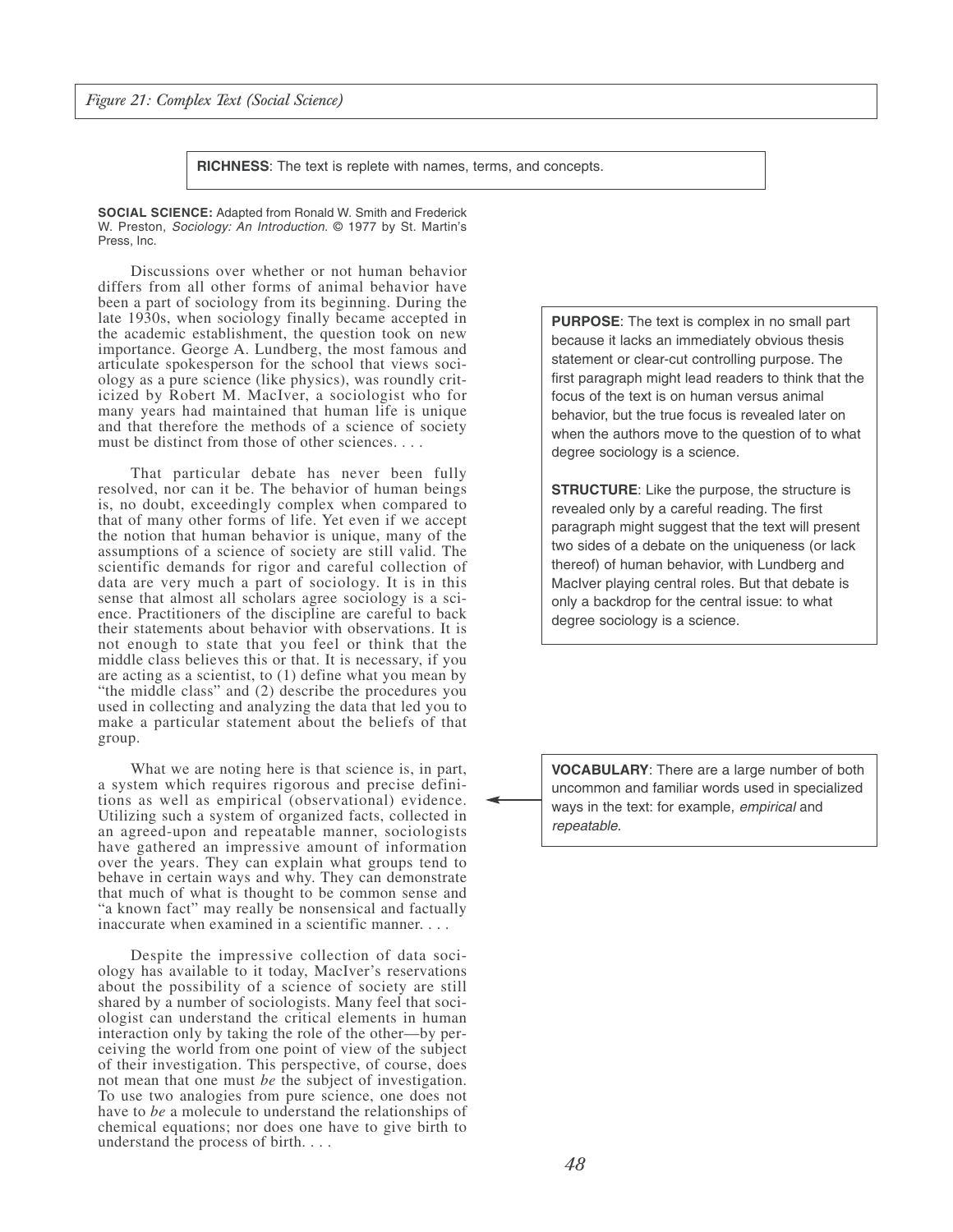Sociologists who stress taking the role of the other consider their subject more an art than a science. They emphasize the difference between scientific knowledge and artistic understanding. *Knowledge* pertains to what we grasp intellectually—facts. *Understanding* refers to what might be called gut-level acquaintance.  $\ldots$ 

The distinction between knowledge and understanding is a major difference between sociology as science and sociology as art. In addition, there are important differences in method. Sociologists as scientists are more concerned with certain criteria of formal scientific inquiry. In particular, they feel they must conduct their investigations in such manner that another person could exactly duplicate, or *replicate*, the process. . . .

Sociologists as artists, by contrast, are less concerned with factual data and the ability to have an investigation replicated. In a study on alcoholism, they might utilize literary works, informal interviews, participant observation (the researcher lives among and observes the subjects), and other techniques more geared to feeling as an alcoholic feels than to describing alcoholics. They would not make the assumption that anyone trained in such techniques of investigation could duplicate the process and achieve the same results. However, the sociologist as artist does not ignore the principles of scientific inquiry. . . . The investigator may perceive this world as an artist, but he or she must describe it in an orderly and rigorous manner as a scientist.

**RELATIONSHIPS**: In the last three paragraphs, the authors contrast the concepts of knowledge and understanding, two words that are often used interchangeably in everyday speech. Appreciating the subtle distinction the authors make is critical to appreciating the difference between sociology as art and sociology as science.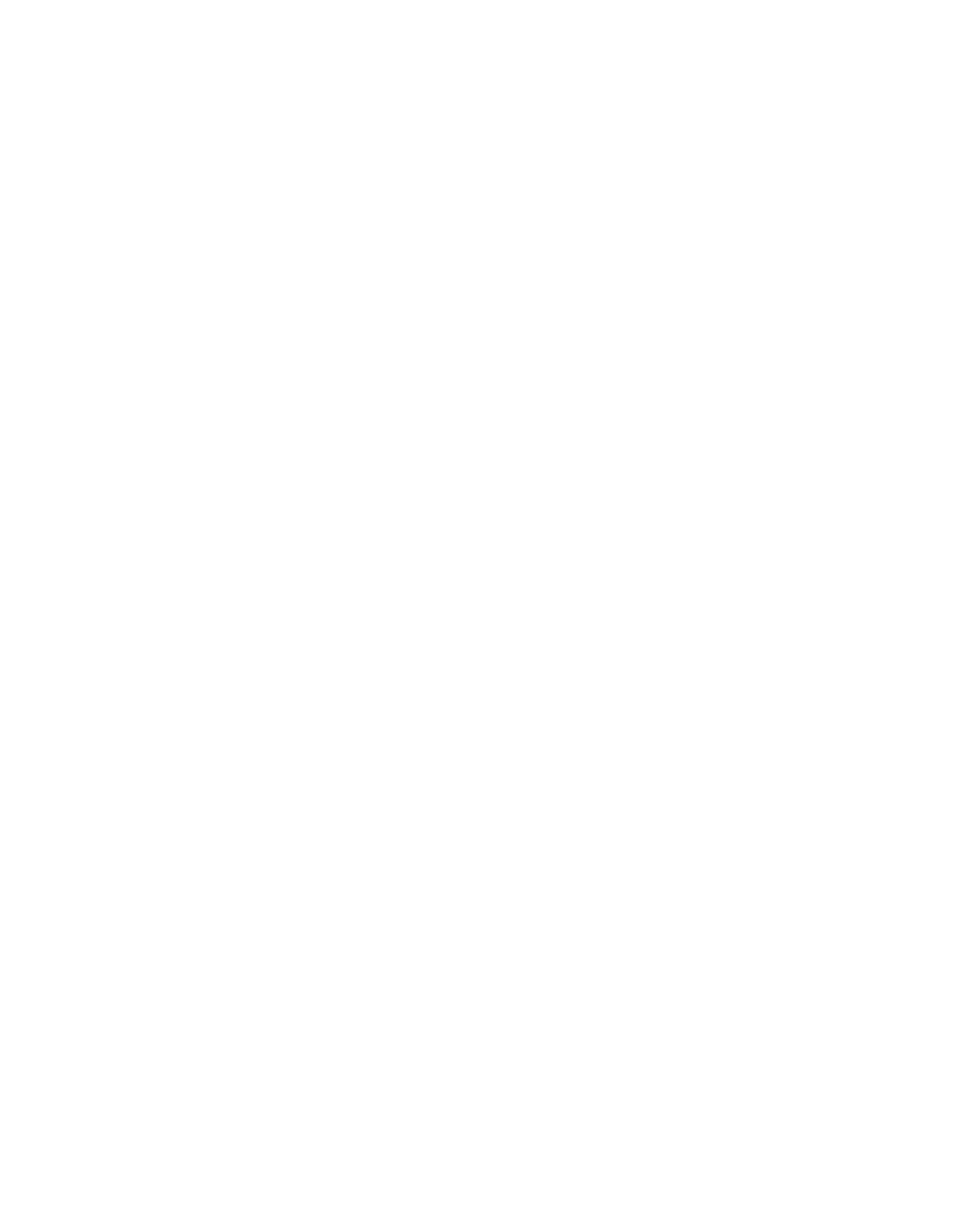# **References**

ACT, Inc. (2003). Content validity evidence in support of ACT's educational achievement tests: ACT national curriculum survey 2002–2003. Iowa City, IA: Author.

ACT, Inc. (2004). Crisis at the core: Preparing all students for college and work. Iowa City, IA: Author.

ACT, Inc., & The Education Trust. (2004). On course for success: A close look at selected high school courses that prepare all students for college. Iowa City, IA: Authors.

Adelman, C. (2004). Principal indicators of student academic histories in postsecondary education, 1972–2000. Washington, DC: U.S. Department of Education, Institute of Education Sciences.

Alliance for Excellent Education. (2002). Every child a graduate. Washington, DC: Author.

Alliance for Excellent Education. (2003). Left out and left behind: NCLB and the American high school. Washington, DC: Author.

American Diploma Project. (2004). Ready or not: Creating a high school diploma that counts. Washington, DC: Achieve, Inc.

Au, K. H. (2000). A multicultural perspective on policies for improving literacy achievement: Equity and excellence. In M. L. Kamil, P. B. Mosenthal, P. D. Pearson, & R. Barr (Eds.), Handbook of reading research (Vol. III) (pp. 835–851). Mahwah, NJ: Lawrence Erlbaum Associates.

Barth, P. (2003, Winter). A common core curriculum for the new century. Thinking K–16, 7, 3–25.

Barton, P. E. (2000). What jobs require: Literacy, education, and training, 1940–2006. Princeton, NJ: Educational Testing Service.

Business–Higher Education Forum. (2002). Investing in people: Developing all of America's talent on campus and in the workplace. Washington, DC: Author.

Business Roundtable. (2001). K–12 education reform. Washington, DC: Author.

Callan, P. M., & Finney, J. E. (2003). Multiple pathways and state policy: Toward education and training beyond high school. Boston: Jobs for the Future.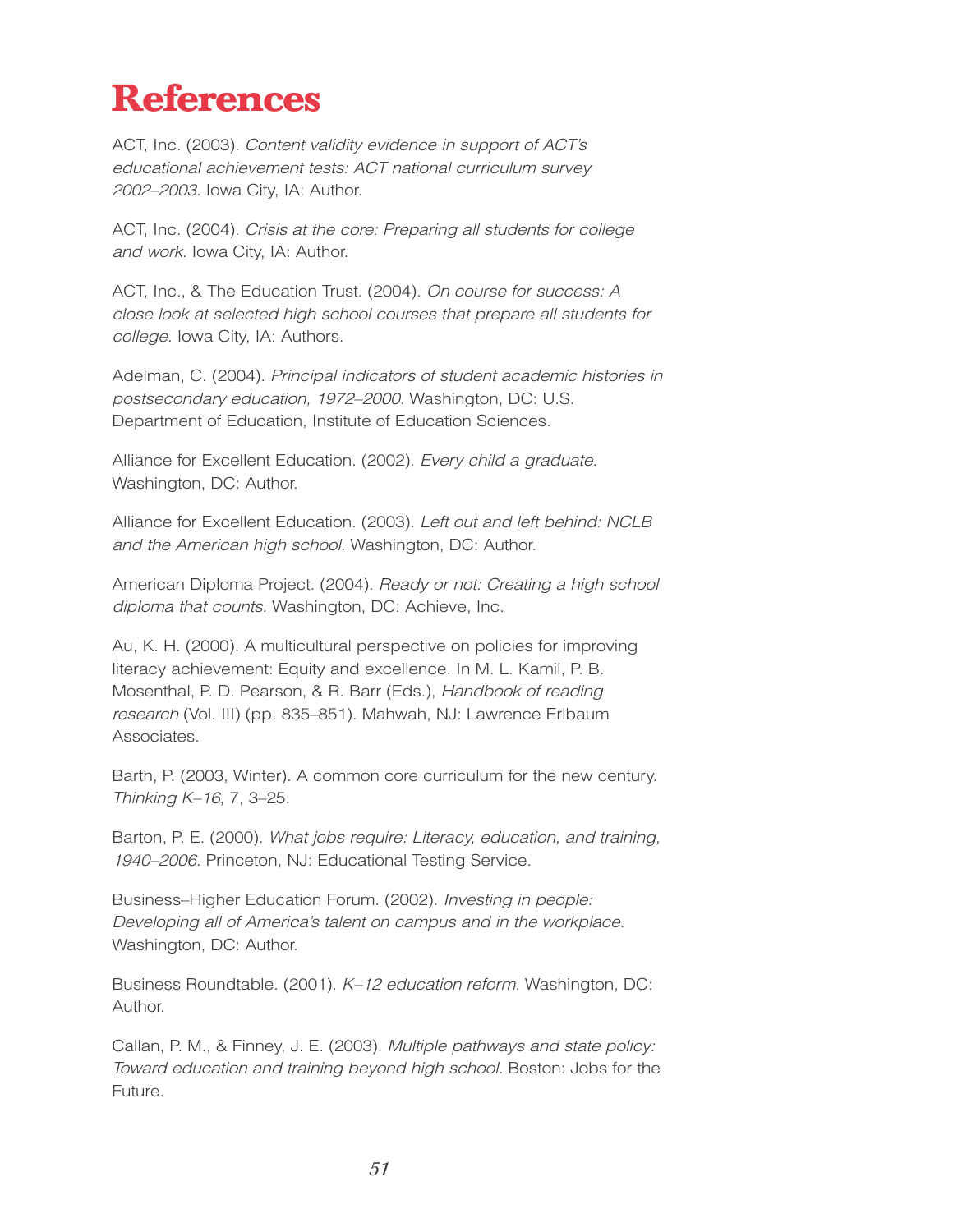Carnevale, A. P., & Desrochers, D. M. (2003). Standards for what?: The economic roots of K–16 reform. Princeton, NJ: Educational Testing Service.

Center for Workforce Preparation. (2002). Higher skills, bottom-line results: A Chamber guide to improving workplace literacy. Washington, DC: U.S. Chamber of Commerce.

Cohen, M. (2002). Transforming the American high school: New directions for state and local policy. Boston/Washington, DC: Jobs for the Future/The Aspen Institute.

Ericson, B. O. (2001). Reading in high school English classes: An overview. In B. O. Ericson (Ed.), Teaching reading in high school English classes (pp. 1–22). Urbana, IL: National Council of Teachers of English.

Greene, J. (2000). The cost of remedial education: How much Michigan pays when students fail to learn basic skills. Midland, MI: Mackinac Center for Public Policy.

Kaestle, C., Campbell, A., Finn, J. D., Johnston, S. T., & Mickulecky, L. J. (2001). Adult literacy and education in America. Washington, DC: U.S. Department of Education, National Center for Education Statistics.

Kamil, M. L. (2003). Adolescents and literacy: Reading for the 21st century. Washington, DC: Alliance for Excellent Education.

Lyon, G. R. (2002). Testimonies to Congress 1997–2002. Covington, LA: Center for Development & Learning.

Meltzer, J. (2002). Adolescent literacy resources: Linking research and practice. South Hampton, NH: Center for Resource Management.

Moore, D. W., Bean, T. W., Birdyshaw, D., & Rycik, J. A. (1999). Adolescent literacy: A position statement. Newark, DE: International Reading Association.

National Association of Manufacturers, Andersen, & Center for Workforce Success. (2001). The skills gap 2001. Washington, DC: National Association of Manufacturers.

National Center for Education Statistics. (2003). Remedial education at degree-granting postsecondary institutions in fall, 2000. Washington, DC: U.S. Department of Education, National Center for Education Statistics.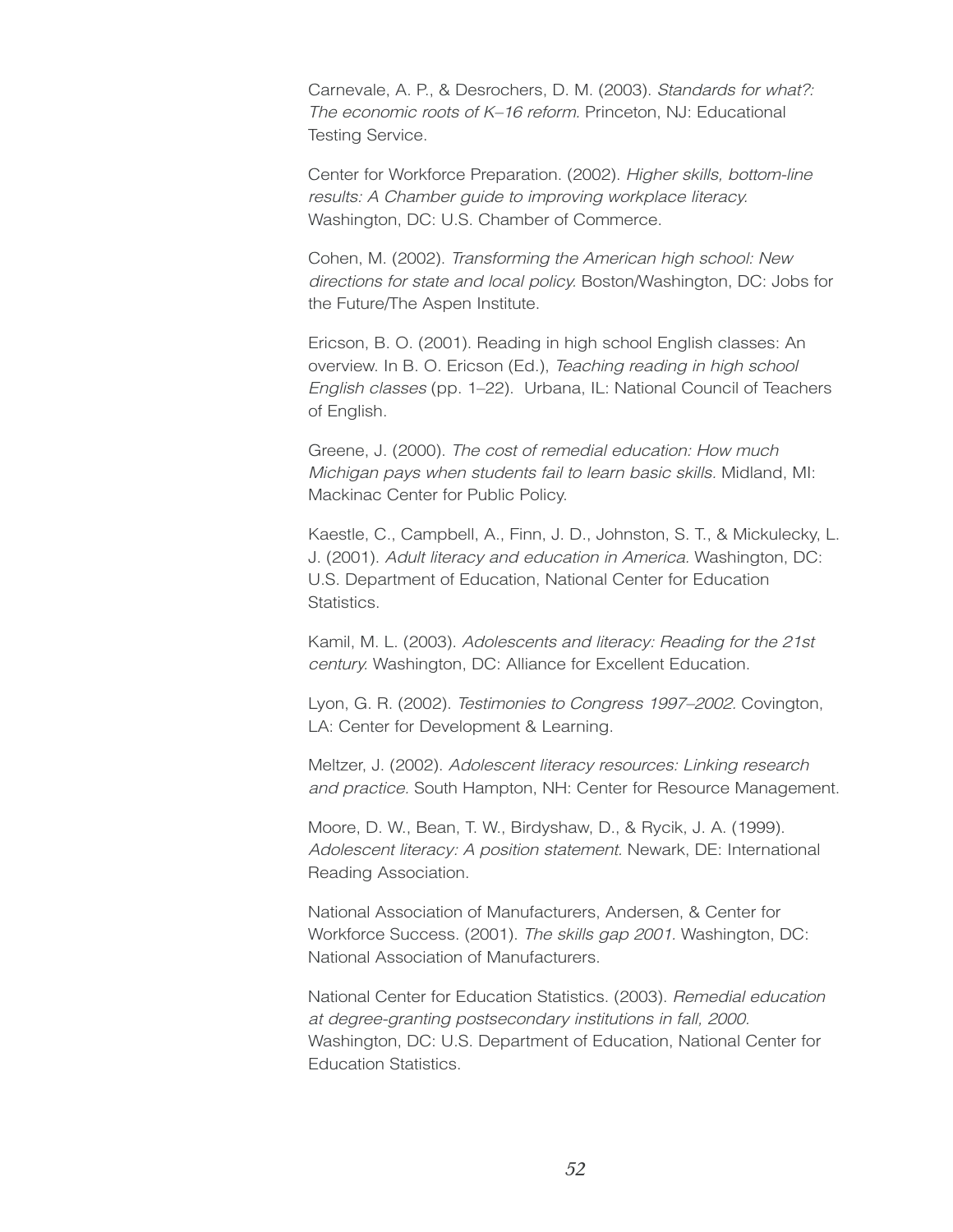National Center for Education Statistics (2005). The condition of education 2005. Retrieved September 28, 2005, from http://nces.ed.gov/programs/coe/2005/section4/table.asp? tableID=279

National Commission on Excellence in Education. (1983). A nation at risk: The imperative for educational reform. Washington, DC: U.S. Department of Education.

NGA Center for Best Practices. (2005). Reading to achieve: A governor's guide to adolescent literacy. Washington, DC: Author.

Organisation for Economic Co-Operation and Development. (2004). Learning for tomorrow's world: First results from PISA 2003. Paris: Author.

Patterson, J. P., & Duer, D. E. (in press). High school teaching and college expectations in writing and reading. English Journal.

Patterson, J. P., Happel, J., & Lyons, C. (2004). Report on the 2003 National Curriculum Survey in reading. Unpublished manuscript.

Perie, M., Moran, R., & Lutkus, A. D. (2005). NAEP 2004 trends in academic progress: Three decades of student performance in reading and mathematics (NCES 2005–464). Washington, DC: U.S. Department of Education, Institute of Education Sciences, National Center for Education Statistics.

Snow, C. E. (2002). Reading for understanding: Toward an R & D program in reading comprehension. Santa Monica, CA: RAND.

Snow C. E., & Biancarosa, G. (2003). Adolescent literacy and the achievement gap: What do we know and where do we go from here? New York: Carnegie Corporation of New York.

Somerville, J., & Yi, Y. (2002). Aligning K–12 and postsecondary expectations: State policy in transition. Washington, DC: National Association of System Heads.

Stotsky, S. (2005). The state of state English standards 2005. Washington, DC: Thomas B. Fordham Foundation.

U.S. Department of Education. (2003). Every young American a strong reader. Issue paper in The high school leadership summit. Washington, DC: U.S. Department of Education, Office of Vocational and Adult Education.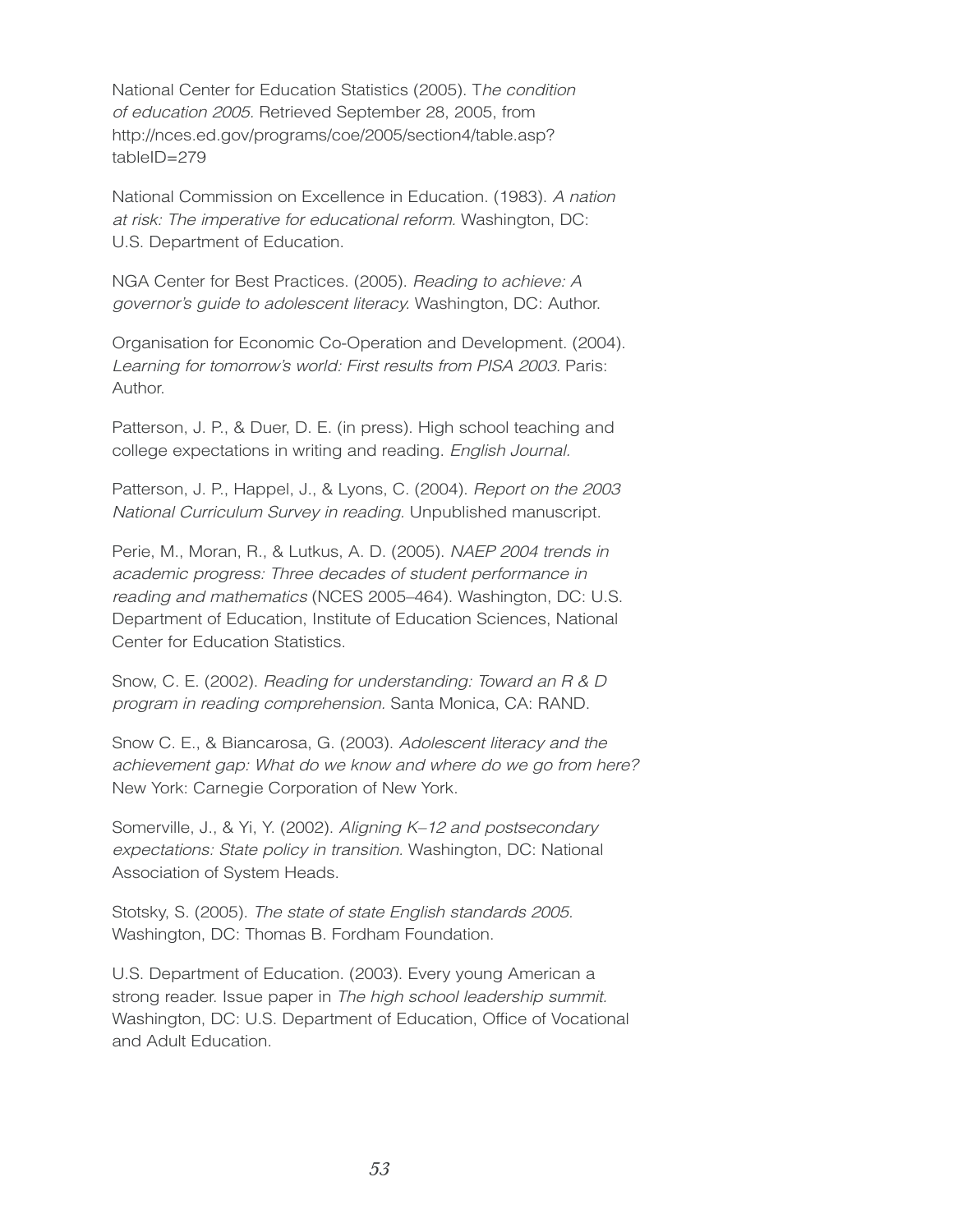## **ACT Offices**



### ACT National Office

500 ACT Drive P.O. Box 168 Iowa City, Iowa 52243-0168 Telephone: 319/337-1000

### **West Region**

Sacramento Office 2880 Sunrise Boulevard Suite 214 Rancho Cordova, California 95742-6549 Telephone: 916/631-9200

#### Denver Office

3131 South Vaughn Way Suite 218 Aurora, Colorado 80014-3507 Telephone: 303/337-3273

### **Midwest Region**

Chicago Office 300 Knightsbridge Parkway Suite 300 Lincolnshire, Illinois 60069-9498 Telephone: 847/634-2560

### Ohio Office

700 Taylor Road Suite 210 Gahanna, Ohio 43230-3318 Telephone: 614/470-9828

### Washington, DC Office

One Dupont Circle NW Suite 340 Washington, DC 20036-1170 Telephone: 202/223-2318

### **Southwest Region**

Austin Office 8303 MoPac Expressway North Suite A-110 Austin, Texas 78759-8369 Telephone: 512/345-1949

### **East Region**

Albany Office 4 Pine West Plaza Suite 403 Albany, New York 12205-5564 Telephone: 518/869-7378

Atlanta Office 3355 Lenox Road NE Suite 320 Atlanta, Georgia 30326-1332 Telephone: 404/231-1952

#### Florida Office

1315 East Lafayette Street Suite A Tallahassee, Florida 32301-4757 Telephone: 850/878-2729



500 ACT Drive P.O. Box 168 Iowa City, Iowa 52243-0168 **www.act.org**